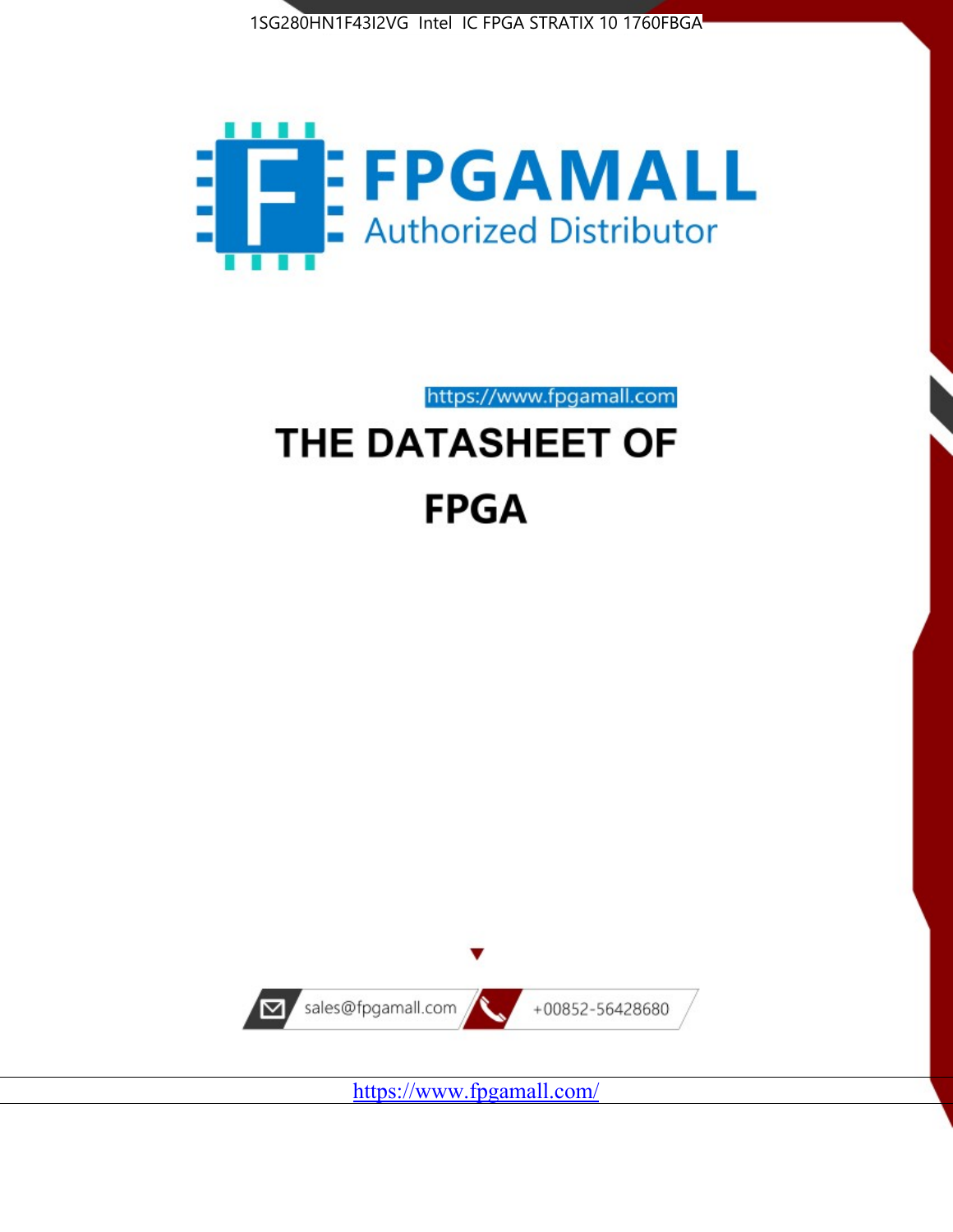1SG280HN1F43I2VG Intel IC FPGA STRATIX 10 1760FBGA



## **Intel® Stratix® 10 GX/SX Device Overview**



**S10-OVERVIEW | 2020.04.30** Latest document on the web: **[PDF](https://www.intel.com/content/dam/www/programmable/us/en/pdfs/literature/hb/stratix-10/s10-overview.pdf)** | **[HTML](https://www.intel.com/content/www/us/en/programmable/documentation/joc1442261161666.html)**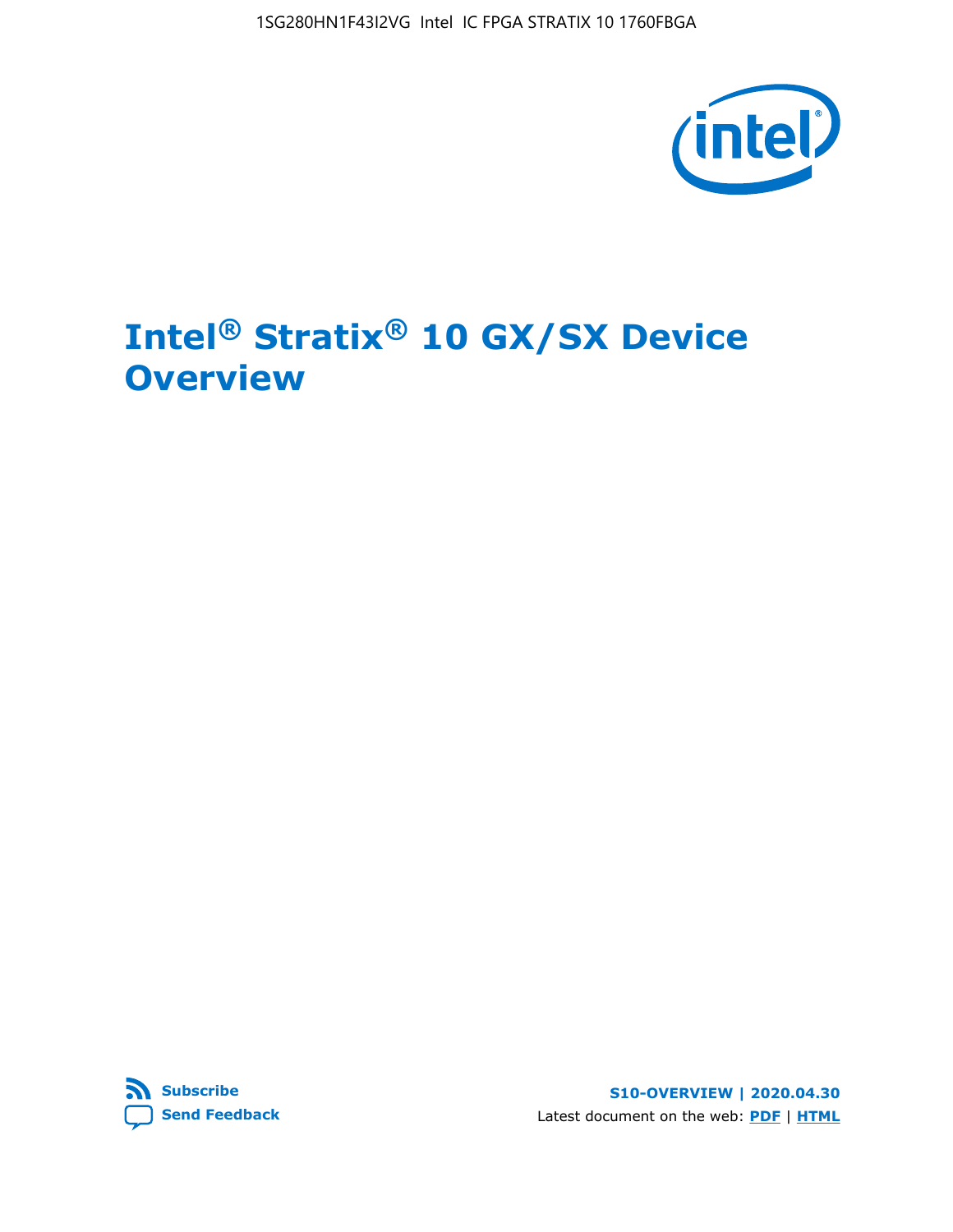

*Contents*

### **Contents**

| 1.26. Document Revision History for the Intel Stratix 10 GX/SX Device Overview36 |  |
|----------------------------------------------------------------------------------|--|

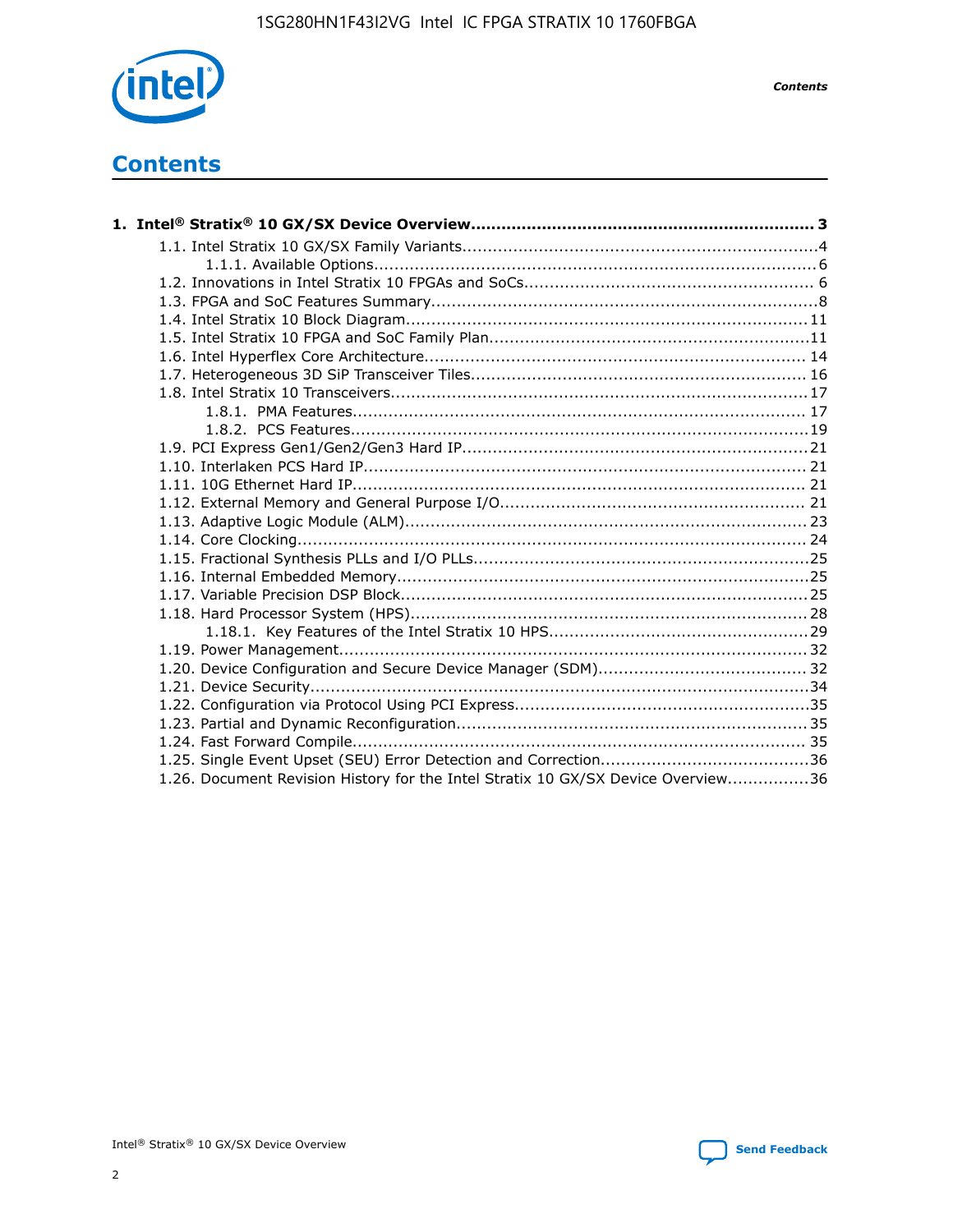**S10-OVERVIEW | 2020.04.30**

**[Send Feedback](mailto:FPGAtechdocfeedback@intel.com?subject=Feedback%20on%20Intel%20Stratix%2010%20GX/SX%20Device%20Overview%20(S10-OVERVIEW%202020.04.30)&body=We%20appreciate%20your%20feedback.%20In%20your%20comments,%20also%20specify%20the%20page%20number%20or%20paragraph.%20Thank%20you.)**



### **1. Intel® Stratix® 10 GX/SX Device Overview**

Intel's 14 nm Intel® Stratix® 10 GX FPGAs and SX SoCs deliver 2X the core performance and up to 70% lower power over previous generation high-performance FPGAs.

Featuring several groundbreaking innovations, including the all new Intel Hyperflex™ core architecture, this device family enables you to meet the demand for everincreasing bandwidth and processing performance in your most advanced applications, while meeting your power budget.

With an embedded hard processor system (HPS) based on a quad-core 64 bit Arm\* Cortex\*-A53, the Intel Stratix 10 SoC devices deliver power efficient, application-class processing and allow designers to extend hardware virtualization into the FPGA fabric. Intel Stratix 10 SoC devices demonstrate Intel's commitment to high-performance SoCs and extend Intel's leadership in programmable devices featuring an Arm-based processor system.

Important innovations in Intel Stratix 10 FPGAs and SoCs include:

- All new Intel Hyperflex core architecture delivering 2X the core performance compared to previous generation high-performance FPGAs
- Intel 14 nm tri-gate (FinFET) technology
- Heterogeneous 3D System-in-Package (SiP) technology
- Core fabric with up to 10.2 million logic elements (LEs)
- Up to 96 full duplex transceiver channels on heterogeneous 3D SiP transceiver tiles
- Transceiver data rates up to 28.3 Gbps chip-to-chip/module and backplane performance
- M20K (20 Kb) internal SRAM memory blocks
- Fractional synthesis and ultra-low jitter LC tank based transmit phase locked loops (PLLs)
- Hard PCI Express<sup>®</sup> Gen3 x16 intellectual property (IP) blocks
- Hard 10GBASE-KR/40GBASE-KR4 Forward Error Correction (FEC) in every transceiver channel
- Hard memory controllers and PHY supporting DDR4 rates up to 2666 Mbps per pin
- Hard fixed-point and IEEE 754 compliant hard floating-point variable precision digital signal processing (DSP) blocks with up to 10 TFLOP compute performance with a power efficiency of 80 GFLOP per Watt
- Quad-core 64 bit Arm Cortex-A53 embedded processor running up to 1.5 GHz in SoC family variants
- Programmable clock tree synthesis for flexible, low power, low skew clock trees

Intel Corporation. All rights reserved. Agilex, Altera, Arria, Cyclone, Enpirion, Intel, the Intel logo, MAX, Nios, Quartus and Stratix words and logos are trademarks of Intel Corporation or its subsidiaries in the U.S. and/or other countries. Intel warrants performance of its FPGA and semiconductor products to current specifications in accordance with Intel's standard warranty, but reserves the right to make changes to any products and services at any time without notice. Intel assumes no responsibility or liability arising out of the application or use of any information, product, or service described herein except as expressly agreed to in writing by Intel. Intel customers are advised to obtain the latest version of device specifications before relying on any published information and before placing orders for products or services. \*Other names and brands may be claimed as the property of others.

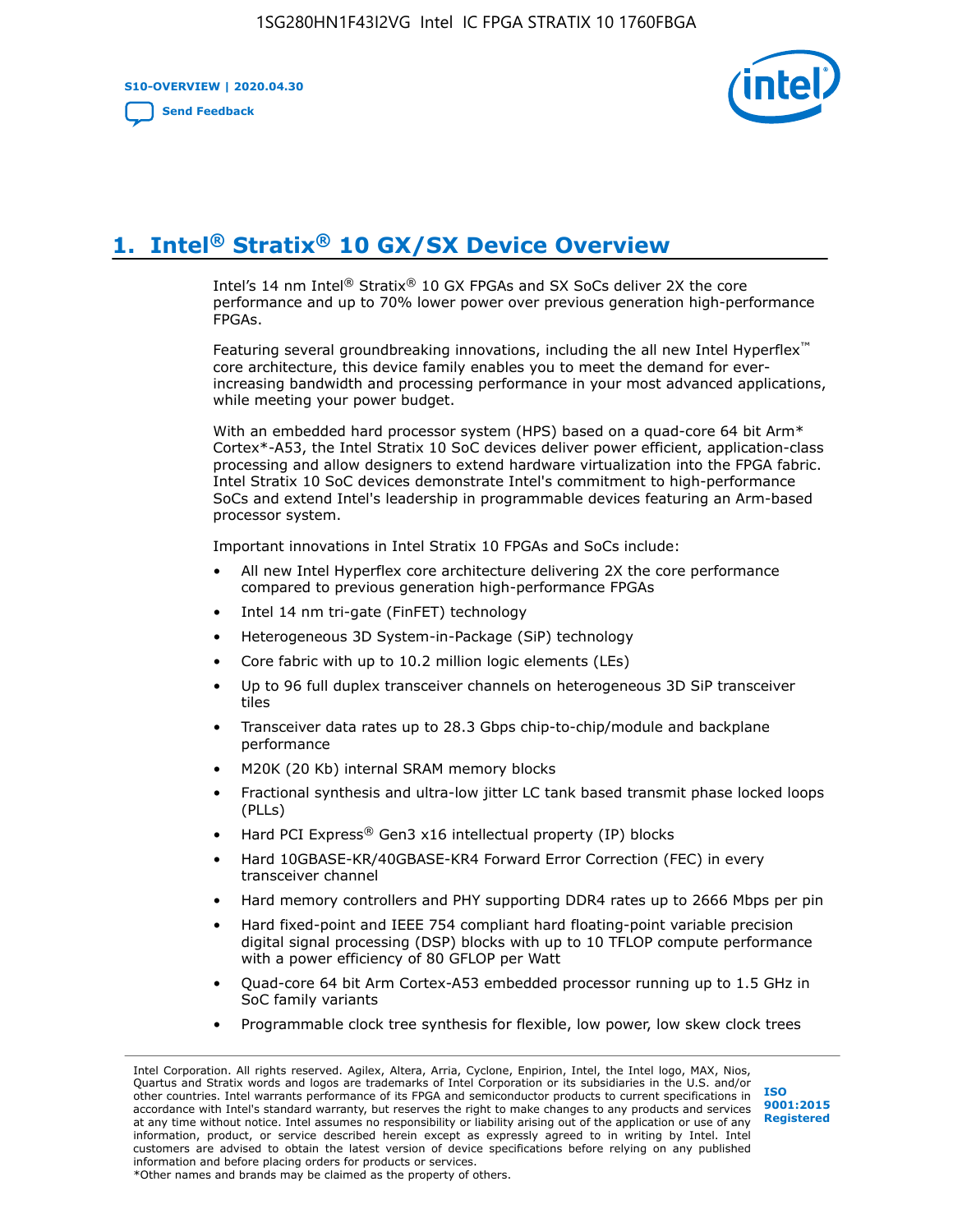

- Dedicated secure device manager (SDM) for:
	- Enhanced device configuration and security
	- AES-256, SHA-256/384 and ECDSA-256/384 encrypt/decrypt accelerators and authentication
	- Multi-factor authentication
	- Physically Unclonable Function (PUF) service and software programmable device configuration capability
- Comprehensive set of advanced power saving features delivering up to 70% lower power compared to previous generation high-performance FPGAs
- Non-destructive register state readback and writeback, to support ASIC prototyping and other applications

With these capabilities, Intel Stratix 10 FPGAs and SoCs are ideally suited for the most demanding applications in diverse markets such as:

- **Compute and Storage**—for custom servers, cloud computing and datacenter acceleration
- **Networking**—for Terabit, 400G and multi-100G bridging, aggregation, packet processing and traffic management
- **Optical Transport Networks**—for OTU4, 2xOTU4, 4xOTU4
- **Broadcast**—for high-end studio distribution, head end encoding/decoding, edge quadrature amplitude modulation (QAM)
- **Military**—for radar, electronic warfare, and secure communications
- **Medical**—for diagnostic scanners and diagnostic imaging
- **Test and Measurement**—for protocol and application testers
- **Wireless**—for next-generation 5G networks
- **ASIC Prototyping**—for designs that require the largest FPGA fabric with the highest I/O count

### **1.1. Intel Stratix 10 GX/SX Family Variants**

Intel Stratix 10 devices are available in FPGA (GX) and SoC (SX) variants.

- **Intel Stratix 10 GX** devices deliver up to 1 GHz core fabric performance and contain up to 10.2 million LEs in the fabric. They also feature up to 96 general purpose transceivers on separate transceiver tiles, and 2666 Mbps DDR4 external memory interface performance. The transceivers are capable of up to 28.3 Gbps short reach and across the backplane. These devices are optimized for FPGA applications that require the highest transceiver bandwidth and core fabric performance, with the power efficiency of Intel's 14 nm tri-gate process technology.
- **Intel Stratix 10 SX** devices have a feature set that is identical to Intel Stratix 10 GX devices, with the addition of an embedded quad-core 64 bit Arm Cortex A53 hard processor system.

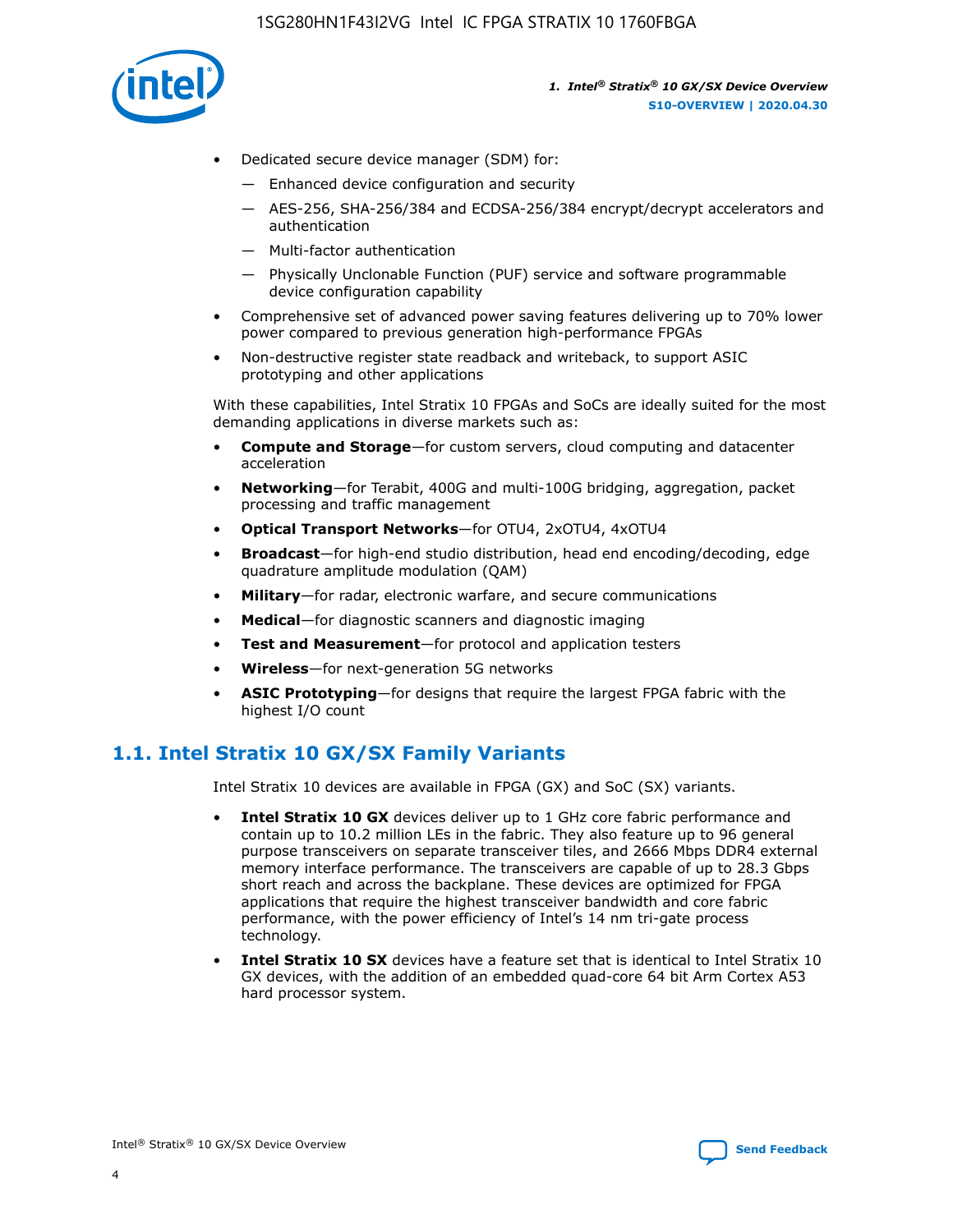

Common to all Intel Stratix 10 family variants is a high-performance fabric based on the new Intel Hyperflex core architecture that includes additional Hyper-Registers throughout the interconnect routing and at the inputs of all functional blocks. The core fabric also contains an enhanced logic array utilizing Intel's adaptive logic module (ALM) and a rich set of high performance building blocks including:

- M20K (20 Kb) embedded memory blocks
- Variable precision DSP blocks with hard IEEE 754 compliant floating-point units
- Fractional synthesis and integer PLLs
- Hard memory controllers and PHY for external memory interfaces
- General purpose IO cells

To clock these building blocks, Intel Stratix 10 devices use programmable clock tree synthesis, which uses dedicated clock tree routing to synthesize only those branches of the clock trees required for the application. All devices support in-system, finegrained partial reconfiguration of the logic array, allowing logic to be added and subtracted from the system while it is operating.

All family variants also contain high speed serial transceivers, containing both the physical medium attachment (PMA) and the physical coding sublayer (PCS), which can be used to implement a variety of industry standard and proprietary protocols. In addition to the hard PCS, Intel Stratix 10 devices contain multiple instantiations of PCI Express hard IP that supports Gen1/Gen2/Gen3 rates in x1/x2/x4/x8/x16 lane configurations, and hard 10GBASE-KR/40GBASE-KR4 FEC for every transceiver. The hard PCS, FEC, and PCI Express IP free up valuable core logic resources, save power, and increase your productivity.

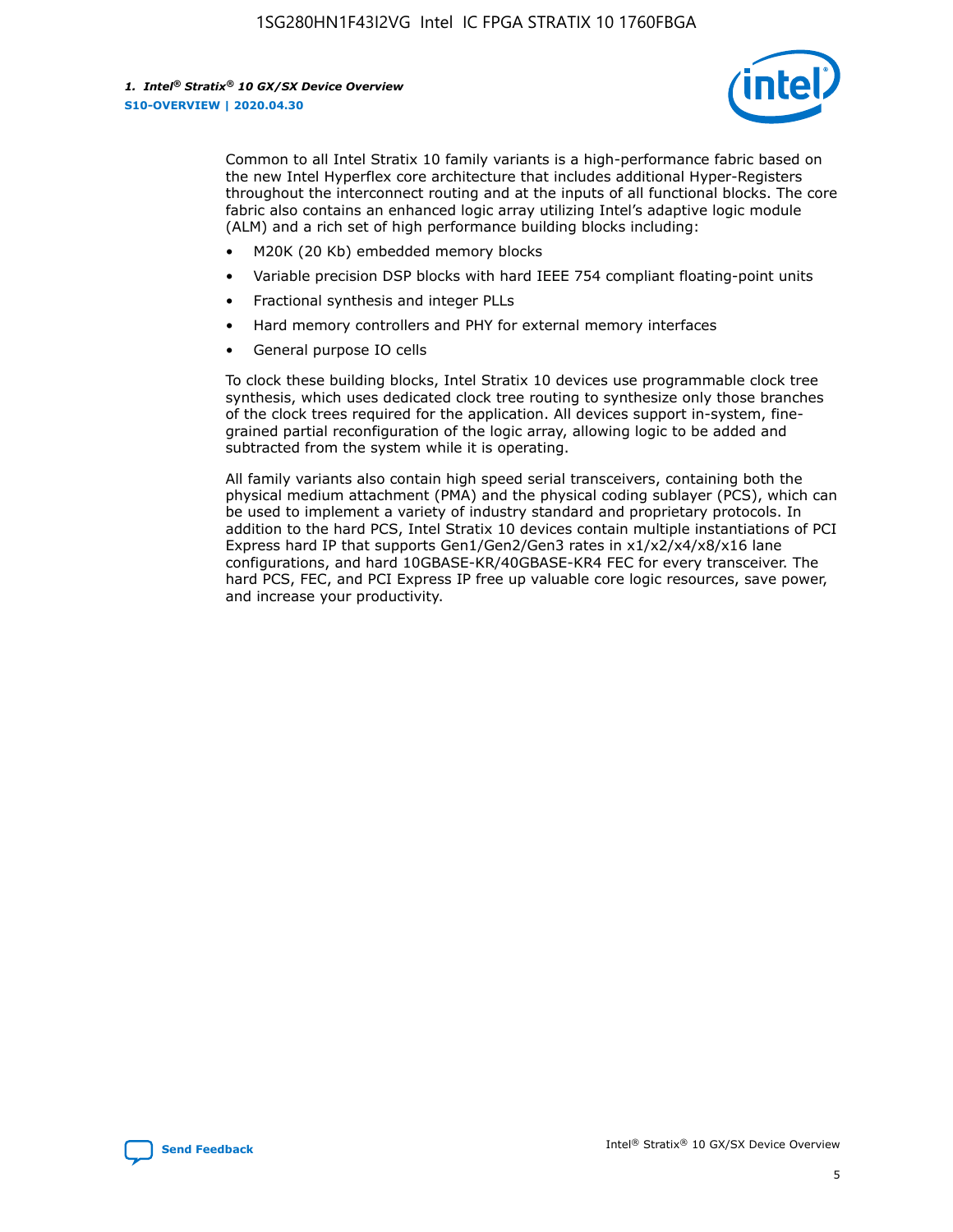

### **1.1.1. Available Options**

#### **Figure 1. Sample Ordering Code and Available Options for Intel Stratix 10 Devices**



#### **Related Information**

[My Intel Support](https://www.intel.com/content/www/us/en/programmable/my-intel/mal-home.html)

### **1.2. Innovations in Intel Stratix 10 FPGAs and SoCs**

Intel Stratix 10 FPGAs and SoCs deliver many significant improvements over the previous generation high-performance Stratix V FPGAs.

#### **Table 1. Key Features of Intel Stratix 10 Devices Compared to Stratix V Devices**

| <b>Feature</b>            | <b>Stratix V FPGAs</b>                                           | <b>Intel Stratix 10 FPGAs and SoCs</b>                                        |  |  |  |
|---------------------------|------------------------------------------------------------------|-------------------------------------------------------------------------------|--|--|--|
| <b>Process technology</b> | 28 nm TSMC (planar<br>transistor)                                | 14 nm Intel tri-gate (FinFET)                                                 |  |  |  |
| Hard processor core       | None                                                             | Quad-core 64 bit Arm Cortex-A53<br>(SoC only)                                 |  |  |  |
| Core architecture         | Conventional core architecture<br>with conventional interconnect | Intel Hyperflex core architecture with<br>Hyper-Registers in the interconnect |  |  |  |
| continued                 |                                                                  |                                                                               |  |  |  |

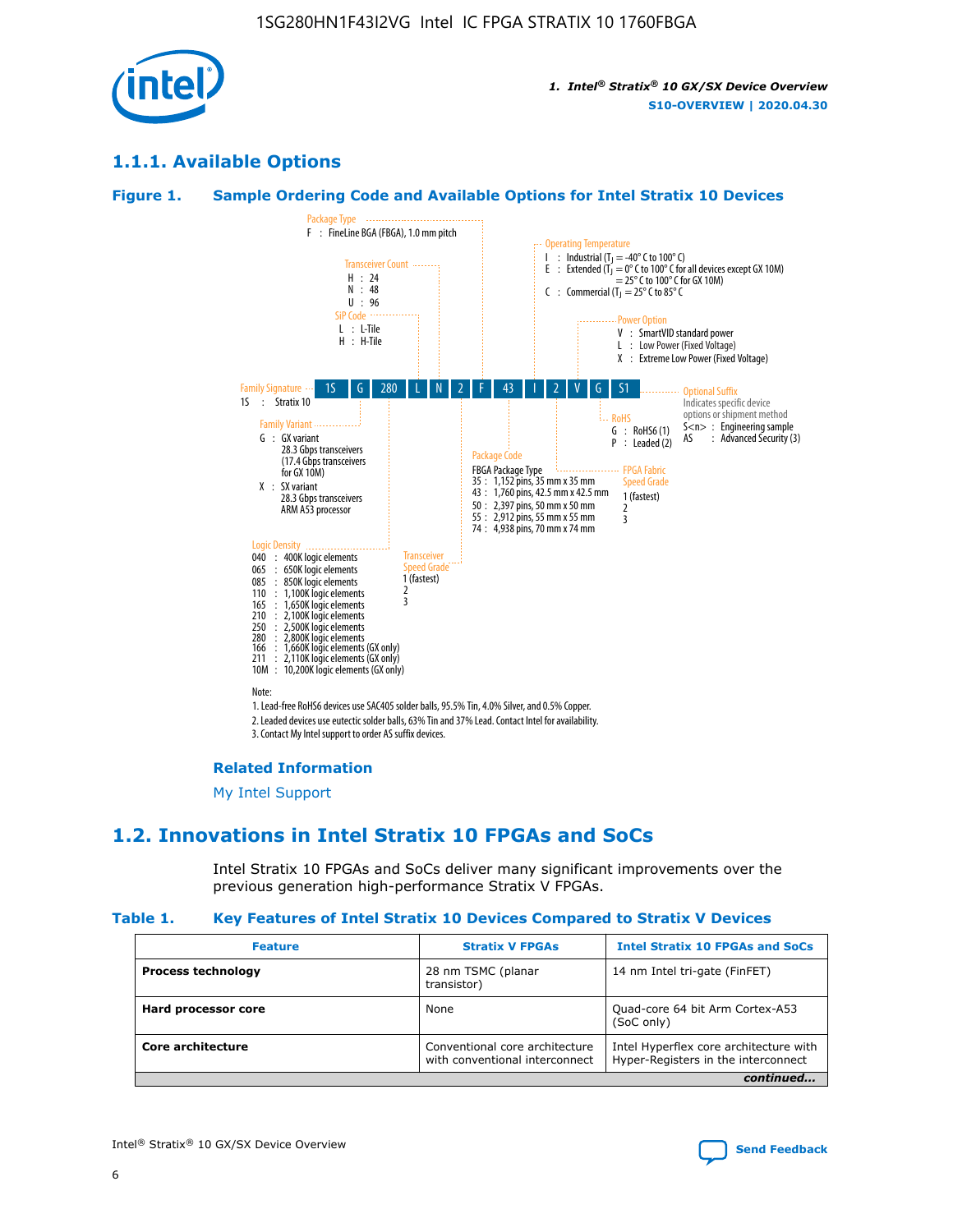

| <b>Feature</b>                                   | <b>Stratix V FPGAs</b>                                                              | <b>Intel Stratix 10 FPGAs and SoCs</b>                                                                                                       |
|--------------------------------------------------|-------------------------------------------------------------------------------------|----------------------------------------------------------------------------------------------------------------------------------------------|
| Core performance                                 | 500 MHz                                                                             | 1 GHz                                                                                                                                        |
| <b>Power dissipation</b>                         | 1x                                                                                  | As low as $0.3x$                                                                                                                             |
| Logic density                                    | 952 KLE                                                                             | 10,200 KLE                                                                                                                                   |
| <b>Embedded memory (M20K)</b>                    | 52 Mbits                                                                            | 253 Mbits                                                                                                                                    |
| 18x19 multipliers                                | 3,926                                                                               | 11,520                                                                                                                                       |
|                                                  | Note: Multiplier is 18x18 in<br>Stratix V devices.                                  | Note: Multiplier is 18x19 in Intel<br>Stratix 10 devices.                                                                                    |
| <b>Floating point DSP capability</b>             | Up to 1 TFLOP, requires soft<br>floating point adder and<br>multiplier              | Up to 10 TFLOP, hard IEEE 754<br>compliant single precision floating<br>point adder and multiplier                                           |
| <b>Maximum transceivers</b>                      | 66                                                                                  | 96                                                                                                                                           |
| Maximum transceiver data rate (chip-to-<br>chip) | 28.05 Gbps                                                                          | 26.6 Gbps L-Tile<br>28.3 Gbps H-Tile                                                                                                         |
| Maximum transceiver data rate (backplane)        | 12.5 Gbps                                                                           | 12.5 Gbps L-Tile<br>28.3 Gbps H-Tile                                                                                                         |
| Hard memory controller                           | None                                                                                | DDR4 @ 1333 MHz/2666 Mbps<br>DDR3 @ 1067 MHz/2133 Mbps                                                                                       |
| <b>Hard protocol IP</b>                          | PCIe* Gen3 x8 (up to 4<br>instances)                                                | PCIe Gen3 x16 (up to 4 instances)<br>SR-IOV (4 physical functions / 2k<br>virtual functions) on H-Tile devices<br>10GBASE-KR/40GBASE-KR4 FEC |
| <b>Core clocking and PLLs</b>                    | Global, quadrant and regional<br>clocks supported by fractional-<br>synthesis fPLLs | Programmable clock tree synthesis<br>supported by fractional synthesis<br>fPLLs and integer IO PLLs                                          |
| Register state readback and writeback            | Not available                                                                       | Non-destructive register state<br>readback and writeback for ASIC<br>prototyping and other applications                                      |

These innovations result in the following improvements:

- **Improved Core Logic Performance**: The Intel Hyperflex core architecture combined with 14 nm Intel tri-gate technology allows Intel Stratix 10 devices to achieve 2X the core performance compared to the previous generation
- **Lower Power**: Intel Stratix 10 devices use up to 70% lower power compared to the previous generation, enabled by 14 nm Intel tri-gate technology, the Intel Hyperflex core architecture, and optional power saving features built into the architecture
- **Higher Density**: Intel Stratix 10 devices offer three times the level of integration, with up to 10.2 million logic elements (LEs), over 253 Mbits of embedded memory blocks (M20K), and 11,520 18x19 multipliers
- **Embedded Processing**: Intel Stratix 10 SoCs feature a Quad-Core 64 bit Arm Cortex-A53 processor optimized for power efficiency and software compatible with previous generation Arria® and Cyclone® SoC devices
- **Improved Transceiver Performance**: With up to 96 transceiver channels implemented in heterogeneous 3D SiP transceiver tiles, Intel Stratix 10 GX and SX devices support data rates up to 28.3 Gbps chip-to-chip and 28.3 Gbps across the backplane with signal conditioning circuits capable of equalizing over 30 dB of system loss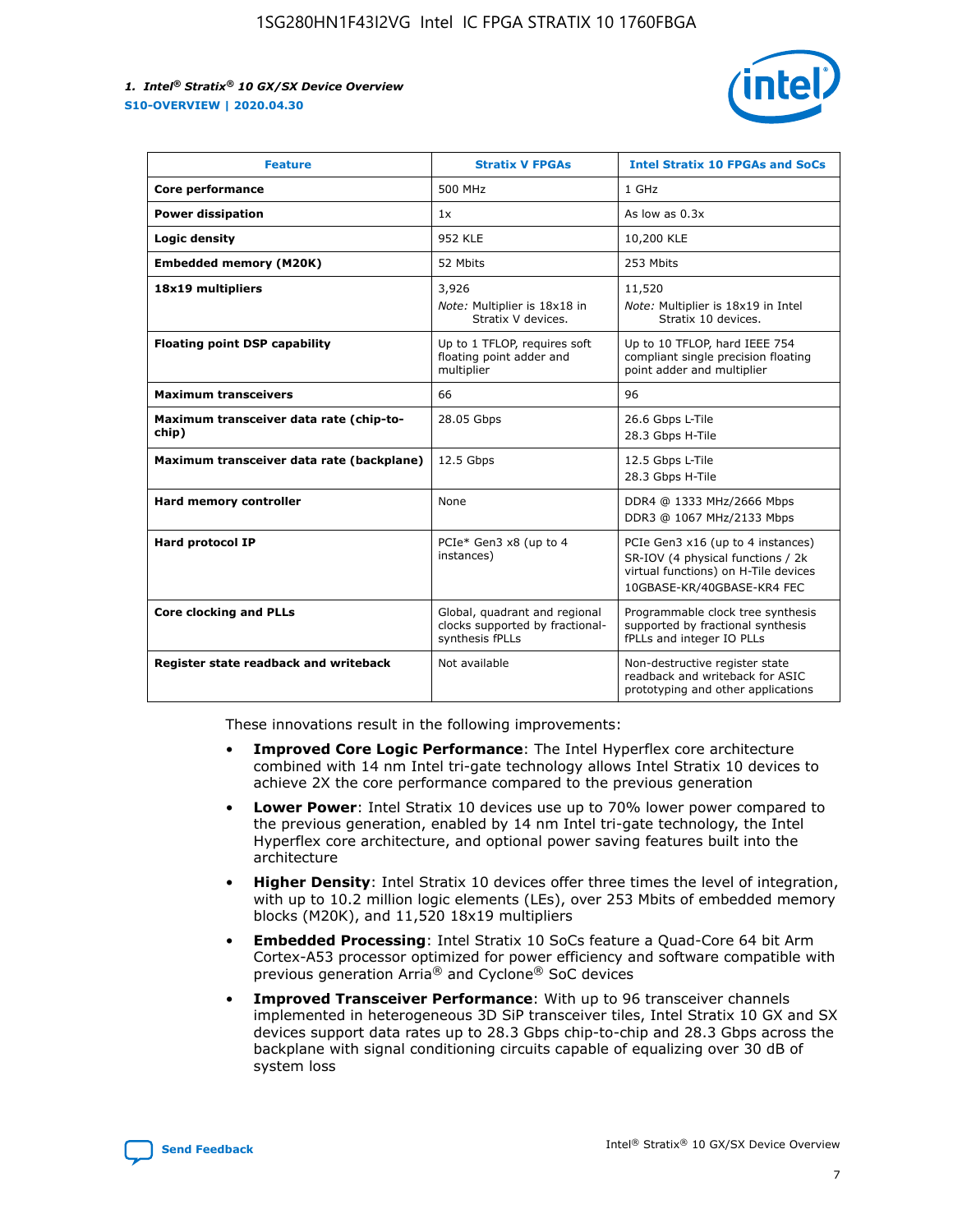

- **Improved DSP Performance**: The variable precision DSP block in Intel Stratix 10 devices features hard fixed and floating point capability, with up to 10 TFLOP IEEE754 single-precision floating point performance
- **Additional Hard IP**: Intel Stratix 10 devices include many more hard IP blocks than previous generation devices, with a hard memory controller included in each bank of 48 general purpose IOs, a hard PCIe Gen3 x16 full protocol stack in each transceiver tile, and a hard 10GBASE-KR/40GBASE-KR4 FEC in every transceiver channel
- **Enhanced Core Clocking**: Intel Stratix 10 devices feature programmable clock tree synthesis; clock trees are only synthesized where needed, increasing the flexibility and reducing the power dissipation of the clocking solution
- **Additional Core PLLs**: The core fabric in Intel Stratix 10 devices is supported by both integer IO PLLs and fractional synthesis fPLLs, resulting in a greater total number of PLLs available than the previous generation

### **1.3. FPGA and SoC Features Summary**

### **Table 2. Intel Stratix 10 FPGA and SoC Common Device Features**

| <b>Feature</b>                   | <b>Description</b>                                                                                                                                                                                                                                                                                                                                                                                                                                                                                                                                                                                                                                                                                                                      |
|----------------------------------|-----------------------------------------------------------------------------------------------------------------------------------------------------------------------------------------------------------------------------------------------------------------------------------------------------------------------------------------------------------------------------------------------------------------------------------------------------------------------------------------------------------------------------------------------------------------------------------------------------------------------------------------------------------------------------------------------------------------------------------------|
| Technology                       | 14 nm Intel tri-gate (FinFET) process technology<br>٠<br>SmartVID controlled core voltage, standard power devices<br>0.85-V fixed core voltage, low static power devices available                                                                                                                                                                                                                                                                                                                                                                                                                                                                                                                                                      |
| Low power serial<br>transceivers | Up to 96 total transceivers available<br>$\bullet$<br>Continuous operating range of 1 Gbps to 28.3 Gbps for Intel Stratix 10 GX/SX devices<br>$\bullet$<br>Backplane support up to 28.3 Gbps for Intel Stratix 10 GX/SX devices<br>$\bullet$<br>Extended range down to 125 Mbps with oversampling<br>$\bullet$<br>ATX transmit PLLs with user-configurable fractional synthesis capability<br>$\bullet$<br>• XFP, SFP+, QSFP/QSFP28, CFP/CFP2/CFP4 optical module support<br>• Adaptive linear and decision feedback equalization<br>Transmit pre-emphasis and de-emphasis<br>Dynamic partial reconfiguration of individual transceiver channels<br>$\bullet$<br>On-chip instrumentation (Eye Viewer non-intrusive data eye monitoring) |
| General purpose I/Os             | Up to 2,304 total GPIO available<br>$\bullet$<br>1.6 Gbps LVDS-every pair can be configured as an input or output<br>1333 MHz/2666 Mbps DDR4 external memory interface<br>1067 MHz/2133 Mbps DDR3 external memory interface<br>• 1.2 V to 3.3 $V^{(1)}$ single-ended LVCMOS/LVTTL interfacing<br>On-chip termination (OCT)<br>$\bullet$                                                                                                                                                                                                                                                                                                                                                                                                 |
| Embedded hard IP                 | PCIe Gen1/Gen2/Gen3 complete protocol stack, $x1/x2/x4/x8/x16$ end point and root<br>$\bullet$<br>port<br>DDR4/DDR3 hard memory controller (RLDRAM3/QDR II+/QDR IV using soft memory<br>controller)<br>• Multiple hard IP instantiations in each device<br>• Single Root I/O Virtualization (SR-IOV)                                                                                                                                                                                                                                                                                                                                                                                                                                    |
| Transceiver hard IP              | 10GBASE-KR/40GBASE-KR4 Forward Error Correction (FEC)<br>$\bullet$<br>10G Ethernet PCS<br>$\bullet$<br>PCI Express PIPE interface<br>$\bullet$<br>continued                                                                                                                                                                                                                                                                                                                                                                                                                                                                                                                                                                             |

<sup>(1)</sup> Available in some configurations only

8

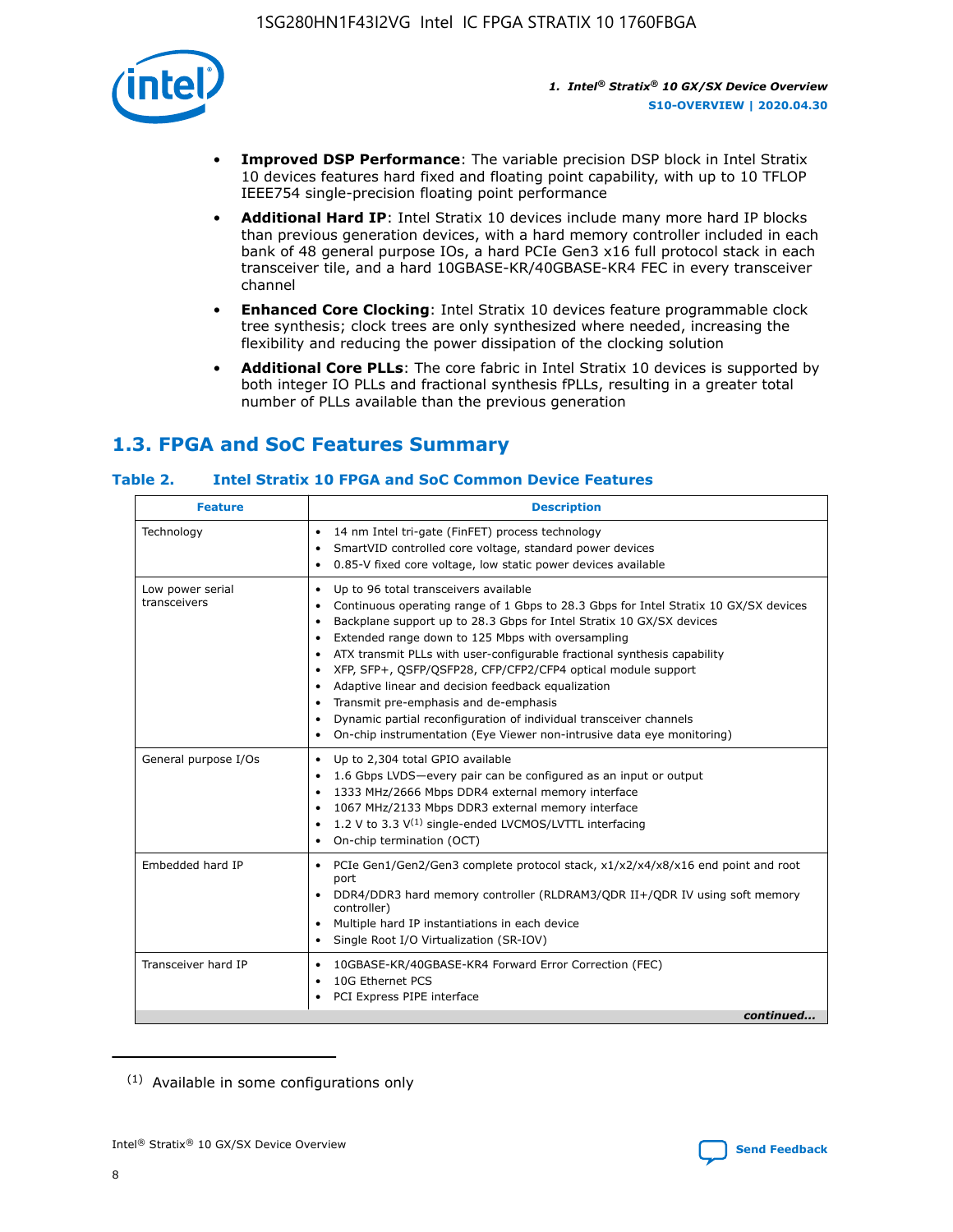

| <b>Feature</b>                   | <b>Description</b>                                                                                                                                                                                                                                                                                                                                                                                                                                                    |  |  |  |
|----------------------------------|-----------------------------------------------------------------------------------------------------------------------------------------------------------------------------------------------------------------------------------------------------------------------------------------------------------------------------------------------------------------------------------------------------------------------------------------------------------------------|--|--|--|
|                                  | Interlaken PCS<br>$\bullet$<br>Gigabit Ethernet PCS<br>$\bullet$<br>Deterministic latency support for Common Public Radio Interface (CPRI) PCS<br>$\bullet$<br>Fast lock-time support for Gigabit Passive Optical Networking (GPON) PCS<br>$\bullet$<br>8B/10B, 64B/66B, 64B/67B encoders and decoders<br>$\bullet$<br>Custom mode support for proprietary protocols<br>$\bullet$                                                                                     |  |  |  |
| Power management                 | SmartVID controlled core voltage, standard power devices<br>$\bullet$<br>0.85-V fixed core voltage, low static power devices available<br>$\bullet$<br>Intel Quartus <sup>®</sup> Prime Pro Edition integrated power analysis<br>$\bullet$                                                                                                                                                                                                                            |  |  |  |
| High performance core fabric     | Intel Hyperflex core architecture with Hyper-Registers throughout the interconnect<br>$\bullet$<br>routing and at the inputs of all functional blocks<br>Enhanced adaptive logic module (ALM)<br>$\bullet$<br>Improved multi-track routing architecture reduces congestion and improves compile<br>times<br>Hierarchical core clocking architecture with programmable clock tree synthesis<br>Fine-grained partial reconfiguration                                    |  |  |  |
| Internal memory blocks           | M20K-20 Kb with hard ECC support<br>٠<br>MLAB-640 bit distributed LUTRAM<br>$\bullet$                                                                                                                                                                                                                                                                                                                                                                                 |  |  |  |
| Variable precision DSP<br>blocks | IEEE 754-compliant hard single-precision floating point capability<br>$\bullet$<br>Supports signal processing with precision ranging from 18x19 up to 54x54<br>$\bullet$<br>Native 27x27 and 18x19 multiply modes<br>$\bullet$<br>64 bit accumulator and cascade for systolic FIRs<br>Internal coefficient memory banks<br>Pre-adder/subtractor improves efficiency<br>$\bullet$<br>Additional pipeline register increases performance and reduces power<br>$\bullet$ |  |  |  |
| Phase locked loops (PLL)         | Fractional synthesis PLLs (fPLL) support both fractional and integer modes<br>$\bullet$<br>Fractional mode with third-order delta-sigma modulation<br>Precision frequency synthesis<br>$\bullet$<br>Integer PLLs adjacent to general purpose I/Os, support external memory, and LVDS<br>$\bullet$<br>interfaces, clock delay compensation, zero delay buffering                                                                                                       |  |  |  |
| Core clock networks              | 1 GHz fabric clocking<br>$\bullet$<br>667 MHz external memory interface clocking, supports 2666 Mbps DDR4 interface<br>$\bullet$<br>800 MHz LVDS interface clocking, supports 1600 Mbps LVDS interface<br>$\bullet$<br>Programmable clock tree synthesis, backwards compatible with global, regional and<br>$\bullet$<br>peripheral clock networks<br>Clocks only synthesized where needed, to minimize dynamic power<br>continued                                    |  |  |  |

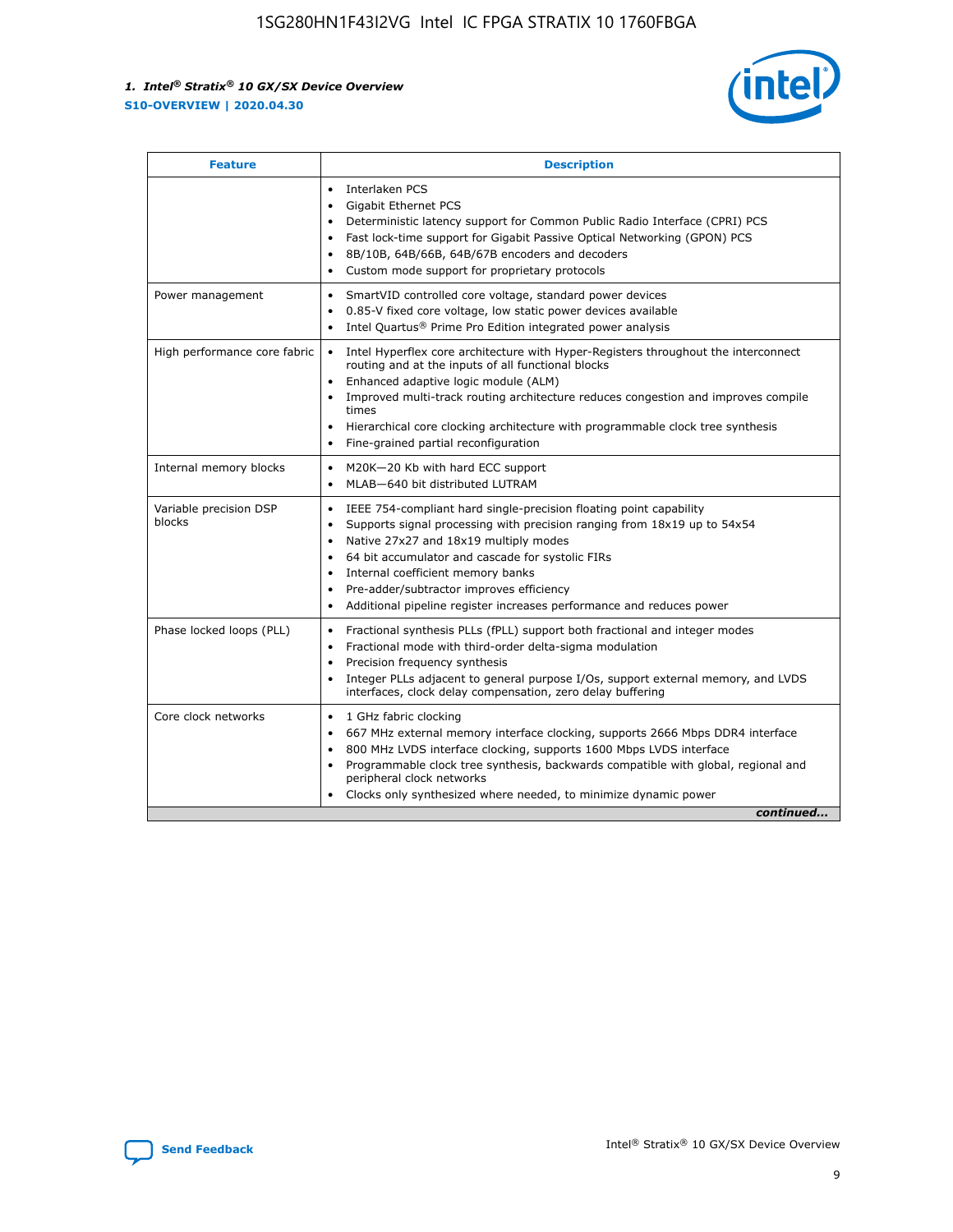

| <b>Feature</b>     | <b>Description</b>                                                                                                                                                                                                                                                                                                                                                                                                                                                                                                    |
|--------------------|-----------------------------------------------------------------------------------------------------------------------------------------------------------------------------------------------------------------------------------------------------------------------------------------------------------------------------------------------------------------------------------------------------------------------------------------------------------------------------------------------------------------------|
| Configuration      | Dedicated Secure Device Manager<br>٠<br>Software programmable device configuration<br>٠<br>Serial and parallel flash interface<br>٠<br>Configuration via protocol (CvP) using PCI Express Gen1/Gen2/Gen3<br>Fine-grained partial reconfiguration of core fabric<br>Dynamic reconfiguration of transceivers and PLLs<br>٠<br>Comprehensive set of security features including AES-256, SHA-256/384, and<br>ECDSA-256/384 accelerators, and multi-factor authentication<br>Physically Unclonable Function (PUF) service |
| Packaging          | Intel Embedded Multi-die Interconnect Bridge (EMIB) packaging technology<br>٠<br>Multiple devices with identical package footprints allows seamless migration across<br>٠<br>different device densities<br>1.0 mm ball-pitch FBGA packaging<br>٠<br>Lead and lead-free package options                                                                                                                                                                                                                                |
| Software and tools | Intel Quartus Prime Pro Edition design suite with new compiler and Hyper-Aware design<br>flow<br>Fast Forward compiler to allow Intel Hyperflex architecture performance exploration<br>٠<br>Transceiver toolkit<br>Platform designer integration tool<br>DSP Builder advanced blockset<br>OpenCL <sup>™</sup> support<br>SoC Embedded Design Suite (EDS)                                                                                                                                                             |

### **Table 3. Intel Stratix 10 SoC Specific Device Features**

| <b>Hard Processor</b><br>Multi-processor unit (MPU) core<br>Quad-core Arm Cortex-A53 MPCore processor with Arm<br>$\bullet$<br>CoreSight* debug and trace technology<br>System<br>Scalar floating-point unit supporting single and double<br>$\bullet$<br>precision<br>Arm Neon* media processing engine for each processor<br>$\bullet$<br><b>System Controllers</b><br>System Memory Management Unit (SMMU)<br>$\bullet$<br>Cache Coherency Unit (CCU)<br>$\bullet$<br>Layer 1 Cache<br>32 KB L1 instruction cache with parity<br>$\bullet$<br>32 KB L1 data cache with ECC<br>$\bullet$<br>Layer 2 Cache<br>1 MB Shared L2 Cache with ECC<br>$\bullet$<br>On-Chip Memory<br>256 KB On-Chip RAM<br>٠<br>Direct memory access (DMA) controller<br>8-Channel DMA<br>$\bullet$<br>Ethernet media access controller<br>Three 10/100/1000 EMAC with integrated DMA<br>$\bullet$<br>(EMAC)<br>USB On-The-Go controller (OTG)<br>2 USB OTG with integrated DMA<br>$\bullet$<br><b>UART</b> controller<br>2 UART 16550 compatible<br>$\bullet$<br>Serial Peripheral Interface (SPI)<br>4 SPI<br>$\bullet$<br>controller<br>$I2C$ controller<br>5 I <sup>2</sup> C controllers<br>$\bullet$<br>SD/SDIO/MMC controller<br>1 eMMC version 4.5 with DMA and CE-ATA support<br>$\bullet$<br>SD, including eSD, version 3.0<br>$\bullet$<br>SDIO, including eSDIO, version 3.0<br>$\bullet$<br>CE-ATA - version 1.1 | <b>SoC Subsystem</b> | <b>Feature</b> | <b>Description</b> |
|---------------------------------------------------------------------------------------------------------------------------------------------------------------------------------------------------------------------------------------------------------------------------------------------------------------------------------------------------------------------------------------------------------------------------------------------------------------------------------------------------------------------------------------------------------------------------------------------------------------------------------------------------------------------------------------------------------------------------------------------------------------------------------------------------------------------------------------------------------------------------------------------------------------------------------------------------------------------------------------------------------------------------------------------------------------------------------------------------------------------------------------------------------------------------------------------------------------------------------------------------------------------------------------------------------------------------------------------------------------------------------------------------------|----------------------|----------------|--------------------|
|                                                                                                                                                                                                                                                                                                                                                                                                                                                                                                                                                                                                                                                                                                                                                                                                                                                                                                                                                                                                                                                                                                                                                                                                                                                                                                                                                                                                         |                      |                |                    |
|                                                                                                                                                                                                                                                                                                                                                                                                                                                                                                                                                                                                                                                                                                                                                                                                                                                                                                                                                                                                                                                                                                                                                                                                                                                                                                                                                                                                         |                      |                |                    |
|                                                                                                                                                                                                                                                                                                                                                                                                                                                                                                                                                                                                                                                                                                                                                                                                                                                                                                                                                                                                                                                                                                                                                                                                                                                                                                                                                                                                         |                      |                |                    |
|                                                                                                                                                                                                                                                                                                                                                                                                                                                                                                                                                                                                                                                                                                                                                                                                                                                                                                                                                                                                                                                                                                                                                                                                                                                                                                                                                                                                         |                      |                |                    |
|                                                                                                                                                                                                                                                                                                                                                                                                                                                                                                                                                                                                                                                                                                                                                                                                                                                                                                                                                                                                                                                                                                                                                                                                                                                                                                                                                                                                         |                      |                |                    |
|                                                                                                                                                                                                                                                                                                                                                                                                                                                                                                                                                                                                                                                                                                                                                                                                                                                                                                                                                                                                                                                                                                                                                                                                                                                                                                                                                                                                         |                      |                |                    |
|                                                                                                                                                                                                                                                                                                                                                                                                                                                                                                                                                                                                                                                                                                                                                                                                                                                                                                                                                                                                                                                                                                                                                                                                                                                                                                                                                                                                         |                      |                |                    |
|                                                                                                                                                                                                                                                                                                                                                                                                                                                                                                                                                                                                                                                                                                                                                                                                                                                                                                                                                                                                                                                                                                                                                                                                                                                                                                                                                                                                         |                      |                |                    |
|                                                                                                                                                                                                                                                                                                                                                                                                                                                                                                                                                                                                                                                                                                                                                                                                                                                                                                                                                                                                                                                                                                                                                                                                                                                                                                                                                                                                         |                      |                |                    |
|                                                                                                                                                                                                                                                                                                                                                                                                                                                                                                                                                                                                                                                                                                                                                                                                                                                                                                                                                                                                                                                                                                                                                                                                                                                                                                                                                                                                         |                      |                |                    |
|                                                                                                                                                                                                                                                                                                                                                                                                                                                                                                                                                                                                                                                                                                                                                                                                                                                                                                                                                                                                                                                                                                                                                                                                                                                                                                                                                                                                         |                      |                |                    |
| continued                                                                                                                                                                                                                                                                                                                                                                                                                                                                                                                                                                                                                                                                                                                                                                                                                                                                                                                                                                                                                                                                                                                                                                                                                                                                                                                                                                                               |                      |                |                    |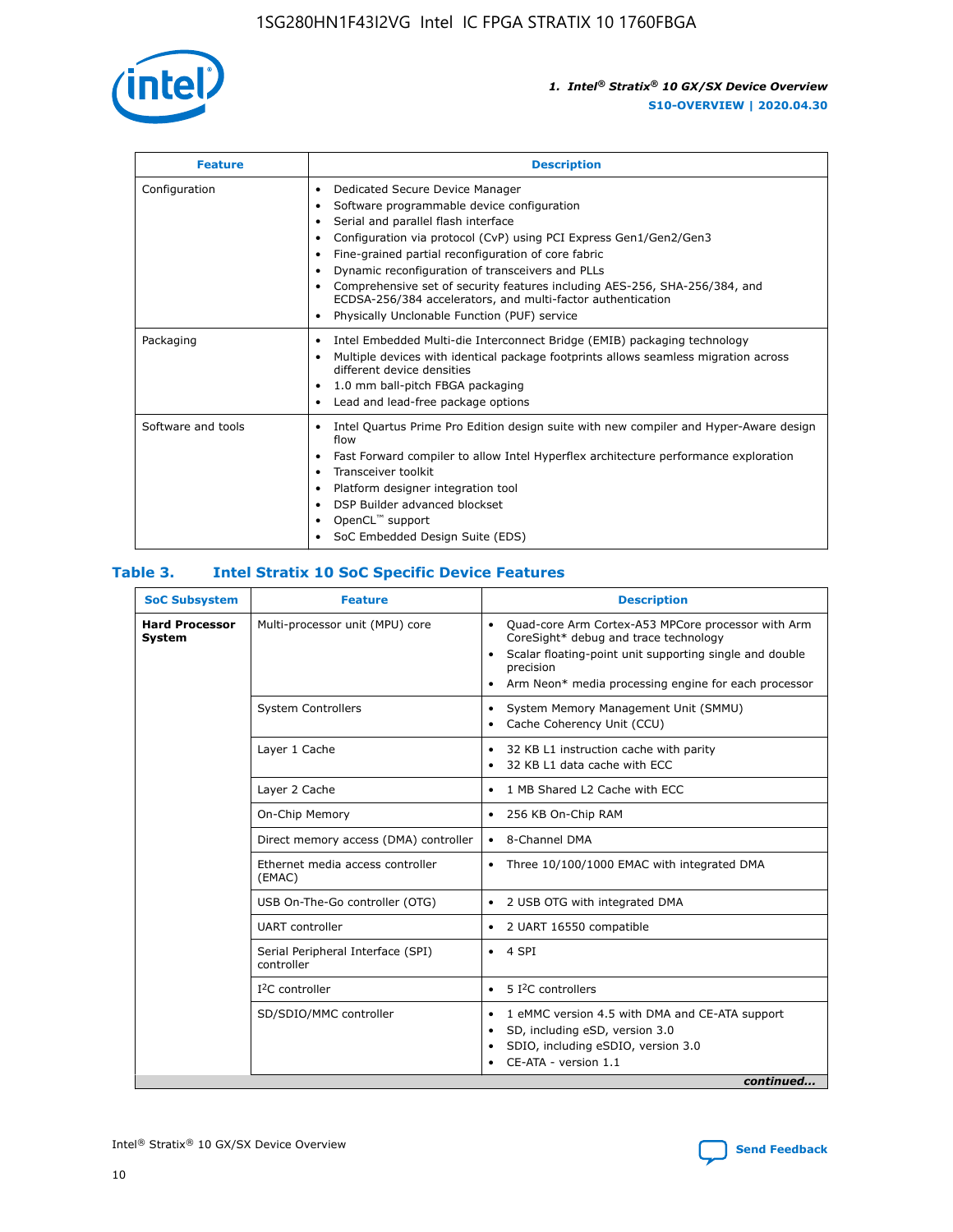

| <b>SoC Subsystem</b>                          | <b>Feature</b>             | <b>Description</b>                                                                                    |  |  |
|-----------------------------------------------|----------------------------|-------------------------------------------------------------------------------------------------------|--|--|
|                                               | NAND flash controller      | 1 ONFI 1.0, 8- and 16-bit support<br>$\bullet$                                                        |  |  |
|                                               | General-purpose I/O (GPIO) | Maximum of 48 software programmable GPIO<br>$\bullet$                                                 |  |  |
|                                               | <b>Timers</b>              | 4 general-purpose timers<br>٠<br>4 watchdog timers<br>٠                                               |  |  |
| <b>Secure Device</b><br>Manager               | Security                   | Secure boot<br>$\bullet$<br>Advanced Encryption Standard (AES) and authentication<br>٠<br>(SHA/ECDSA) |  |  |
| <b>External</b><br>Memory<br><b>Interface</b> | External Memory Interface  | Hard Memory Controller with DDR4 and DDR3<br>$\bullet$                                                |  |  |

### **1.4. Intel Stratix 10 Block Diagram**

### **Figure 2. Intel Stratix 10 FPGA and SoC Architecture Block Diagram**



HPS: Quad ARM Cortex-A53 Hard Processor System SDM: Secure Device Manager

### **1.5. Intel Stratix 10 FPGA and SoC Family Plan**

<sup>(2)</sup> The number of 27x27 multipliers is one-half the number of 18x19 multipliers.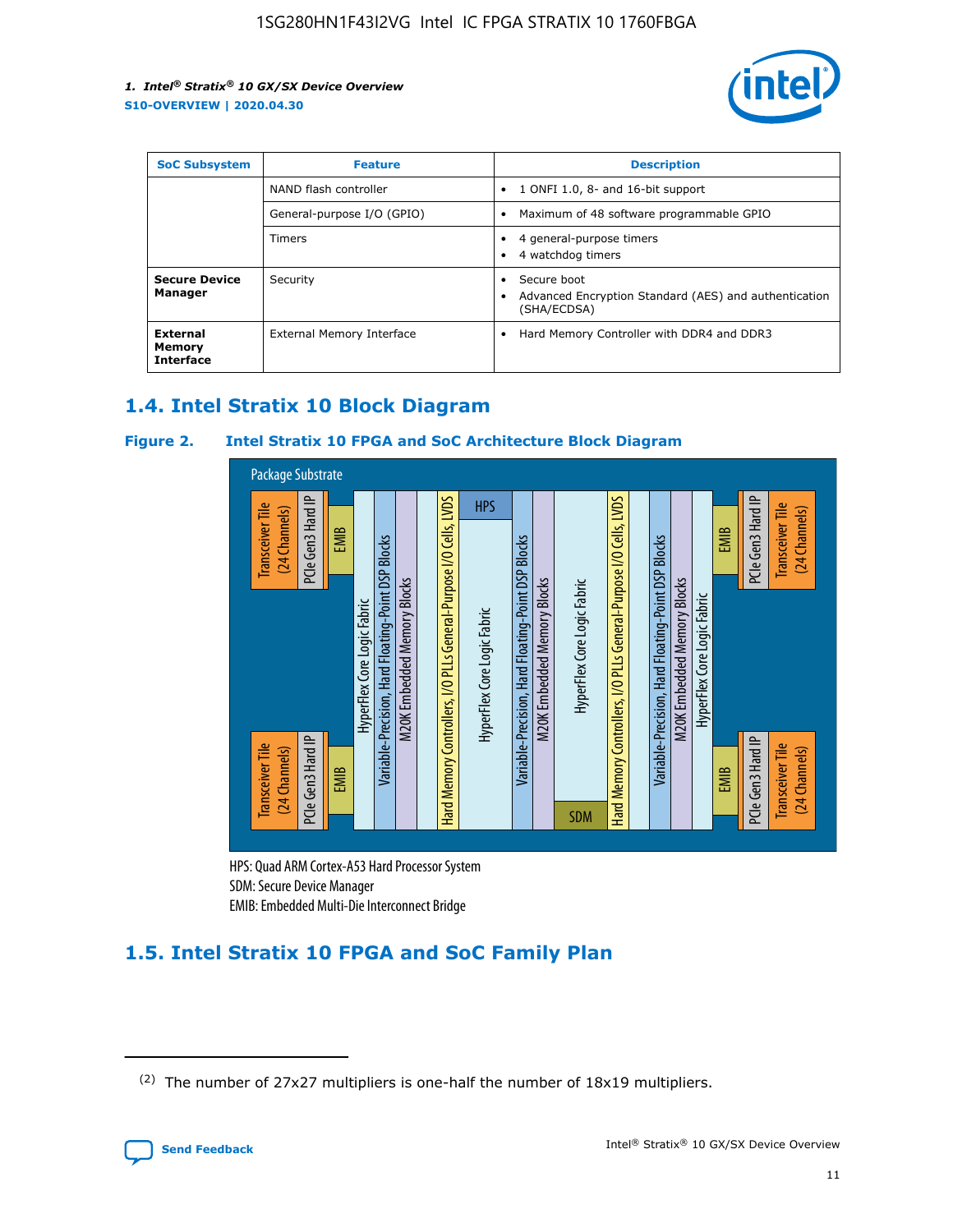

### **Table 4. Intel Stratix 10 GX/SX FPGA and SoC Family Plan—FPGA Core (part 1)**

| <b>Intel Stratix 10</b><br><b>GX/SX Device</b><br><b>Name</b> | <b>Logic Elements</b><br>(KLE) | <b>M20K Blocks</b> | <b>M20K Mbits</b> | <b>MLAB Counts</b> | <b>MLAB Mbits</b> | 18x19 Multi-<br>pliers <sup>(2)</sup> |
|---------------------------------------------------------------|--------------------------------|--------------------|-------------------|--------------------|-------------------|---------------------------------------|
| GX 400/<br>SX 400                                             | 378                            | 1,537              | 30                | 3,276              | $\overline{2}$    | 1,296                                 |
| GX 650/<br>SX 650                                             | 612                            | 2,489              | 49                | 5,364              | 3                 | 2,304                                 |
| GX 850/<br>SX 850                                             | 841                            | 3,477              | 68                | 7,124              | $\overline{4}$    | 4,032                                 |
| GX 1100/<br>SX 1100                                           | 1,325                          | 5,461              | 107               | 11,556             | $\overline{7}$    | 5,184                                 |
| GX 1650/<br>SX 1650                                           | 1,624                          | 5,851              | 114               | 13,764             | 8                 | 6,290                                 |
| GX 2100/<br>SX 2100                                           | 2,005                          | 6,501              | 127               | 17,316             | 11                | 7,488                                 |
| GX 2500/<br>SX 2500                                           | 2,422                          | 9,963              | 195               | 20,529             | 13                | 10,022                                |
| GX 2800/<br>SX 2800                                           | 2,753                          | 11,721             | 229               | 23,796             | 15                | 11,520                                |
| GX 1660                                                       | 1,679                          | 6,162              | 120               | 14,230             | 9                 | 6,652                                 |
| GX 2110                                                       | 2,073                          | 6,847              | 134               | 17,856             | 11                | 7,920                                 |
| <b>GX 10M</b>                                                 | 10,200                         | 12,950             | 253               | 87,984             | 55                | 6,912                                 |

#### **Table 5. Intel Stratix 10 GX/SX FPGA and SoC Family Plan—Interconnects, PLLs and Hard IP (part 2)**

| <b>Intel Stratix 10</b>            | <b>Interconnects</b> |                     | <b>PLLs</b>  |          | <b>Hard IP</b>                       |  |
|------------------------------------|----------------------|---------------------|--------------|----------|--------------------------------------|--|
| <b>GX/SX Device</b><br><b>Name</b> | <b>Maximum GPIOs</b> | <b>Maximum XCVR</b> | <b>fPLLs</b> | I/O PLLs | <b>PCIe Hard IP</b><br><b>Blocks</b> |  |
| GX 400/<br>SX 400                  | 374                  | 24                  | 8            | 8        | $\mathbf{1}$                         |  |
| GX 650/<br>SX 650                  | 392                  | 24                  | 8            | 8        | $\mathbf{1}$                         |  |
| GX 850/<br>SX 850                  | 688                  | 48                  | 16           | 16       | 2                                    |  |
| GX 1100/<br>SX 1100                | 688                  | 48                  | 16           | 16       | 2                                    |  |
| GX 1650/<br>SX 1650                | 704                  | 96                  | 32           | 24       | $\overline{4}$                       |  |
| GX 2100/<br>SX 2100                | 704                  | 96                  | 32           | 24       | $\overline{4}$                       |  |
| GX 2500/<br>SX 2500                | 1,160                | 96                  | 32           | 24       | $\overline{4}$                       |  |
| GX 2800/<br>SX 2800                | 1,160                | 96                  | 32           | 24       | $\overline{4}$                       |  |
| continued                          |                      |                     |              |          |                                      |  |

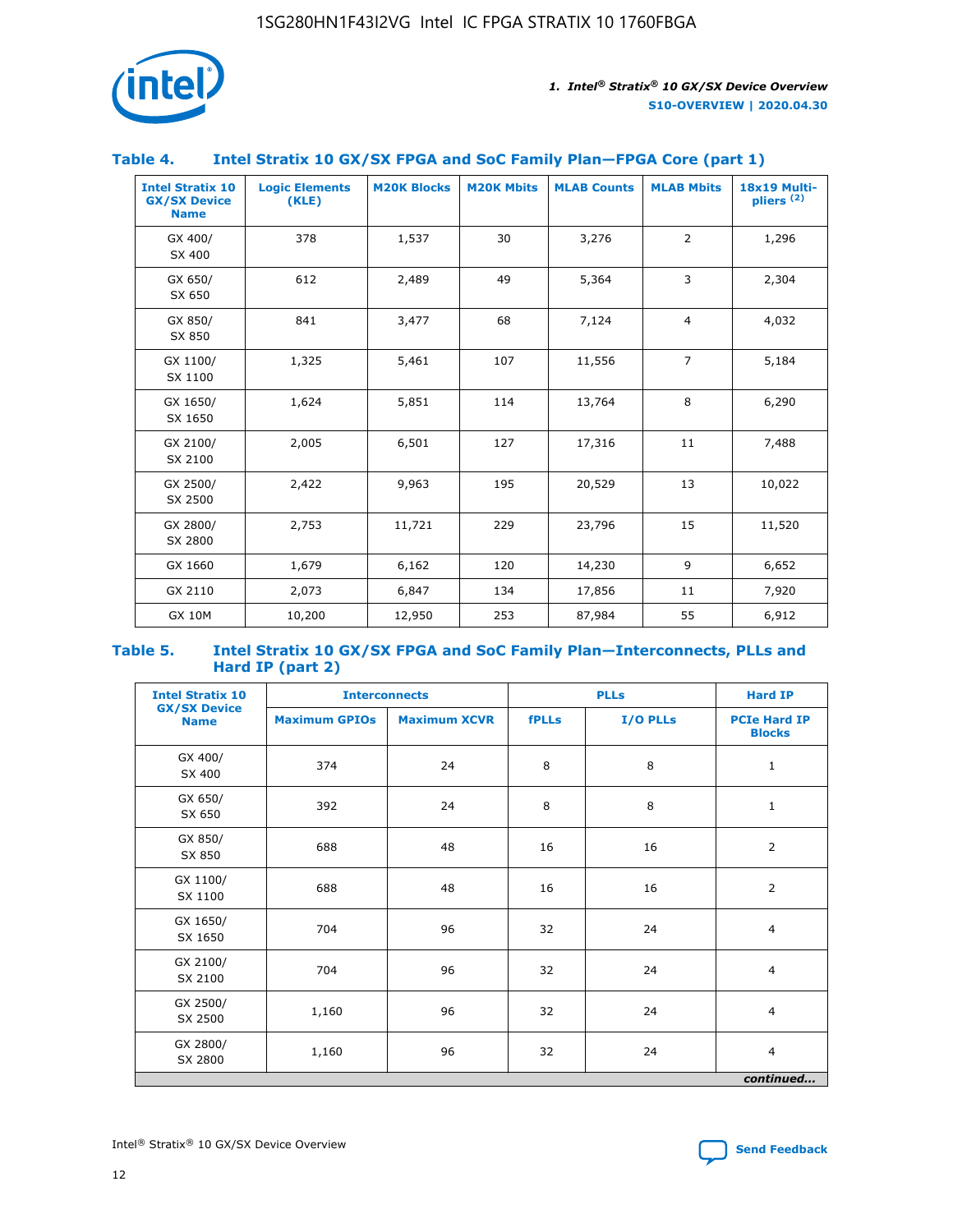

| <b>Intel Stratix 10</b>            | <b>Interconnects</b> |                     | <b>PLLs</b>  |                 | <b>Hard IP</b>                       |
|------------------------------------|----------------------|---------------------|--------------|-----------------|--------------------------------------|
| <b>GX/SX Device</b><br><b>Name</b> | <b>Maximum GPIOs</b> | <b>Maximum XCVR</b> | <b>fPLLs</b> | <b>I/O PLLs</b> | <b>PCIe Hard IP</b><br><b>Blocks</b> |
| GX 1660                            | 688                  | 48                  | 16           | 16              |                                      |
| GX 2110                            | 688                  | 48                  | 16           | 16              |                                      |
| <b>GX 10M</b>                      | 2,304                | 48                  | 24           | 48              | 4                                    |

### **Table 6. Intel Stratix 10 GX/SX FPGA and SoC Family Package Plan**

Cell legend: General Purpose I/Os, High-Voltage I/Os, LVDS Pairs, Transceivers (3) (4) (5) (6) (7) (8)

| <b>Intel Stratix 10</b><br><b>GX/SX Device</b><br><b>Name</b> | F1152<br><b>HF35</b><br>$(35x35 \text{ mm}^2)$ | F1760<br><b>NF43</b><br>(42.5x42.5<br>$mm2$ ) | F2397<br><b>UF50</b><br>$(50x50 \text{ mm}^2)$ | F2912<br><b>HF55</b><br>$(55x55$ mm <sup>2</sup> ) | F4938<br><b>NF74</b><br>$(70x74)$ mm <sup>2</sup> |
|---------------------------------------------------------------|------------------------------------------------|-----------------------------------------------|------------------------------------------------|----------------------------------------------------|---------------------------------------------------|
| GX 400/<br>SX 400                                             | 374, 56, 120, 24 <sup>(9)</sup>                | $\overline{\phantom{a}}$                      | $\overline{\phantom{a}}$                       | ۰                                                  |                                                   |
| GX 650/<br>SX 650                                             | 392, 8, 192, 24                                | $\overline{\phantom{a}}$                      | $\overline{\phantom{a}}$                       |                                                    |                                                   |
| GX 850/<br>SX 850                                             | ۰.                                             | 688, 16, 336, 48                              |                                                |                                                    |                                                   |
| GX 1100/<br>SX 1100                                           |                                                | 688, 16, 336, 48                              |                                                |                                                    |                                                   |
| GX 1650/<br>SX 1650                                           |                                                | 688, 16, 336, 48                              | 704, 32, 336, 96                               |                                                    |                                                   |
| GX 2100/<br>SX 2100                                           | -                                              | 688, 16, 336, 48                              | 704, 32, 336, 96                               | $\overline{\phantom{a}}$                           |                                                   |
| GX 2500/<br>SX 2500                                           |                                                | 688, 16, 336, 48                              | 704, 32, 336, 96                               | 1160, 8, 576, 24                                   |                                                   |
| GX 2800/                                                      | -                                              | 688, 16, 336, 48                              | 704, 32, 336, 96                               | 1160, 8, 576, 24                                   | $\overline{\phantom{a}}$<br>continued             |

- (3) All packages are ball grid arrays with 1.0 mm pitch.
- (4) High-Voltage I/O pins are used for 3 V and 2.5 V interfacing.
- $(5)$  Each LVDS pair can be configured as either a differential input or a differential output.
- (6) High-Voltage I/O pins and LVDS pairs are included in the General Purpose I/O count. Transceivers are counted separately.
- $(7)$  Each package column offers pin migration (common circuit board footprint) for all devices in the column.
- $(8)$  Intel Stratix 10 GX devices are pin migratable with Intel Stratix 10 SX devices in the same package.
- $(9)$  The Intel Stratix 10 SX/GX 400 device has a level shifter, and this imposes some restrictions on the number of LVDS pairs and I/O banks available (see "Intel Stratix 10 SX/GX 400 Device Level Shifter Details").

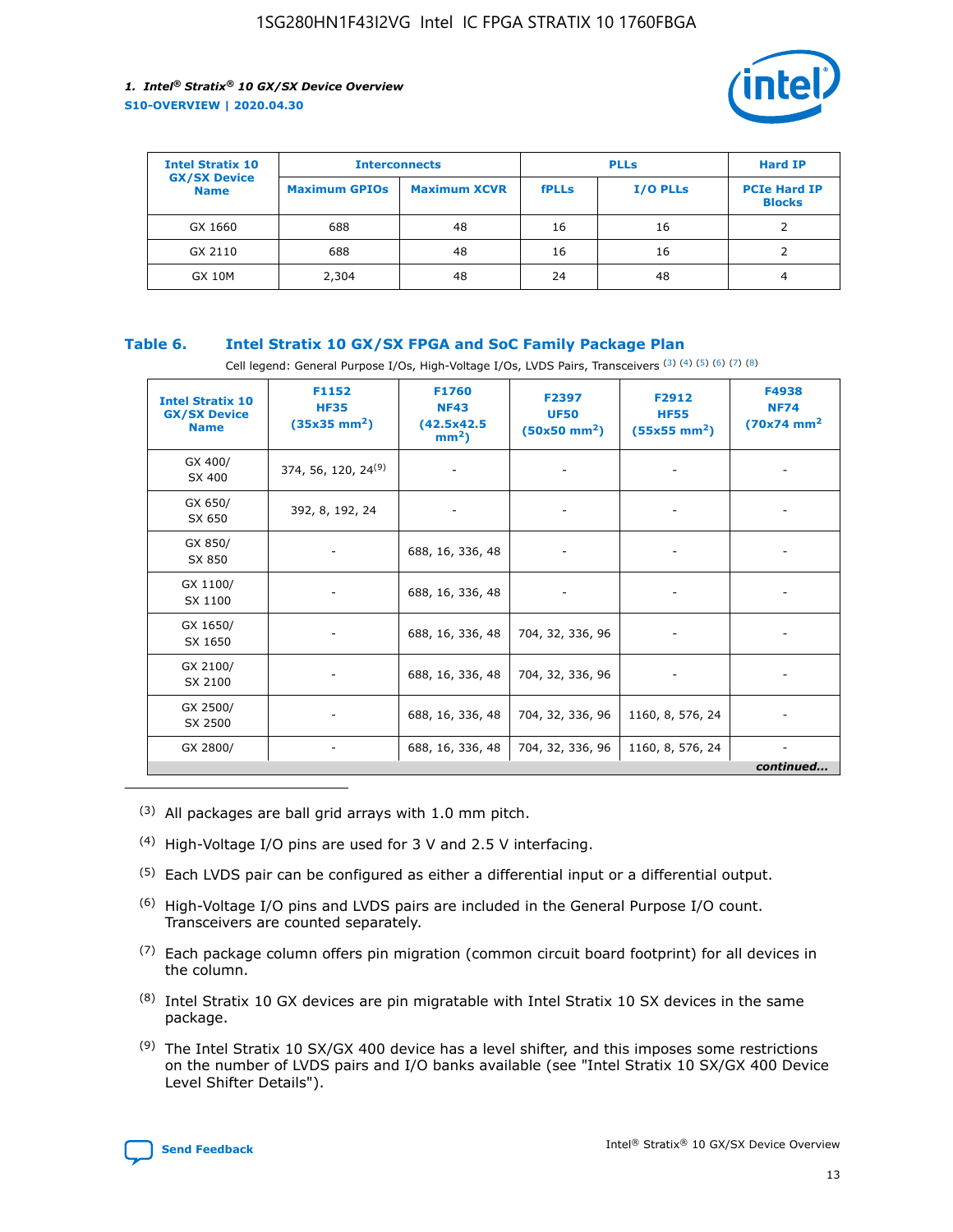

| <b>Intel Stratix 10</b><br><b>GX/SX Device</b><br><b>Name</b> | F1152<br><b>HF35</b><br>$(35x35)$ mm <sup>2</sup> ) | F1760<br><b>NF43</b><br>(42.5x42.5<br>$mm2$ ) | F2397<br><b>UF50</b><br>$(50x50 \text{ mm}^2)$ | F2912<br><b>HF55</b><br>$(55x55$ mm <sup>2</sup> ) | F4938<br><b>NF74</b><br>$(70x74)$ mm <sup>2</sup> |
|---------------------------------------------------------------|-----------------------------------------------------|-----------------------------------------------|------------------------------------------------|----------------------------------------------------|---------------------------------------------------|
| SX 2800                                                       |                                                     |                                               |                                                |                                                    |                                                   |
| GX 1660                                                       | -                                                   | 688, 16, 336, 48                              | $\overline{\phantom{a}}$                       |                                                    |                                                   |
| GX 2110                                                       |                                                     | 688, 16, 336, 48                              | $\overline{\phantom{a}}$                       |                                                    |                                                   |
| <b>GX 10M</b>                                                 | ۰                                                   |                                               |                                                |                                                    | 2304, 32, 1152,<br>48                             |





### **1.6. Intel Hyperflex Core Architecture**

Intel Stratix 10 FPGAs and SoCs are based on a core fabric featuring the new Intel Hyperflex core architecture. The Intel Hyperflex core architecture delivers 2X the clock frequency performance and up to 70% lower power compared to previous generation high-end FPGAs. Along with this performance breakthrough, the Intel Hyperflex core architecture delivers a number of advantages including:

- **Higher Throughput**—Capitalizes on 2X core clock frequency performance to obtain throughput breakthroughs
- **Improved Power Efficiency**—Uses reduced IP size, enabled by Intel Hyperflex, to consolidate designs which previously spanned multiple devices into a single device, thereby reducing power by up to 70% versus previous generation devices
- **Greater Design Functionality**—Uses faster clock frequency to reduce bus widths and reduce IP size, freeing up additional FPGA resources to add greater functionality
- **Increased Designer Productivity**—Boosts performance with less routing congestion and fewer design iterations using Hyper-Aware design tools, obtaining greater timing margin for more rapid timing closure

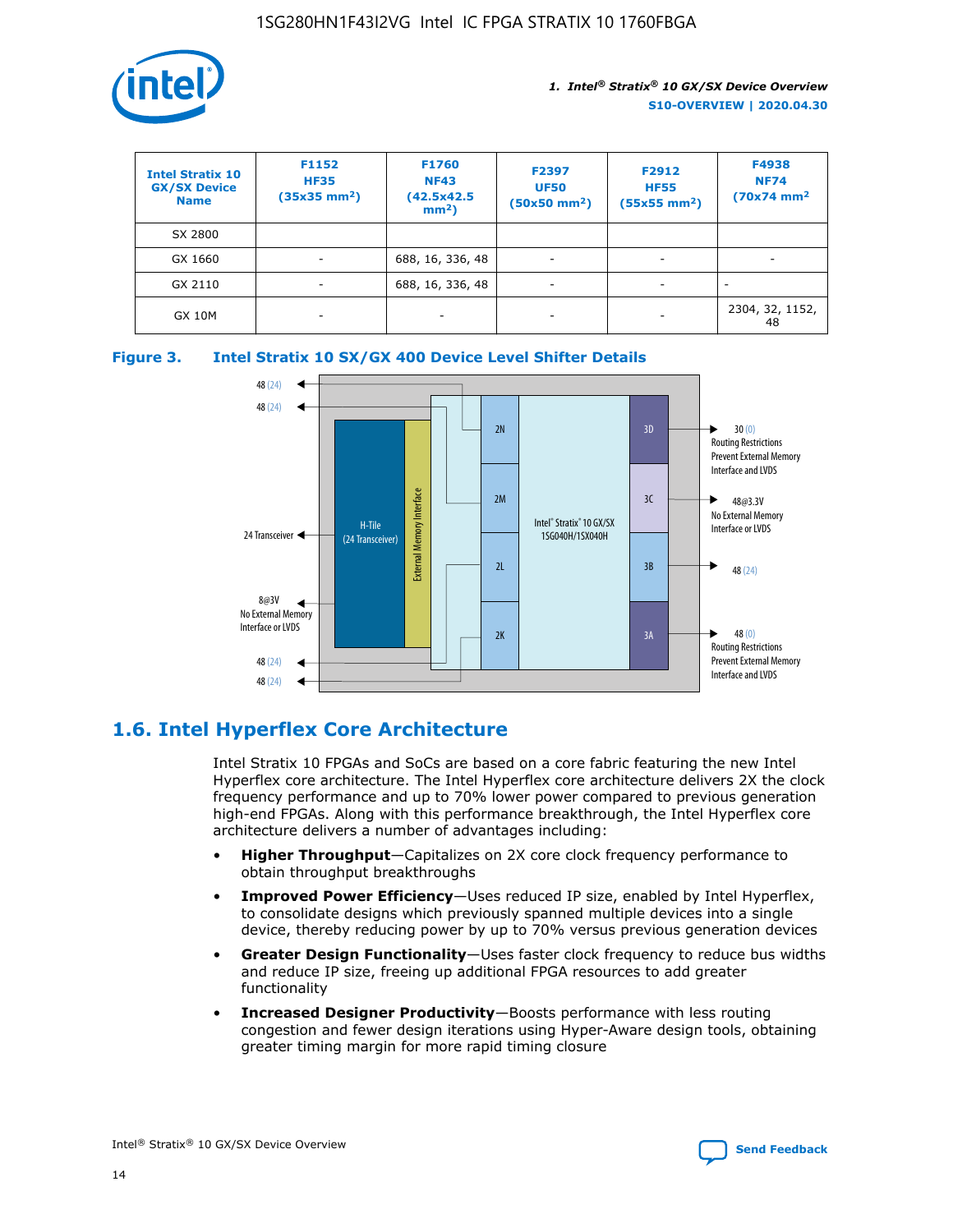

In addition to the traditional user registers found in the Adaptive Logic Modules (ALM), the Intel Hyperflex core architecture introduces additional bypassable registers everywhere throughout the fabric of the FPGA. These additional registers, called Hyper-Registers are available on every interconnect routing segment and at the inputs of all functional blocks.

#### **Figure 4. Bypassable Hyper-Register**



The Hyper-Registers enable the following key design techniques to achieve the 2X core performance increases:

- Fine grain Hyper-Retiming to eliminate critical paths
- Zero latency Hyper-Pipelining to eliminate routing delays
- Flexible Hyper-Optimization for best-in-class performance

By implementing these techniques in your design, the Hyper-Aware design tools automatically make use of the Hyper-Registers to achieve maximum core clock frequency.



### **Figure 5. Intel Hyperflex Core Architecture**

New Hyper-Registers throughout the core fabric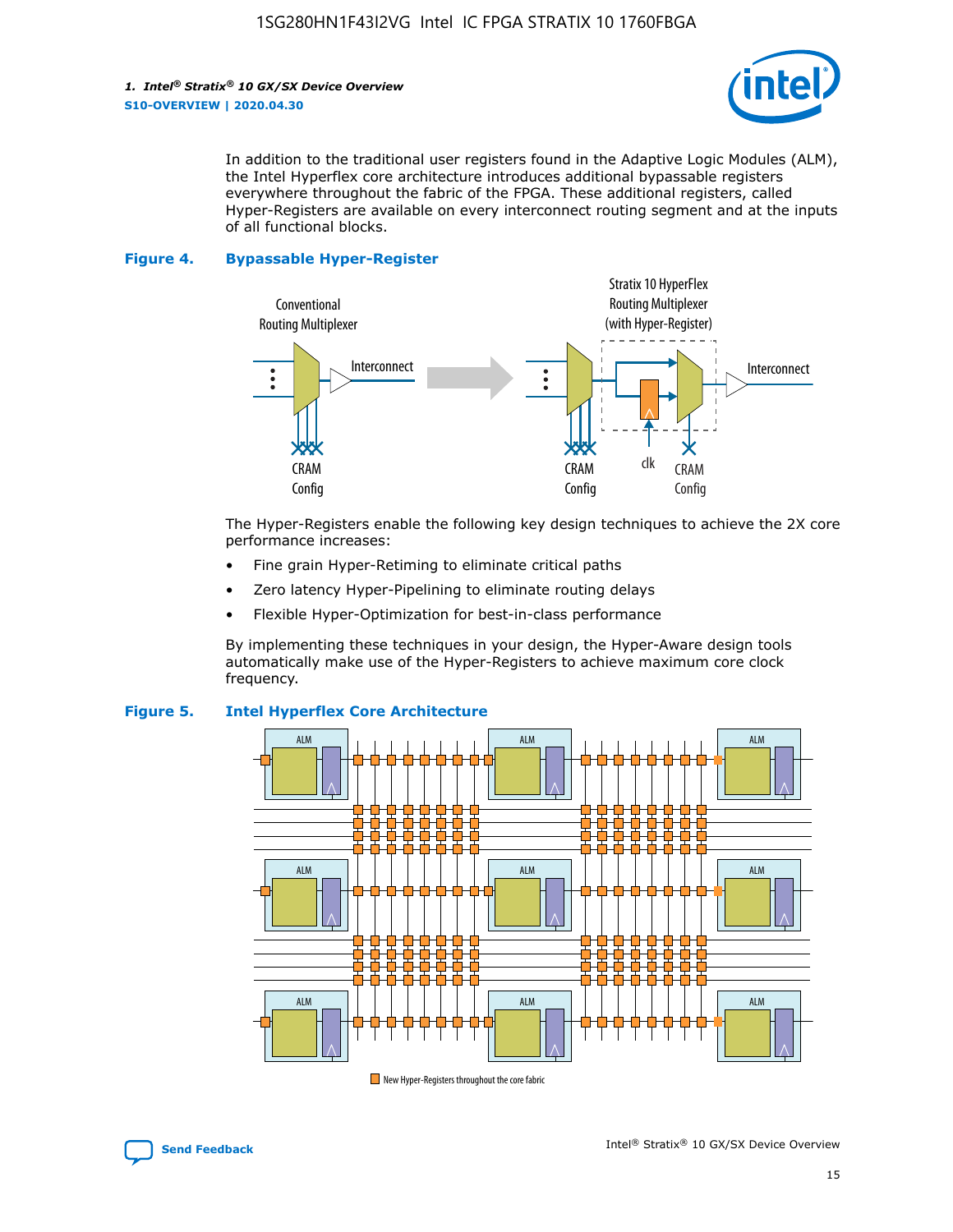

### **1.7. Heterogeneous 3D SiP Transceiver Tiles**

Intel Stratix 10 FPGAs and SoCs feature power efficient, high bandwidth, low latency transceivers. The transceivers are implemented on heterogeneous 3D System-in-Package (SiP) transceiver tiles, each containing 24 full-duplex transceiver channels. In addition to providing a high-performance transceiver solution to meet current connectivity needs, this allows for future flexibility and scalability as data rates, modulation schemes, and protocol IPs evolve.

### **Figure 6. Monolithic Core Fabric and Heterogeneous 3D SiP Transceiver Tiles**



### **Figure 7. Dual Core Fabric and Heterogeneous 3D SiP Transceiver Tiles (for the Intel Stratix 10 GX 10M Variant Only)**



Each transceiver tile contains:

- 24 full-duplex transceiver channels (PMA and PCS) $(10)$
- Reference clock distribution network
- Transmit PLLs
- High-speed clocking and bonding networks
- One instance of PCI Express hard IP

 $(10)$  12 full-duplex transceiver channels for the Intel Stratix 10 GX 10M variant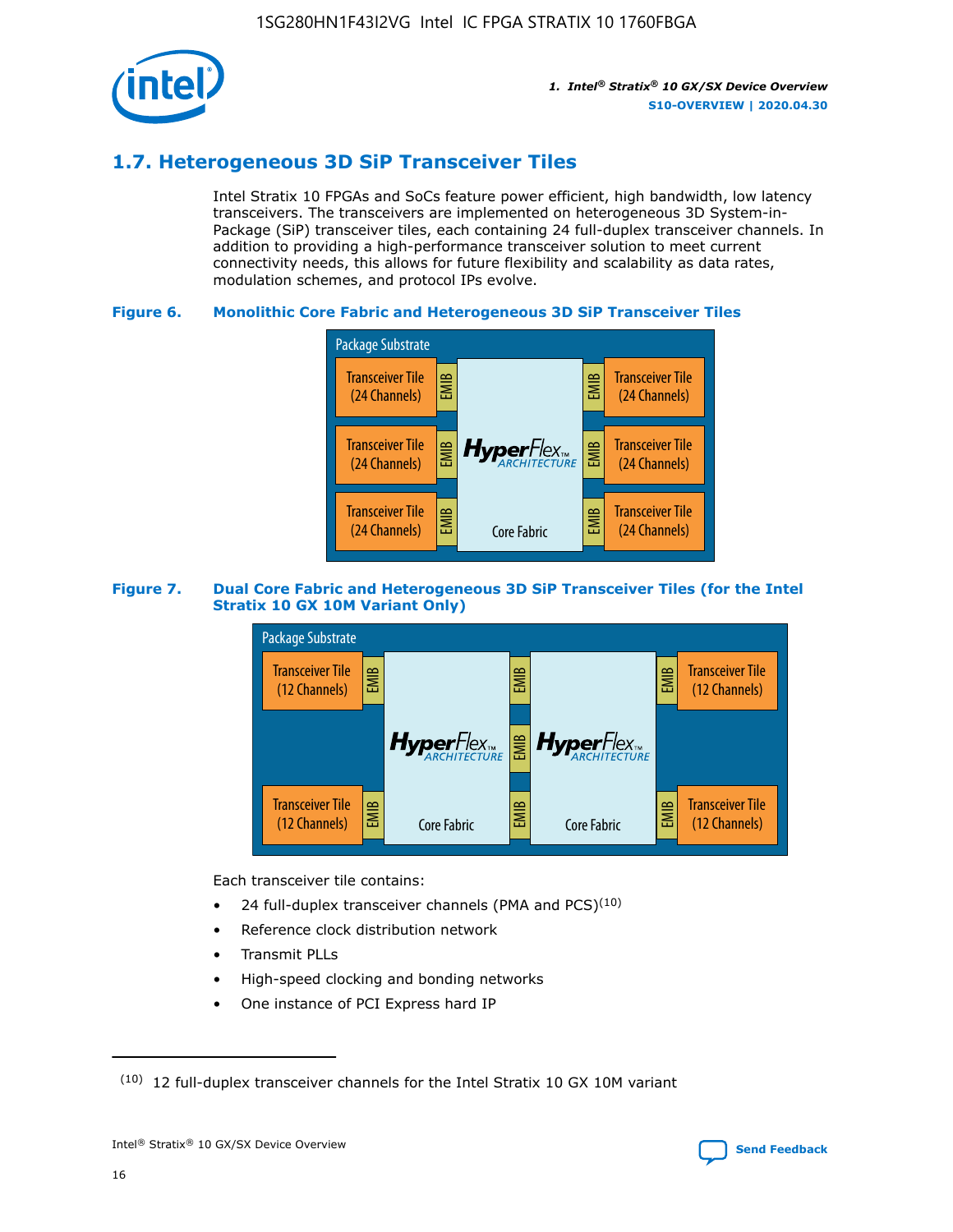



### **Figure 8. Heterogeneous 3D SiP Transceiver Tile Architecture**

### **1.8. Intel Stratix 10 Transceivers**

Intel Stratix 10 devices offer up to 96 total full-duplex transceiver channels. These channels provide continuous data rates from 1 Gbps to 28.3 Gbps for chip-to-chip, chip-to-module, and backplane applications. In each device,two thirds of the transceivers can be configured up to the maximum data rate of 28.3 Gbps to drive 100G interfaces and C form-factor pluggable CFP2/CFP4 optical modules. For longerreach backplane driving applications, advanced adaptive equalization circuits are used to equalize over 30 dB of system loss.

All transceiver channels feature a dedicated Physical Medium Attachment (PMA) and a hardened Physical Coding Sublayer (PCS).

- The PMA provides primary interfacing capabilities to physical channels.
- The PCS typically handles encoding/decoding, word alignment, and other preprocessing functions before transferring data to the FPGA core fabric.

Within each transceiver tile, the transceivers are arranged in four banks of six PMA-PCS groups. A wide variety of bonded and non-bonded data rate configurations are possible within each bank, and within each tile, using a highly configurable clock distribution network.

### **1.8.1. PMA Features**

PMA channels are comprised of transmitter (TX), receiver (RX), and high speed clocking resources.

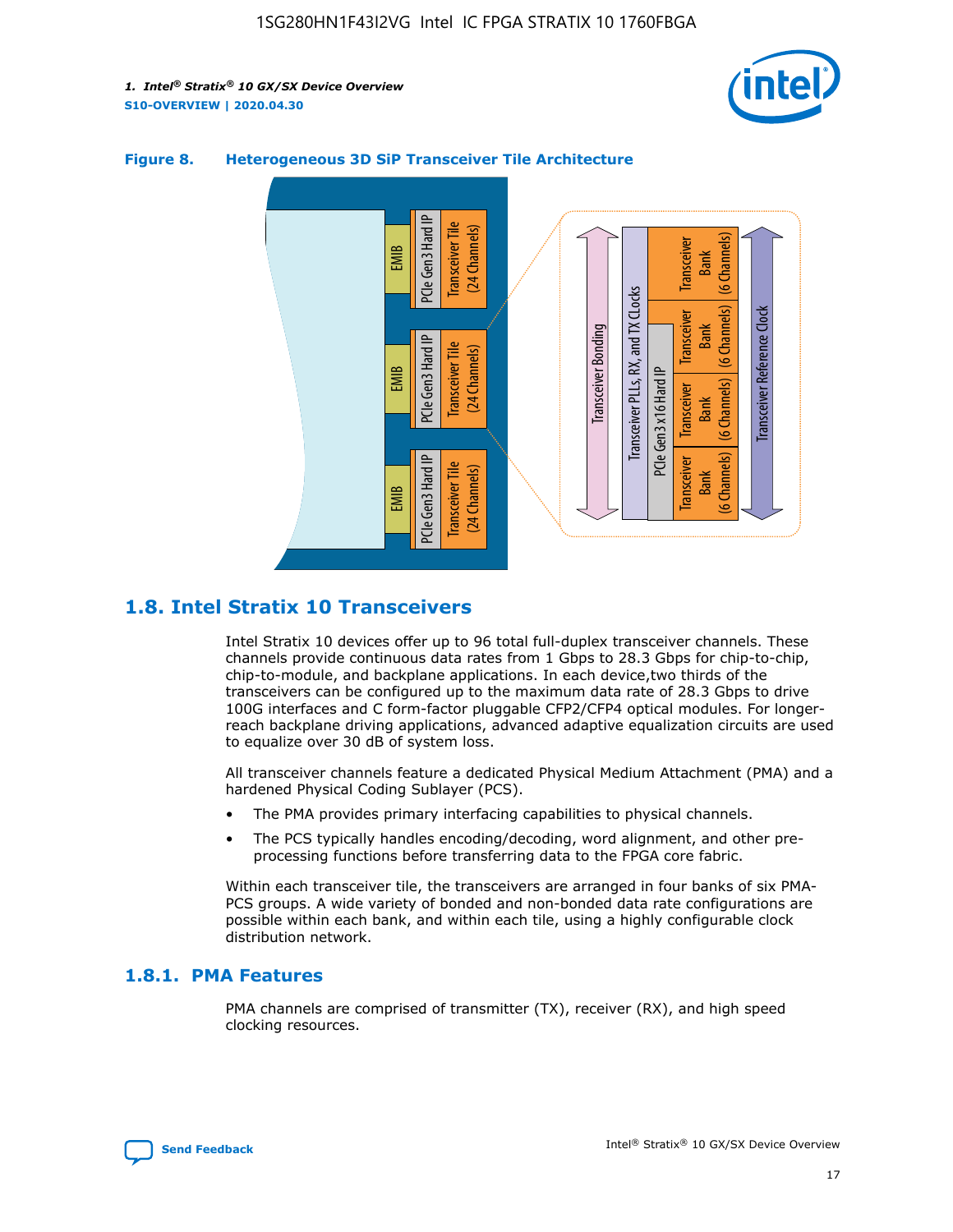

Intel Stratix 10 device features provide exceptional signal integrity at data rates up to 28.3 Gbps. Clocking options include ultra-low jitter LC tank-based (ATX) PLLs with optional fractional synthesis capability, channel PLLs operating as clock multiplier units (CMUs), and fractional synthesis PLLs (fPLLs).

- **ATX PLL**—can be configured in integer mode, or optionally, in a new fractional synthesis mode. Each ATX PLL spans the full frequency range of the supported data rate range providing a stable, flexible clock source with the lowest jitter.
- **CMU PLL**—when not being used as a transceiver, select PMA channels can be configured as channel PLLs operating as CMUs to provide an additional master clock source within the transceiver bank.
- **fPLL**—In addition, dedicated fPLLs are available with precision frequency synthesis capabilities. fPLLs can be used to synthesize multiple clock frequencies from a single reference clock source and replace multiple reference oscillators for multiprotocol and multi-rate applications.

On the receiver side, each PMA has an independent channel PLL that allows analog tracking for clock-data recovery. Each PMA also has advanced equalization circuits that compensate for transmission losses across a wide frequency spectrum.

- **Variable Gain Amplifier (VGA)**—to optimize the receiver's dynamic range
- **Continuous Time Linear Equalizer (CTLE)**—to compensate for channel losses with lowest power dissipation
- **Decision Feedback Equalizer (DFE)**—to provide additional equalization capability on backplanes even in the presence of crosstalk and reflections
- **On-Die Instrumentation (ODI)**—to provide on-chip eye monitoring capabilities (Eye Viewer). This capability helps to optimize link equalization parameters during board bring-up and supports in-system link diagnostics and equalization margin testing

#### **Figure 9. Intel Stratix 10 Receiver Block Features**



All link equalization parameters feature automatic adaptation using the new Advanced Digital Adaptive Parametric Tuning (ADAPT) circuit. This circuit is used to dynamically set DFE tap weights, adjust CTLE parameters, and optimize VGA gain and threshold voltage. Finally, optimal and consistent signal integrity is ensured by using the new



Intel<sup>®</sup> Stratix<sup>®</sup> 10 GX/SX Device Overview **[Send Feedback](mailto:FPGAtechdocfeedback@intel.com?subject=Feedback%20on%20Intel%20Stratix%2010%20GX/SX%20Device%20Overview%20(S10-OVERVIEW%202020.04.30)&body=We%20appreciate%20your%20feedback.%20In%20your%20comments,%20also%20specify%20the%20page%20number%20or%20paragraph.%20Thank%20you.)** Send Feedback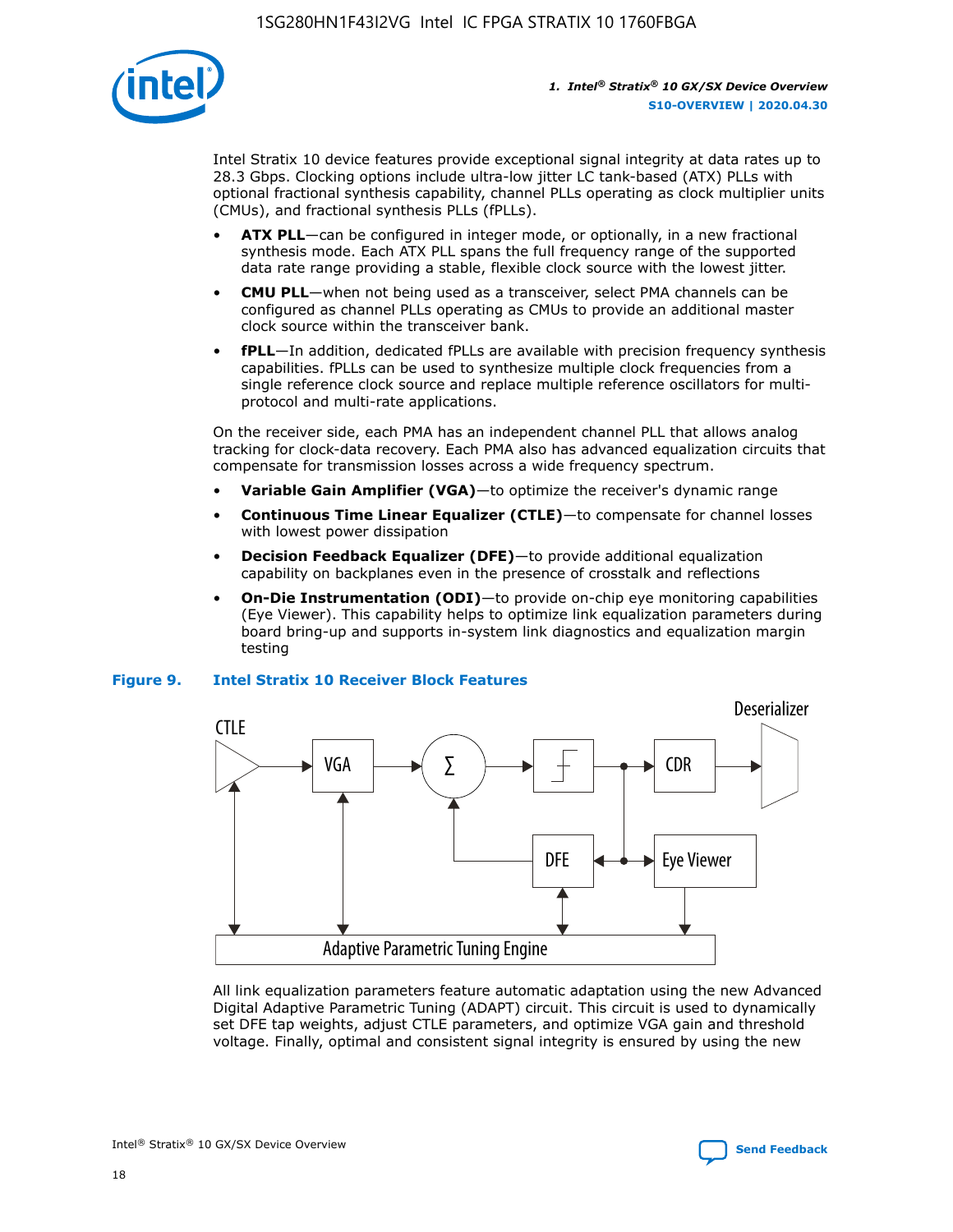

hardened Precision Signal Integrity Calibration Engine (PreSICE) to automatically calibrate all transceiver circuit blocks on power-up. This gives the most link margin and ensures robust, reliable, and error-free operation.

#### **Table 7. Transceiver PMA Features**

| <b>Feature</b>                                                       | <b>Capability</b>                                                                                                                                                                                         |
|----------------------------------------------------------------------|-----------------------------------------------------------------------------------------------------------------------------------------------------------------------------------------------------------|
| Chip-to-Chip Data Rates                                              | 1 Gbps (11) to 28.3 Gbps (Intel Stratix 10 GX/SX devices)                                                                                                                                                 |
| <b>Backplane Support</b>                                             | Drive backplanes at data rates up to 28.3 Gbps, including 10GBASE-KR compliance                                                                                                                           |
| Optical Module Support                                               | SFP+/SFP, XFP, CXP, QSFP/QSFP28, QSFPDD, CFP/CFP2/CFP4                                                                                                                                                    |
| Cable Driving Support                                                | SFP+ Direct Attach, PCI Express over cable, eSATA                                                                                                                                                         |
| <b>Transmit Pre-Emphasis</b>                                         | 5-tap transmit pre-emphasis and de-emphasis to compensate for system channel loss                                                                                                                         |
| Continuous Time Linear<br>Equalizer (CTLE)                           | Dual mode, high-gain, and high-data rate, linear receive equalization to compensate for<br>system channel loss                                                                                            |
| Decision Feedback Equalizer<br>(DFE)                                 | 15 fixed tap DFE to equalize backplane channel loss in the presence of crosstalk and noisy<br>environments                                                                                                |
| Advanced Digital Adaptive<br>Parametric Tuning (ADAPT)               | Fully digital adaptation engine to automatically adjust all link equalization parameters-<br>including CTLE, DFE, and VGA blocks-that provide optimal link margin without intervention<br>from user logic |
| Precision Signal Integrity<br>Calibration Engine (PreSICE)           | Hardened calibration controller to quickly calibrate all transceiver control parameters on<br>power-up, which provides the optimal signal integrity and jitter performance                                |
| <b>ATX Transmit PLLs</b>                                             | Low jitter ATX (inductor-capacitor) transmit PLLs with continuous tuning range to cover a<br>wide range of standard and proprietary protocols, with optional fractional frequency<br>synthesis capability |
| <b>Fractional PLLs</b>                                               | On-chip fractional frequency synthesizers to replace on-board crystal oscillators and reduce<br>system cost                                                                                               |
| Digitally Assisted Analog<br>CDR.                                    | Superior jitter tolerance with fast lock time                                                                                                                                                             |
| On-Die Instrumentation-<br>Eye Viewer and Jitter Margin<br>Tool      | Simplify board bring-up, debug, and diagnostics with non-intrusive, high-resolution eye<br>monitoring (Eye Viewer). Also inject jitter from transmitter to test link margin in system.                    |
| Dynamic Reconfiguration                                              | Allows for independent control of each transceiver channel Avalon memory-mapped<br>interface for the most transceiver flexibility.                                                                        |
| Multiple PCS-PMA and PCS-<br>Core to FPGA fabric interface<br>widths | 8, 10, 16, 20, 32, 40, or 64 bit interface widths for flexibility of deserialization width,<br>encoding, and reduced latency                                                                              |

### **1.8.2. PCS Features**

Intel Stratix 10 PMA channels interface with core logic through configurable and bypassable PCS interface layers.

The PCS contains multiple gearbox implementations to decouple the PMA and PCS interface widths. This feature provides the flexibility to implement a wide range of applications with 8, 10, 16, 20, 32, 40, or 64 bit interface width between each transceiver and the core logic.

<sup>(11)</sup> Stratix 10 transceivers can support data rates below 1 Gbps with over sampling.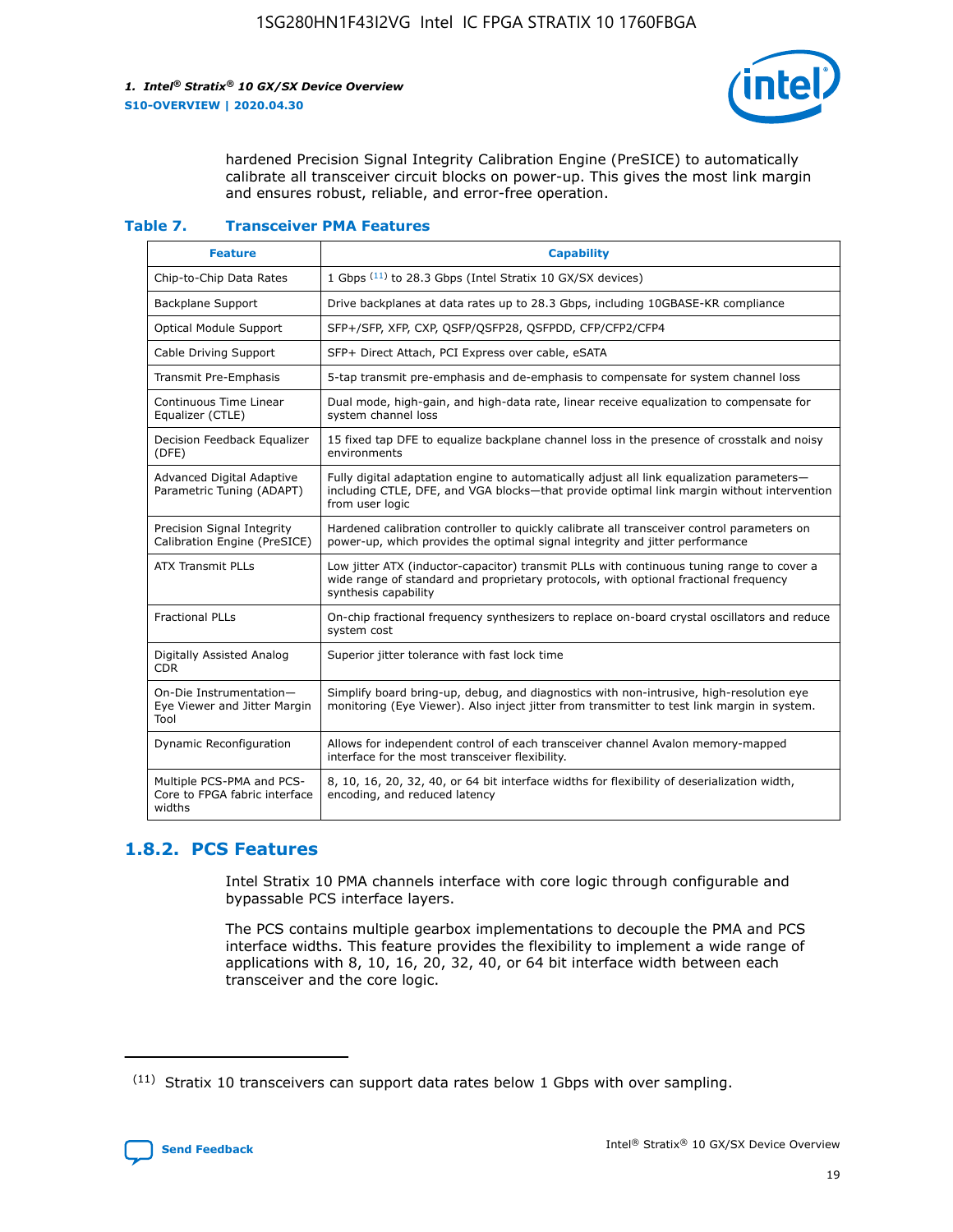

The PCS also contains hard IP to support a variety of standard and proprietary protocols across a wide range of data rates and encoding schemes. The Standard PCS mode provides support for 8B/10B encoded applications up to 12.5 Gbps. The Enhanced PCS mode supports 64B/66B and 64B/67B encoded applications up to 17.4 Gbps. The enhanced PCS mode also includes an integrated 10GBASE-KR/40GBASE-KR4 Forward Error Correction (FEC) circuit. For highly customized implementations, a PCS Direct mode provides an interface up to 64 bits wide to allow for custom encoding and support for data rates up to 28.3 Gbps.

For more information about the PCS-Core interface or the double rate transfer mode, refer to the *Intel Stratix 10 L- and H-Tile Transceiver PHY User Guide*, and the *Intel Stratix 10 E-Tile Transceiver PHY User Guide*.

| <b>PCS Protocol</b><br><b>Support</b>           | Data Rate (Gbps) | <b>Transmitter Data Path</b>                                                                                                                                              | <b>Receiver Data Path</b>                                                                                                                                                                                      |
|-------------------------------------------------|------------------|---------------------------------------------------------------------------------------------------------------------------------------------------------------------------|----------------------------------------------------------------------------------------------------------------------------------------------------------------------------------------------------------------|
| Standard PCS                                    | 1 to 12.5        | Phase compensation FIFO, byte<br>serializer, 8B/10B encoder, bit-slipper,<br>channel bonding                                                                              | Rate match FIFO, word-aligner, 8B/10B<br>decoder, byte deserializer, byte<br>ordering                                                                                                                          |
| PCI Express<br>Gen1/Gen2 x1,<br>x2, x4, x8, x16 | $2.5$ and $5.0$  | Same as Standard PCS plus PIPE 2.0<br>interface to core                                                                                                                   | Same as Standard PCS plus PIPE 2.0<br>interface to core                                                                                                                                                        |
| PCI Express Gen3<br>x1, x2, x4, x8,<br>x16      | 8.0              | Phase compensation FIFO, byte<br>serializer, encoder, scrambler, bit-<br>slipper, gear box, channel bonding, and<br>PIPE 3.0 interface to core, auto speed<br>negotiation | Rate match FIFO (0-600 ppm mode),<br>word-aligner, decoder, descrambler,<br>phase compensation FIFO, block sync,<br>byte deserializer, byte ordering, PIPE<br>3.0 interface to core, auto speed<br>negotiation |
| CPRI                                            | 0.6144 to 9.8    | Same as Standard PCS plus<br>deterministic latency serialization                                                                                                          | Same as Standard PCS plus<br>deterministic latency deserialization                                                                                                                                             |
| <b>Enhanced PCS</b>                             | 2.5 to 17.4      | FIFO, channel bonding, bit-slipper, and<br>gear box                                                                                                                       | FIFO, block sync, bit-slipper, and gear<br>box                                                                                                                                                                 |
| 10GBASE-R                                       | 10.3125          | FIFO, 64B/66B encoder, scrambler,<br>FEC, and gear box                                                                                                                    | FIFO, 64B/66B decoder, descrambler,<br>block sync, FEC, and gear box                                                                                                                                           |
| Interlaken                                      | 4.9 to 17.4      | FIFO, channel bonding, frame<br>generator, CRC-32 generator,<br>scrambler, disparity generator, bit-<br>slipper, and gear box                                             | FIFO, CRC-32 checker, frame sync,<br>descrambler, disparity checker, block<br>sync, and gear box                                                                                                               |
| SFI-S/SFI-5.2                                   | 11.3             | FIFO, channel bonding, bit-slipper, and<br>gear box                                                                                                                       | FIFO, bit-slipper, and gear box                                                                                                                                                                                |
| <b>IEEE 1588</b>                                | 1.25 to 10.3125  | FIFO (fixed latency), 64B/66B encoder,<br>scrambler, and gear box                                                                                                         | FIFO (fixed latency), 64B/66B decoder,<br>descrambler, block sync, and gear box                                                                                                                                |
| SDI                                             | up to 12.5       | FIFO and gear box                                                                                                                                                         | FIFO, bit-slipper, and gear box                                                                                                                                                                                |
| GigE                                            | 1.25             | Same as Standard PCS plus GigE state<br>machine                                                                                                                           | Same as Standard PCS plus GigE state<br>machine                                                                                                                                                                |
| <b>PCS Direct</b>                               | up to 28.3       | Custom                                                                                                                                                                    | Custom                                                                                                                                                                                                         |

### **Table 8. Transceiver PCS Features**

#### **Related Information**

[Intel Stratix 10 L- and H-Tile Transceiver PHY User Guide](https://www.altera.com/documentation/wry1479165198810.html)

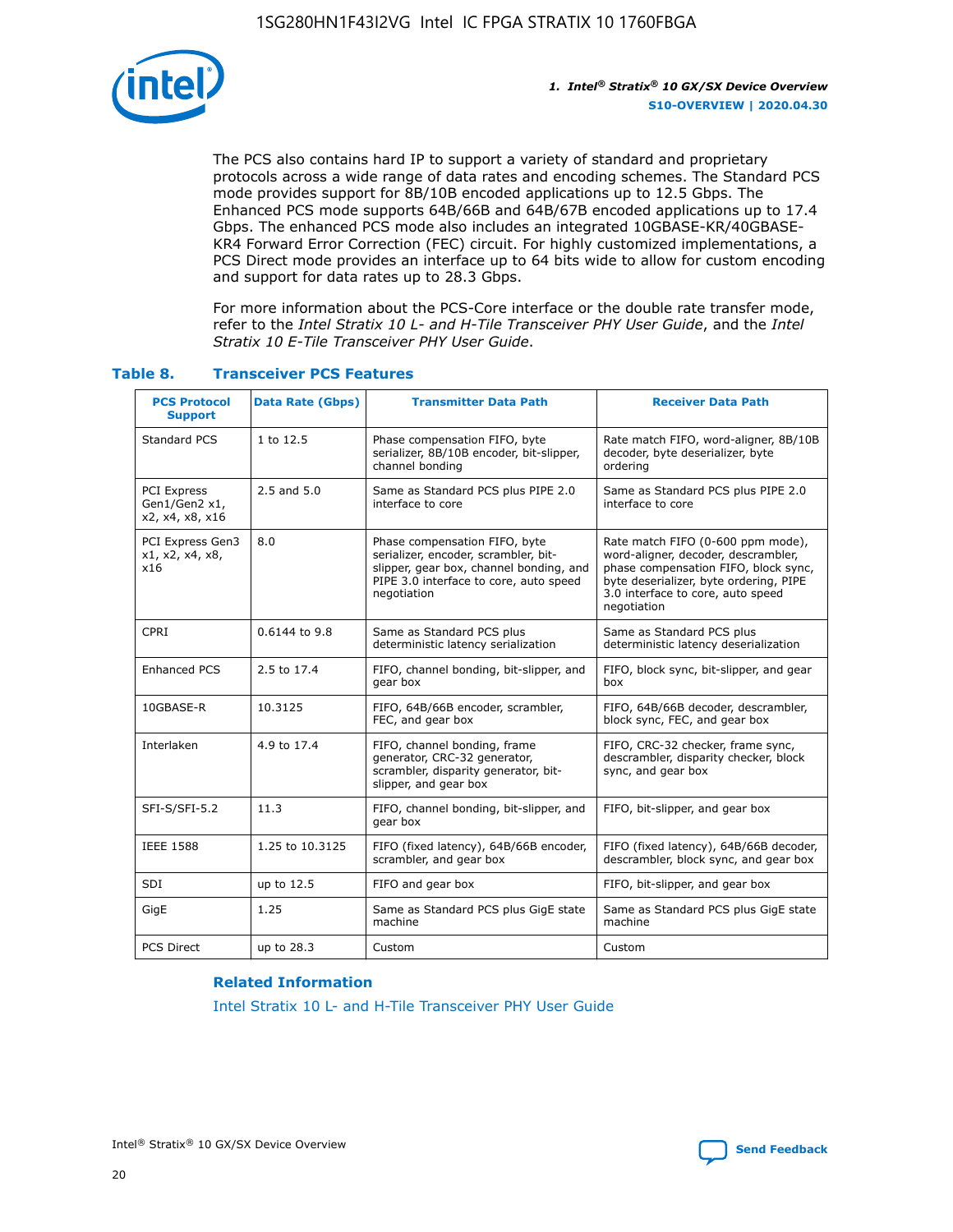

### **1.9. PCI Express Gen1/Gen2/Gen3 Hard IP**

Intel Stratix 10 devices contain embedded PCI Express hard IP designed for performance, ease-of-use, increased functionality, and designer productivity.

The PCI Express hard IP consists of the PHY, Data Link, and Transaction layers. It also supports PCI Express Gen1/Gen2/Gen3 end point and root port, in x1/x2/x4/x8/x16 lane configurations. The PCI Express hard IP is capable of operating independently from the core logic (autonomous mode). This feature allows the PCI Express link to power up and complete link training in less than 100 ms, while the rest of the device is still in the process of being configured. The hard IP also provides added functionality, which makes it easier to support emerging features such as Single Root I/O Virtualization (SR-IOV) and optional protocol extensions.

The PCI Express hard IP has improved end-to-end data path protection using Error Checking and Correction (ECC). In addition, the hard IP supports configuration of the device via protocol (CvP) across the PCI Express bus at Gen1/Gen2/Gen3 rates.

### **1.10. Interlaken PCS Hard IP**

Intel Stratix 10 devices have integrated Interlaken PCS hard IP supporting rates up to 17.4 Gbps per lane.

The Interlaken PCS hard IP is based on the proven functionality of the PCS developed for Intel's previous generation FPGAs, which has demonstrated interoperability with Interlaken ASSP vendors and third-party IP suppliers. The Interlaken PCS hard IP is present in every transceiver channel in Intel Stratix 10 devices.

### **1.11. 10G Ethernet Hard IP**

Intel Stratix 10 devices include IEEE 802.3 10-Gbps Ethernet (10GbE) compliant 10GBASE-R PCS and PMA hard IP. The scalable 10GbE hard IP supports multiple independent 10GbE ports while using a single PLL for all the 10GBASE-R PCS instantiations, which saves on core logic resources and clock networks.

The integrated serial transceivers simplify multi-port 10GbE systems compared to 10 GbE Attachment Unit Interface (XAUI) interfaces that require an external XAUI-to-10G PHY. Furthermore, the integrated transceivers incorporate signal conditioning circuits, which enable direct connection to standard 10G XFP and SFP+ pluggable optical modules. The transceivers also support backplane Ethernet applications and include a hard 10GBASE-KR/40GBASE-KR4 Forward Error Correction (FEC) circuit that can be used for both 10G and 40G applications. The integrated 10G Ethernet hard IP and 10G transceivers save external PHY cost, board space and system power. The 10G Ethernet PCS hard IP and 10GBASE-KR FEC are present in every transceiver channel.

### **1.12. External Memory and General Purpose I/O**

Intel Stratix 10 devices offer substantial external memory bandwidth, with up to ten 72 bit wide DDR4 memory interfaces running at up to 2666 Mbps. For external memory interface and LVDS restrictions, see [AN 906: Intel Stratix 10 GX 400, SX 400,](https://www.intel.com/content/www/us/en/programmable/documentation/sjf1574667190623.html#bft1574667627484) [and TX 400 Routing and Designing Floorplan Guidelines.](https://www.intel.com/content/www/us/en/programmable/documentation/sjf1574667190623.html#bft1574667627484)

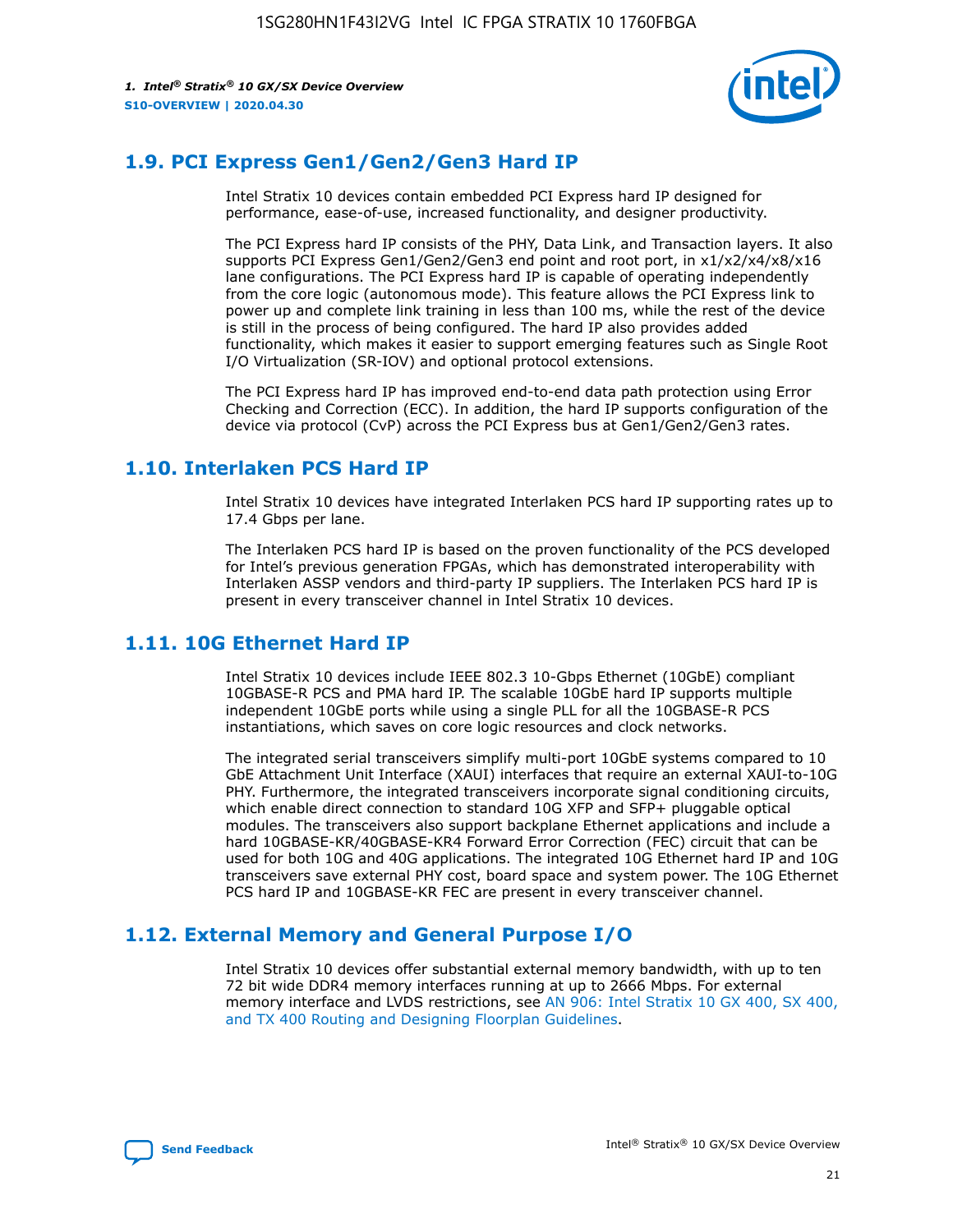

This bandwidth is provided along with the ease of design, lower power, and resource efficiencies of hardened high-performance memory controllers. The external memory interfaces can be configured up to a maximum width of 144 bits when using either hard or soft memory controllers.

#### **Figure 10. Hard Memory Controller**



Each I/O bank contains 48 general purpose I/Os and a high-efficiency hard memory controller capable of supporting many different memory types, each with different performance capabilities. The hard memory controller is also capable of being bypassed and replaced by a soft controller implemented in user logic. The I/Os each have a hardened double data rate (DDR) read/write path (PHY) capable of performing key memory interface functionality such as:

- Read/write leveling
- FIFO buffering to lower latency and improve margin
- Timing calibration
- On-chip termination

The timing calibration is aided by the inclusion of hard microcontrollers based on Intel's Nios® II technology, specifically tailored to control the calibration of multiple memory interfaces. This calibration allows the Intel Stratix 10 device to compensate for any changes in process, voltage, or temperature either within the Intel Stratix 10 device itself, or within the external memory device. The advanced calibration algorithms ensure maximum bandwidth and robust timing margin across all operating conditions.

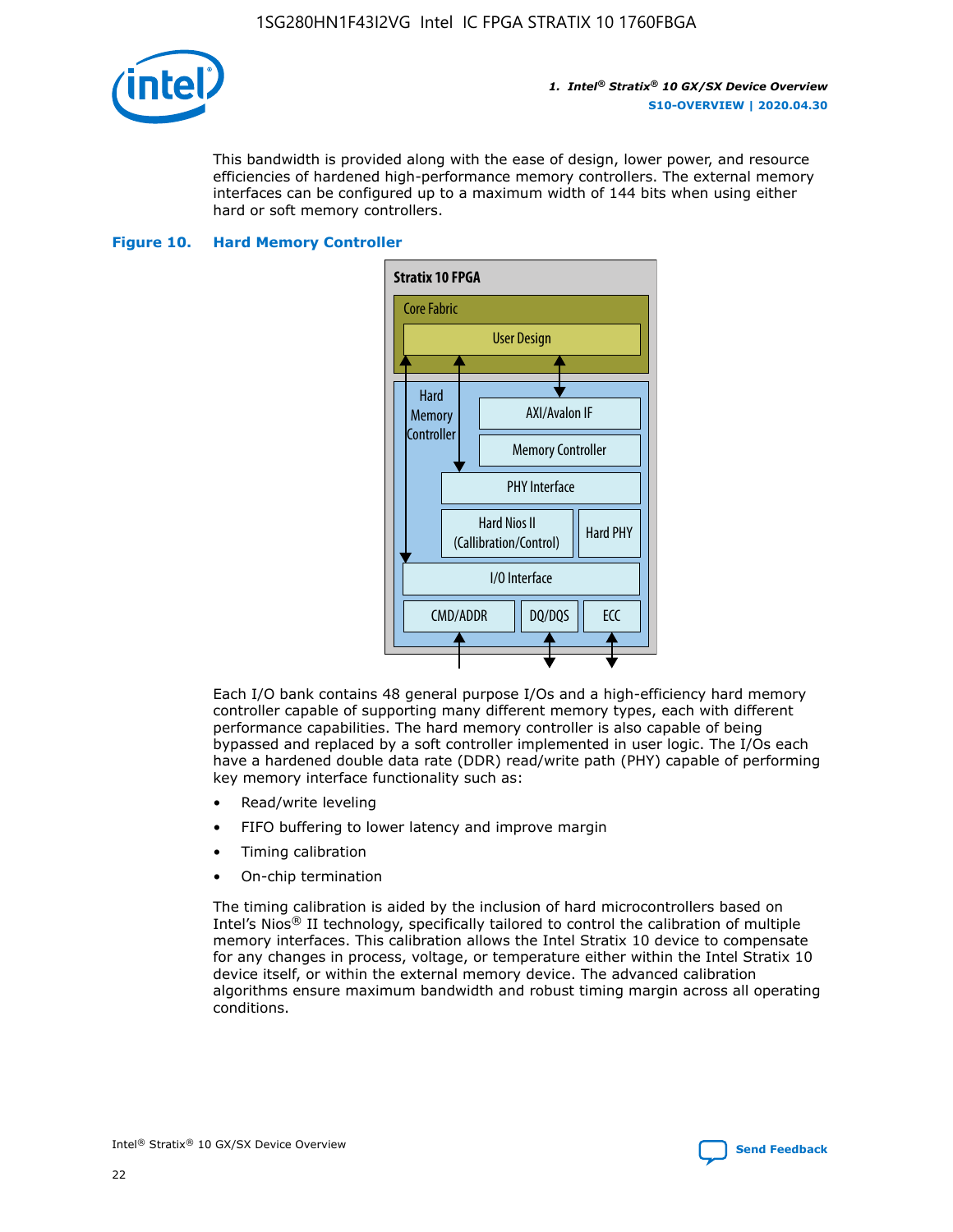

#### **Table 9. External Memory Interface Performance**

The listed speeds are for the 1-rank case.

| <b>Interface</b> | <b>Controller Type</b> | <b>Performance</b><br>(maximum rate possible) |
|------------------|------------------------|-----------------------------------------------|
| DDR4             | Hard                   | 2666 Mbps                                     |
| DDR <sub>3</sub> | Hard                   | 2133 Mbps                                     |
| QDRII+           | Soft                   | 1,100 Mtps                                    |
| QDRII+ Xtreme    | Soft                   | 1,266 Mtps                                    |
| <b>ODRIV</b>     | Soft                   | 2,133 Mtps                                    |
| RLDRAM III       | Soft                   | 2400 Mbps                                     |
| <b>RLDRAM II</b> | Soft                   | 533 Mbps                                      |

In addition to parallel memory interfaces, Intel Stratix 10 devices support serial memory technologies such as the Hybrid Memory Cube (HMC). The HMC is supported by the Intel Stratix 10 high-speed serial transceivers, which connect up to four HMC links, with each link running at data rates of 15 Gbps (HMC short reach specification).

Intel Stratix 10 devices also feature general purpose I/Os capable of supporting a wide range of single-ended and differential I/O interfaces. LVDS rates up to 1.6 Gbps are supported, with each pair of pins having both a differential driver and a differential input buffer. This enables configurable direction for each LVDS pair.

### **1.13. Adaptive Logic Module (ALM)**

Intel Stratix 10 devices use a similar adaptive logic module (ALM) as the previous generation Intel Arria 10 and Stratix V FPGAs, allowing for efficient implementation of logic functions and easy conversion of IP between the devices.

The ALM block diagram shown in the following figure has eight inputs with a fracturable look-up table (LUT), two dedicated embedded adders, and four dedicated registers.

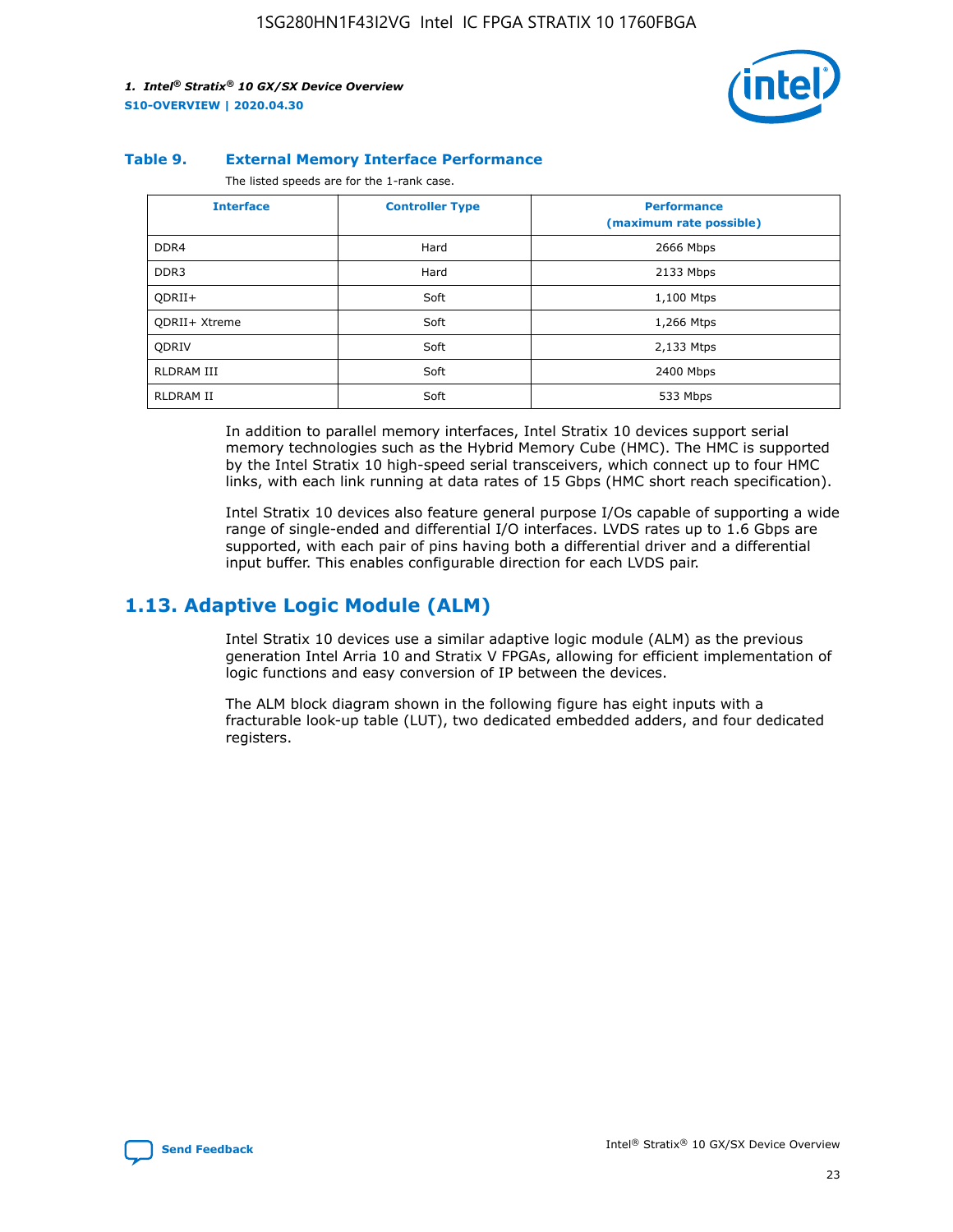

### **Figure 11. Intel Stratix 10 FPGA and SoC ALM Block Diagram**



Key features and capabilities of the ALM include:

- High register count with 4 registers per 8-input fracturable LUT, operating in conjunction with the new Intel Hyperflex architecture, enables Intel Stratix 10 devices to maximize core performance at very high core logic utilization
- Implements select 7-input logic functions, all 6-input logic functions, and two independent functions consisting of smaller LUT sizes (such as two independent 4 input LUTs) to optimize core logic utilization

The Intel Quartus Prime software takes advantage of the ALM logic structure to deliver the highest performance, optimal logic utilization, and lowest compile times. The Intel Quartus Prime software simplifies design reuse as it automatically maps legacy designs into the Intel Stratix 10 ALM architecture.

### **1.14. Core Clocking**

Core clocking in Intel Stratix 10 devices makes use of programmable clock tree synthesis.

This technique uses dedicated clock tree routing and switching circuits, and allows the Intel Quartus Prime software to create the exact clock trees required for your design. Clock tree synthesis minimizes clock tree insertion delay, reduces dynamic power dissipation in the clock tree and allows greater clocking flexibility in the core while still maintaining backwards compatibility with legacy global and regional clocking schemes.

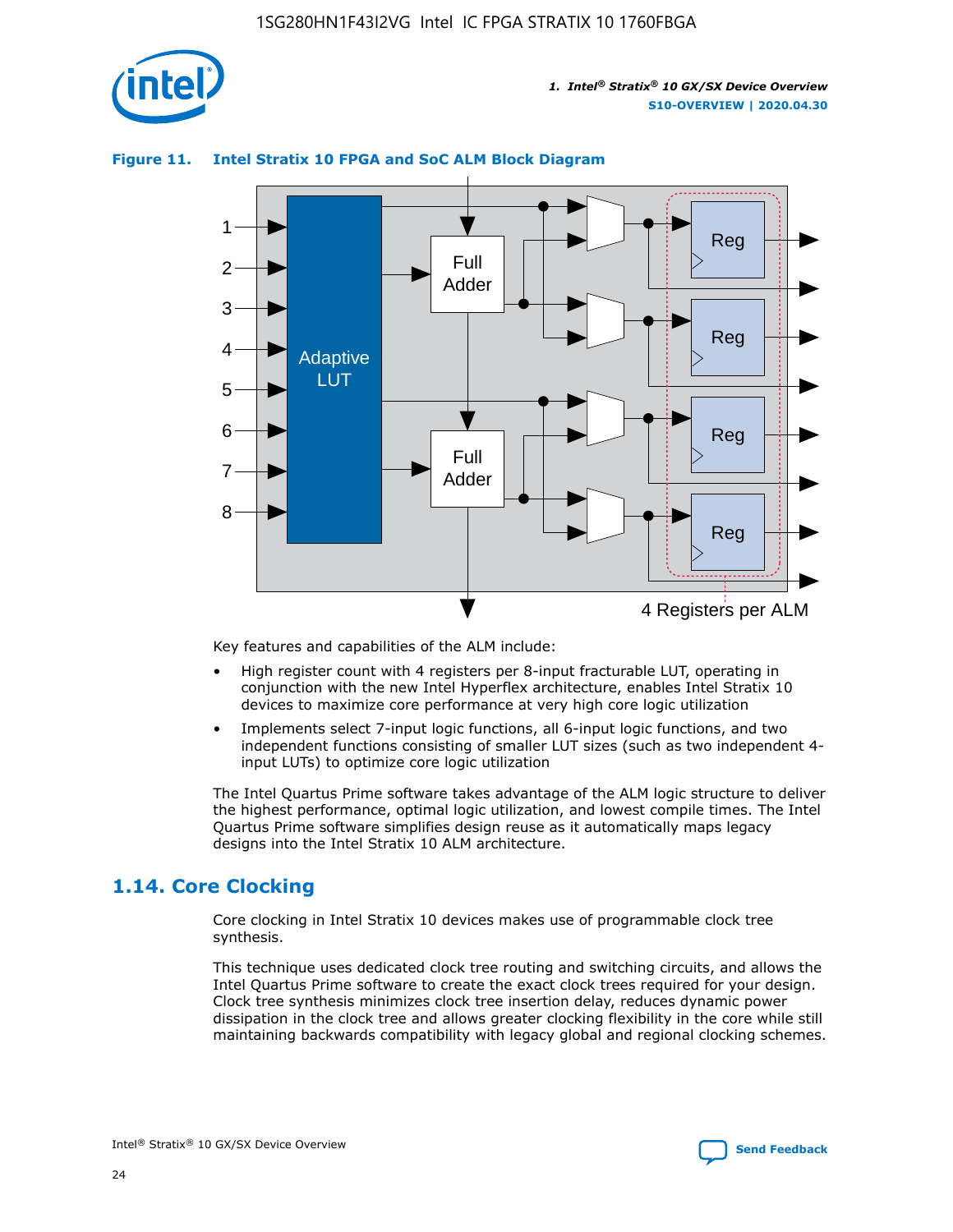

The core clock network in Intel Stratix 10 devices supports the new Intel Hyperflex core architecture at clock rates up to 1 GHz. It also supports the hard memory controllers up to 2666 Mbps with a quarter rate transfer to the core. The core clock network is supported by dedicated clock input pins, fractional clock synthesis PLLs, and integer I/O PLLs.

### **1.15. Fractional Synthesis PLLs and I/O PLLs**

Intel Stratix 10 devices have up to 32 fractional synthesis PLLs (fPLL) available for use with transceivers or in the core fabric.

The fPLLs are located in the 3D SiP transceiver L-tiles and H-tiles, eight per tile, adjacent to the transceiver channels. The fPLLs can be used to reduce both the number of oscillators required on the board and the number of clock pins required, by synthesizing multiple clock frequencies from a single reference clock source. In addition to synthesizing reference clock frequencies for the transceiver transmit PLLs, the fPLLs can also be used directly for transmit clocking. Each fPLL can be independently configured for conventional integer mode, or enhanced fractional synthesis mode with third-order delta-sigma modulation.

In addition to the fPLLs, Intel Stratix 10 devices contain up to 24 integer I/O PLLs (IOPLLs) available for general purpose use in the core fabric and for simplifying the design of external memory interfaces and high-speed LVDS interfaces. The IOPLLs are located in each bank of 48 general purpose I/O, 1 per I/O bank, adjacent to the hard memory controllers and LVDS SerDes in each I/O bank. This makes it easier to close timing because the IOPLLs are tightly coupled with the I/Os that need to use them. The IOPLLs can be used for general purpose applications in the core such as clock network delay compensation and zero-delay clock buffering.

### **1.16. Internal Embedded Memory**

Intel Stratix 10 devices contain two types of embedded memory blocks: M20K (20 Kb) and MLAB (640 bit).

The M20K and MLAB blocks are familiar block sizes carried over from previous Intel device families. The MLAB blocks are ideal for wide and shallow memories, while the M20K blocks are intended to support larger memory configurations and include hard ECC. Both M20K and MLAB embedded memory blocks can be configured as a singleport or dual-port RAM, FIFO, ROM, or shift register. These memory blocks are highly flexible and support a number of memory configurations as shown in Table 10 on page 25.

#### **Table 10. Internal Embedded Memory Block Configurations**

| MLAB (640 bits)                                                | <b>M20K (20 Kb)</b>                                                                    |
|----------------------------------------------------------------|----------------------------------------------------------------------------------------|
| $64 \times 10$ (supported through emulation)<br>$32 \times 20$ | $2K \times 10$ (or $x8$ )<br>$1K \times 20$ (or $x16$ )<br>$512 \times 40$ (or $x32$ ) |

### **1.17. Variable Precision DSP Block**

The Intel Stratix 10 DSP blocks are based upon the Variable Precision DSP Architecture used in Intel's previous generation devices. They feature hard fixed point and IEEE 754 compliant floating point capability.

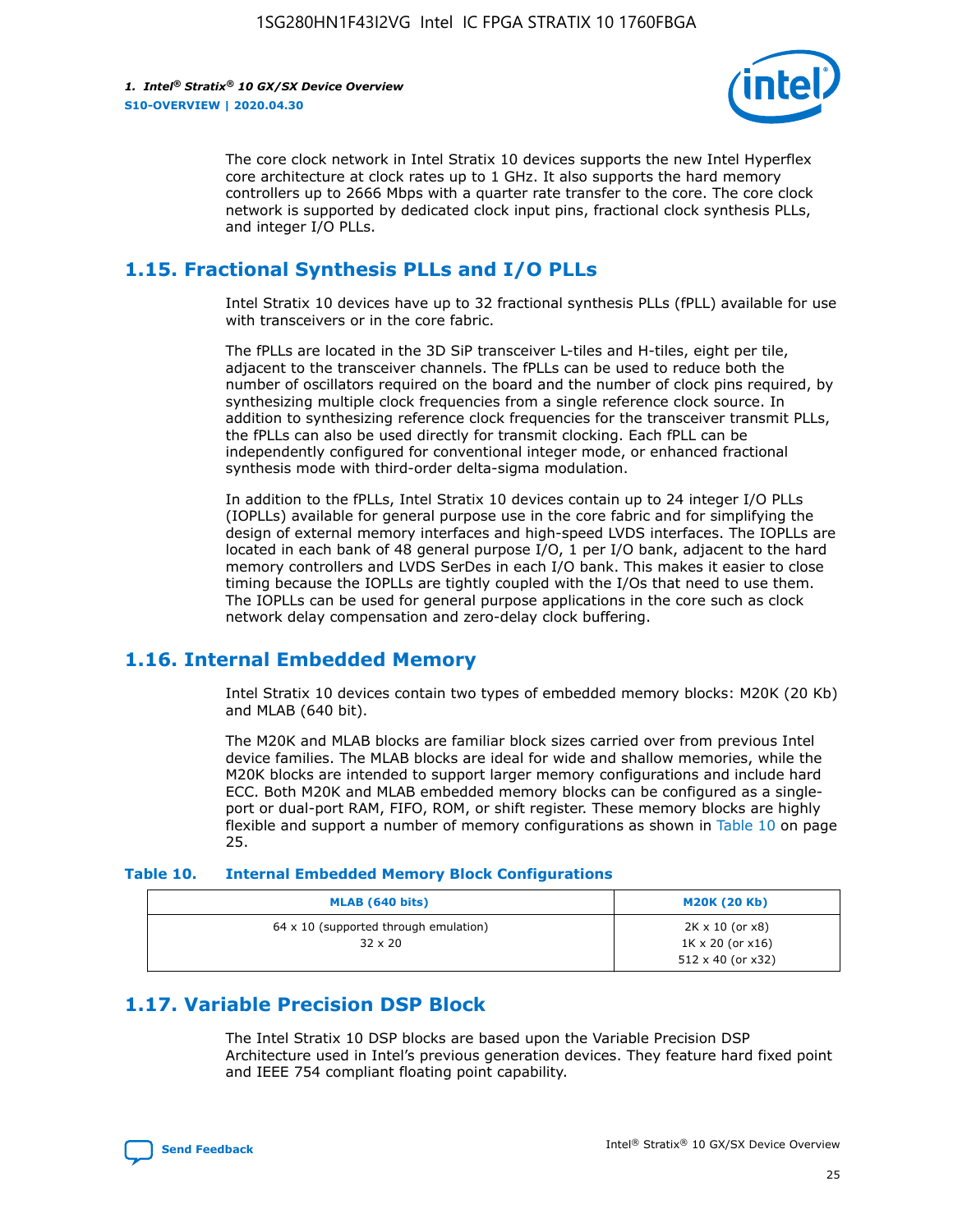

The DSP blocks can be configured to support signal processing with precision ranging from 18x19 up to 54x54. A pipeline register has been added to increase the maximum operating frequency of the DSP block and reduce power consumption.





#### **Figure 13. DSP Block: High Precision Fixed Point Mode**

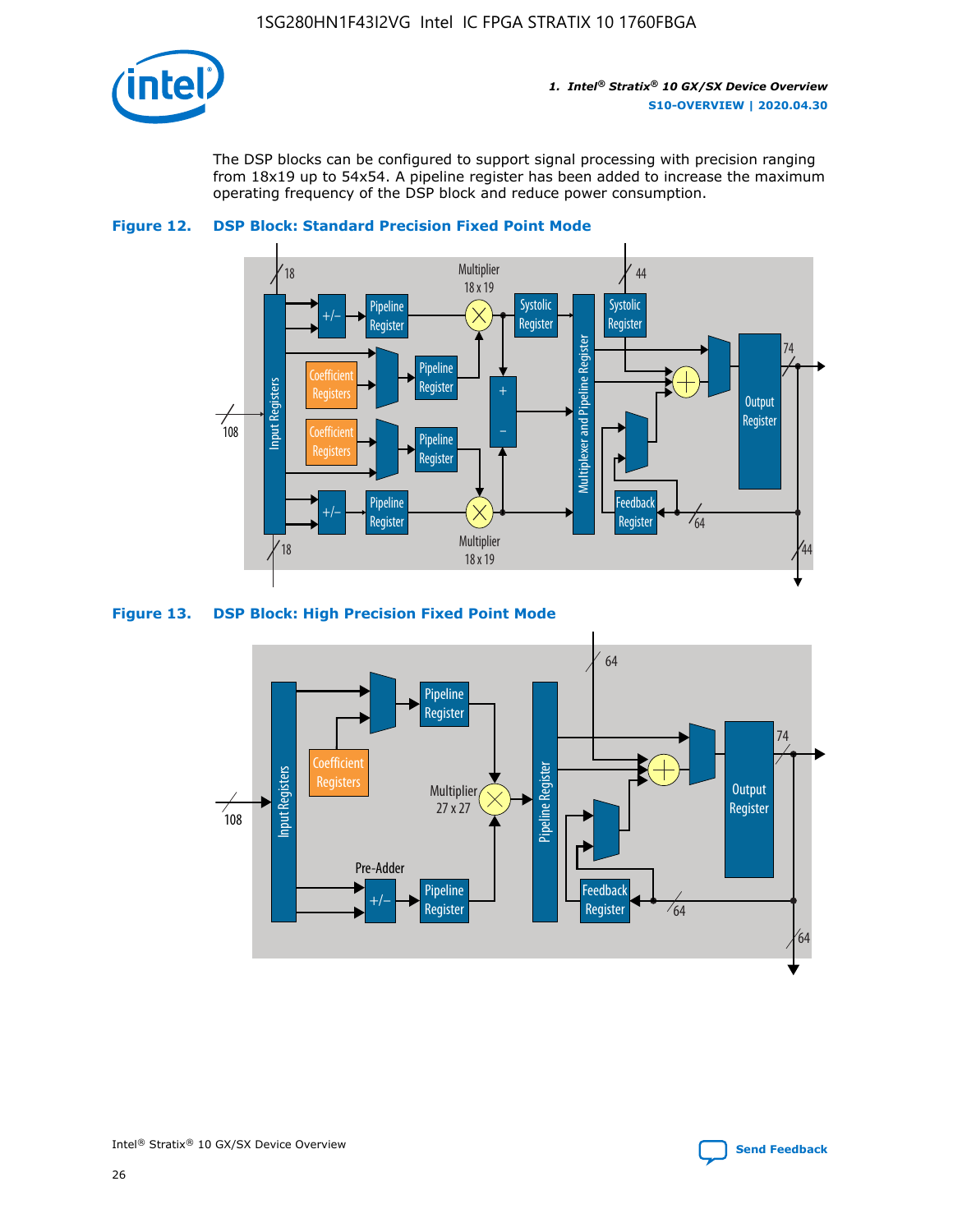



### **Figure 14. DSP Block: Single Precision Floating Point Mode**

Each DSP block can be independently configured at compile time as either dual 18x19 or a single 27x27 multiply accumulate. With a dedicated 64 bit cascade bus, multiple variable precision DSP blocks can be cascaded to implement even higher precision DSP functions efficiently.

In floating point mode, each DSP block provides one single precision floating point multiplier and adder. Floating point additions, multiplications, mult-adds and multaccumulates are supported.

The following table shows how different precisions are accommodated within a DSP block, or by utilizing multiple blocks.

| <b>Multiplier Size</b>             | <b>DSP Block Resources</b>                                                               | <b>Expected Usage</b>           |
|------------------------------------|------------------------------------------------------------------------------------------|---------------------------------|
| $18x19$ bits                       | 1/2 of Variable Precision DSP Block                                                      | Medium precision fixed point    |
| 27x27 bits                         | 1 Variable Precision DSP Block                                                           | High precision fixed point      |
| $19x36$ bits                       | 1 Variable Precision DSP Block with external<br>adder                                    | Fixed point FFTs                |
| 36x36 bits                         | 2 Variable Precision DSP Blocks with external<br>adder                                   | Very high precision fixed point |
| 54x54 bits                         | 4 Variable Precision DSP Blocks with external<br>adder                                   | Double Precision floating point |
| Single Precision<br>floating point | 1 Single Precision floating point adder, 1 Single<br>Precision floating point multiplier | Floating point                  |

#### **Table 11. Variable Precision DSP Block Configurations**

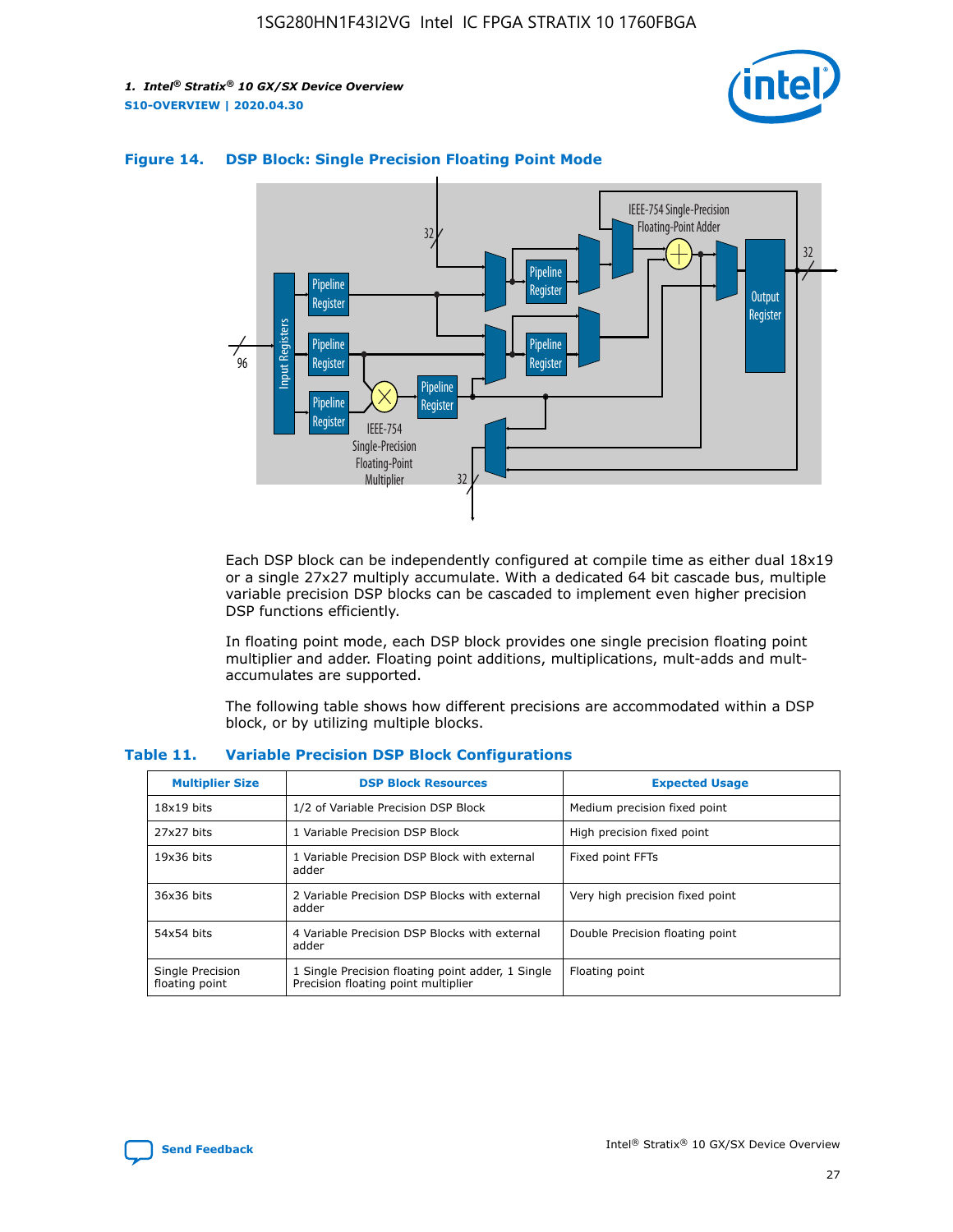

Complex multiplication is very common in DSP algorithms. One of the most popular applications of complex multipliers is the FFT algorithm. This algorithm has the characteristic of increasing precision requirements on only one side of the multiplier. The Variable Precision DSP block supports the FFT algorithm with proportional increase in DSP resources as the precision grows.

### **Table 12. Complex Multiplication With Variable Precision DSP Block**

| <b>Complex Multiplier</b><br><b>Size</b> | <b>DSP Block Resources</b>      | <b>FFT Usage</b>       |
|------------------------------------------|---------------------------------|------------------------|
| $18x19$ bits                             | 2 Variable Precision DSP Blocks | Resource optimized FFT |
| 27x27 bits                               | 4 Variable Precision DSP Blocks | Highest precision FFT  |

For FFT applications with high dynamic range requirements, the Intel FFT IP Core offers an option of single precision floating point implementation with resource usage and performance similar to high precision fixed point implementations.

Other features of the DSP block include:

- Hard 18 bit and 25 bit pre-adders
- Hard floating point multipliers and adders
- 64 bit dual accumulator (for separate I, Q product accumulations)
- Cascaded output adder chains for 18 and 27 bit FIR filters
- Embedded coefficient registers for 18 and 27 bit coefficients
- Fully independent multiplier outputs
- Inferability using HDL templates supplied by the Intel Quartus Prime software for most modes

The Variable Precision DSP block is ideal to support the growing trend towards higher bit precision in high performance DSP applications. At the same time, it can efficiently support the many existing 18 bit DSP applications, such as high definition video processing and remote radio heads. With the Variable Precision DSP block architecture and hard floating point multipliers and adders, Intel Stratix 10 devices can efficiently support many different precision levels up to and including floating point implementations. This flexibility can result in increased system performance, reduced power consumption, and reduce architecture constraints on system algorithm designers.

### **1.18. Hard Processor System (HPS)**

The Intel Stratix 10 SoC Hard Processor System (HPS) is Intel's third generation HPS. Leveraging the performance of Intel 14 nm tri-gate technology, Intel Stratix 10 SoC devices more than double the performance of previous generation SoCs with an integrated quad-core 64-bit Arm Cortex-A53. The HPS also enables system-wide hardware virtualization capabilities by adding a system memory management unit. These architecture improvements ensure that Intel Stratix 10 SoCs meet the requirements of current and future embedded markets, including wireless and wireline communications, datacenter acceleration, and numerous military applications.

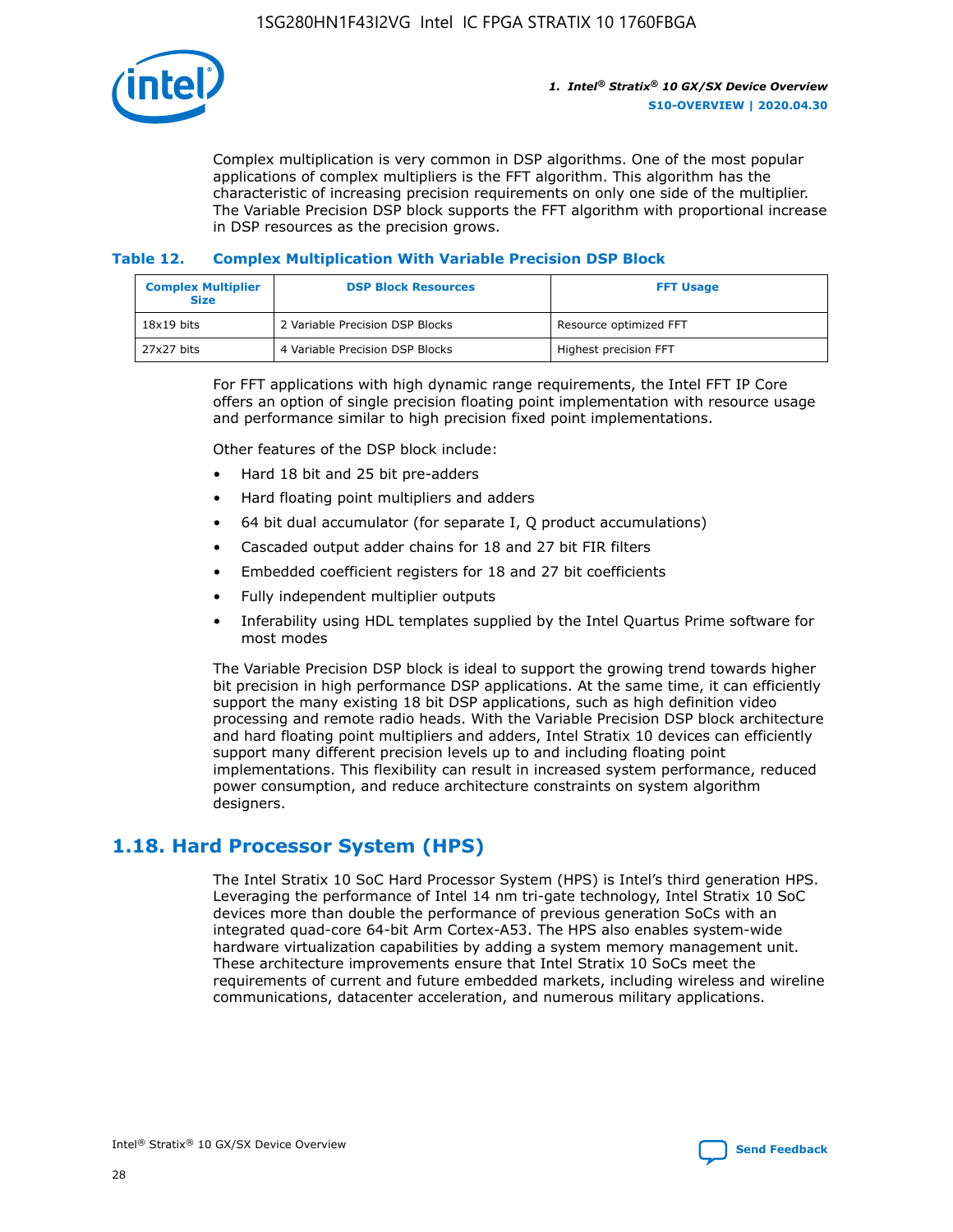

#### **Figure 15. HPS Block Diagram**

| Quad Arm Cortex-A53-Based Hard Processor System |  |                                                       |                              |                          |                                     |                          |                                        |
|-------------------------------------------------|--|-------------------------------------------------------|------------------------------|--------------------------|-------------------------------------|--------------------------|----------------------------------------|
| <b>Arm Cortex - A53</b>                         |  |                                                       | Arm Cortex - A53             |                          |                                     | SD/SDIO/                 |                                        |
| <b>NEON</b>                                     |  | <b>FPU</b>                                            | <b>NEON</b>                  |                          | <b>FPU</b>                          | <b>USB OTG</b>           | $MMC$ <sup>1,2</sup>                   |
| 32 KB I-Cache                                   |  | 32 KB D-Cache<br>with ECC                             | 32 KB I-Cache                |                          | 32 KB D - Cache<br>with ECC         | $(x2)^{1,2}$             |                                        |
| with Parity                                     |  |                                                       | with Parity                  |                          |                                     |                          | <b>DMA</b>                             |
| <b>Arm Cortex - A53</b>                         |  |                                                       |                              |                          | Arm Cortex - A53                    | UART (x2)                | $(8$ Channel) $^2$                     |
| <b>NEON</b>                                     |  | <b>FPU</b>                                            | <b>NEON</b>                  |                          | <b>FPU</b>                          |                          |                                        |
| 32 KB I-Cache<br>with Parity                    |  | 32 KB D-Cache<br>with ECC                             | 32 KB I-Cache<br>with Parity |                          | 32 KB D-Cache<br>with FCC           | I <sup>2</sup> C(x5)     | <b>HPS 10</b>                          |
| <b>System MMU</b>                               |  | 1 MB 12 Cache with FCC<br><b>Cache Coherency Unit</b> |                              | <b>EMAC</b> $(x3)^{1,2}$ | <b>NAND</b><br>Flash <sup>1,2</sup> |                          |                                        |
| JTAG Debug<br>or Trace                          |  |                                                       | 256 KB<br>RAM <sup>2</sup>   | <b>Timers</b><br>(x8)    |                                     |                          | SPI(x4)                                |
| Lightweight HPS-to-<br><b>FPGA BRIDGE</b>       |  |                                                       | HPS-to-FPGA<br><b>BRIDGE</b> |                          | FPGA-to-HPS<br><b>BRIDGE</b>        | HPS-to-SDM<br>SDM-to-HPS | <b>SDRAM</b><br>Scheduler <sup>3</sup> |
|                                                 |  |                                                       |                              |                          |                                     |                          |                                        |
| <b>FPGA Fabric</b>                              |  |                                                       |                              |                          |                                     | <b>SDM</b>               | <b>Hard Memory</b><br>Controller       |

Notes:

1. Integrated direct memory access (DMA)

2. Integrated error correction code (ECC)

3. Multiport front-end interface to hard memory controller

### **1.18.1. Key Features of the Intel Stratix 10 HPS**

### **Table 13. Key Features of the Intel Stratix 10 GX/SX HPS**

| <b>Feature</b>                                    | <b>Description</b>                                                                                                                                                                                                                                                                                                                                     |
|---------------------------------------------------|--------------------------------------------------------------------------------------------------------------------------------------------------------------------------------------------------------------------------------------------------------------------------------------------------------------------------------------------------------|
| Quad-core Arm Cortex-A53<br>MPCore processor unit | 2.3 MIPS/MHz instruction efficiency<br>$\bullet$<br>CPU frequency up to 1.5 GHz<br>٠<br>At 1.5 GHz total performance of 13,800 MIPS<br>Army8-A architecture<br>Runs 64 bit and 32 bit Arm instructions<br>16 bit and 32 bit Thumb instructions for 30% reduction in memory footprint<br>Jazelle* RCT execution architecture with 8 bit Java byte codes |
|                                                   |                                                                                                                                                                                                                                                                                                                                                        |

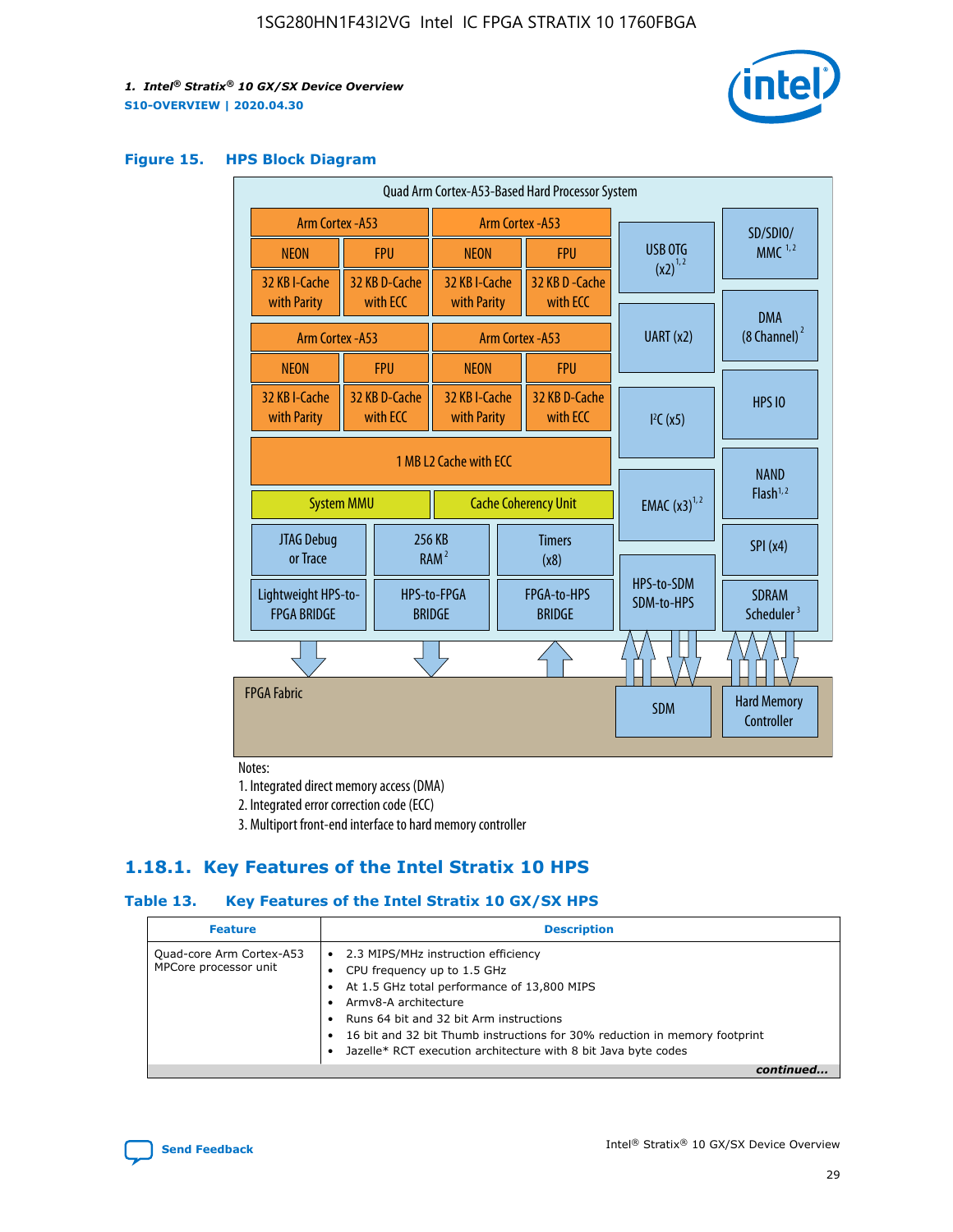

| <b>Feature</b>                                        | <b>Description</b>                                                                                                                                                                                                                                                                                                                                                                                                                                                                                                                                                                                                                                                                                                                                                                                                                                                                                                                                                                                                                                                                                                                                                                                                     |
|-------------------------------------------------------|------------------------------------------------------------------------------------------------------------------------------------------------------------------------------------------------------------------------------------------------------------------------------------------------------------------------------------------------------------------------------------------------------------------------------------------------------------------------------------------------------------------------------------------------------------------------------------------------------------------------------------------------------------------------------------------------------------------------------------------------------------------------------------------------------------------------------------------------------------------------------------------------------------------------------------------------------------------------------------------------------------------------------------------------------------------------------------------------------------------------------------------------------------------------------------------------------------------------|
|                                                       | Superscalar, variable length, out-of-order pipeline with dynamic branch prediction<br>Improved Arm Neon* media processing engine<br>$\bullet$<br>Single- and double-precision floating-point unit<br>Arm CoreSight* debug and trace technology<br>$\bullet$                                                                                                                                                                                                                                                                                                                                                                                                                                                                                                                                                                                                                                                                                                                                                                                                                                                                                                                                                            |
| <b>System Memory</b><br>Management Unit               | Enables a unified memory model and extends hardware virtualization into peripherals<br>$\bullet$<br>implemented in the FPGA fabric                                                                                                                                                                                                                                                                                                                                                                                                                                                                                                                                                                                                                                                                                                                                                                                                                                                                                                                                                                                                                                                                                     |
| Cache Coherency unit                                  | $\bullet$<br>Changes in shared data stored in cache are propagated throughout the system<br>providing bi-directional coherency for co-processing elements.                                                                                                                                                                                                                                                                                                                                                                                                                                                                                                                                                                                                                                                                                                                                                                                                                                                                                                                                                                                                                                                             |
| Cache                                                 | L1 Cache<br>$\bullet$<br>- 32 KB of instruction cache w/ parity check<br>- 32 KB of L1 data cache w /ECC<br>- Parity checking<br>L2 Cache<br>$-$ 1MB shared<br>- 8-way set associative<br>- SEU Protection with parity on TAG ram and ECC on data RAM<br>- Cache lockdown support                                                                                                                                                                                                                                                                                                                                                                                                                                                                                                                                                                                                                                                                                                                                                                                                                                                                                                                                      |
| On-Chip Memory                                        | 256 KB of scratch on-chip RAM<br>$\bullet$                                                                                                                                                                                                                                                                                                                                                                                                                                                                                                                                                                                                                                                                                                                                                                                                                                                                                                                                                                                                                                                                                                                                                                             |
| External SDRAM and Flash<br>Memory Interfaces for HPS | Hard memory controller with support for DDR4, DDR3<br>$\bullet$<br>$-$ 40 bit (32 bit + 8 bit ECC) with select packages supporting 72 bit (64 bit + 8 bit<br>ECC)<br>- Support for up to 2666 Mbps DDR4 and 2166 Mbps DDR3 frequencies<br>- Error correction code (ECC) support including calculation, error correction, write-<br>back correction, and error counters<br>- Software Configurable Priority Scheduling on individual SDRAM bursts<br>- Fully programmable timing parameter support for all JEDEC-specified timing<br>parameters<br>- Multiport front-end (MPFE) scheduler interface to the hard memory controller, which<br>supports the $AXI^{\circledR}$ Quality of Service (QoS) for interface to the FPGA fabric<br>NAND flash controller<br>$-$ ONFI 1.0<br>- Integrated descriptor based with DMA<br>- Programmable hardware ECC support<br>- Support for 8 and 16 bit Flash devices<br>Secure Digital SD/SDIO/MMC controller<br>$-$ eMMC 4.5<br>- Integrated descriptor based DMA<br>- CE-ATA digital commands supported<br>- 50 MHz operating frequency<br>Direct memory access (DMA) controller<br>$\bullet$<br>- 8-channel<br>- Supports up to 32 peripheral handshake interface<br>continued |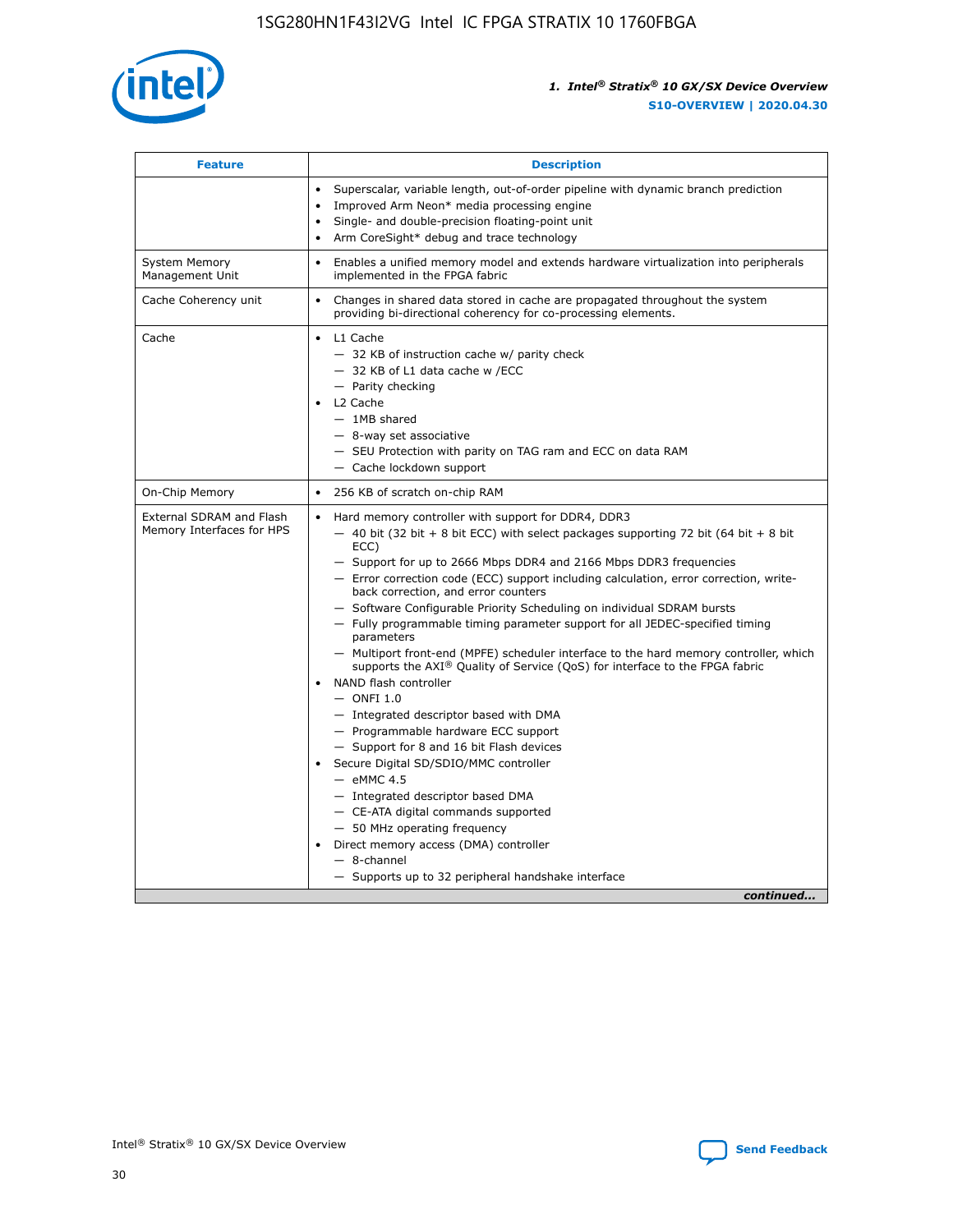

| <b>Feature</b>                         | <b>Description</b>                                                                                                                                                                                                                                                                                                                                                                                                                                                                                                                                                                                                                                                                                                                                                                                                                                                                                                                                                                                                                                                                                                                                                                                                                                                                                                                                                                                                                                                                                                  |
|----------------------------------------|---------------------------------------------------------------------------------------------------------------------------------------------------------------------------------------------------------------------------------------------------------------------------------------------------------------------------------------------------------------------------------------------------------------------------------------------------------------------------------------------------------------------------------------------------------------------------------------------------------------------------------------------------------------------------------------------------------------------------------------------------------------------------------------------------------------------------------------------------------------------------------------------------------------------------------------------------------------------------------------------------------------------------------------------------------------------------------------------------------------------------------------------------------------------------------------------------------------------------------------------------------------------------------------------------------------------------------------------------------------------------------------------------------------------------------------------------------------------------------------------------------------------|
| Communication Interface<br>Controllers | Three 10/100/1000 Ethernet media access controls (MAC) with integrated DMA<br>$\bullet$<br>- Supports RGMII and RMII external PHY Interfaces<br>- Option to support other PHY interfaces through FPGA logic<br>GMII<br>$\bullet$<br>MII<br>$\bullet$<br>• RMII (requires MII to RMII adapter)<br>• RGMII (requires GMII to RGMII adapter)<br>• SGMII (requires GMII to SGMII adapter)<br>- Supports IEEE 1588-2002 and IEEE 1588-2008 standards for precision networked<br>clock synchronization<br>- Supports IEEE 802.1Q VLAN tag detection for reception frames<br>- Supports Ethernet AVB standard<br>Two USB On-the-Go (OTG) controllers with DMA<br>- Dual-Role Device (device and host functions)<br>• High-speed (480 Mbps)<br>• Full-speed (12 Mbps)<br>• Low-speed (1.5 Mbps)<br>• Supports USB 1.1 (full-speed and low-speed)<br>- Integrated descriptor-based scatter-gather DMA<br>- Support for external ULPI PHY<br>- Up to 16 bidirectional endpoints, including control endpoint<br>$-$ Up to 16 host channels<br>- Supports generic root hub<br>- Configurable to OTG 1.3 and OTG 2.0 modes<br>Five $I^2C$ controllers (three can be used by EMAC for MIO to external PHY)<br>- Support both 100 Kbps and 400 Kbps modes<br>- Support both 7 bit and 10 bit addressing modes<br>- Support Master and Slave operating mode<br>Two UART 16550 compatible<br>- Programmable baud rate up to 115.2 Kbaud<br>• Four serial peripheral interfaces (SPI) (2 Masters, 2 Slaves)<br>- Full and Half duplex |
| Timers and I/O                         | $\bullet$ Timers<br>- 4 general-purpose timers<br>$-4$ watchdog timers<br>48 HPS direct I/O allow HPS peripherals to connect directly to I/O<br>Up to three IO48 banks may be assigned to HPS for HPS DDR access                                                                                                                                                                                                                                                                                                                                                                                                                                                                                                                                                                                                                                                                                                                                                                                                                                                                                                                                                                                                                                                                                                                                                                                                                                                                                                    |
| Interconnect to Logic Core             | • FPGA-to-HPS Bridge<br>- Allows IP bus masters in the FPGA fabric to access to HPS bus slaves<br>- Configurable 32, 64, or 128 bit AMBA AXI interface<br>HPS-to-FPGA Bridge<br>- Allows HPS bus masters to access bus slaves in FPGA fabric<br>- Configurable 32, 64, or 128 bit AMBA AXI interface allows high-bandwidth HPS<br>master transactions to FPGA fabric<br>HPS-to-SDM and SDM-to-HPS Bridges<br>- Allows the HPS to reach the SDM block and the SDM to bootstrap the HPS<br>Light Weight HPS-to-FPGA Bridge<br>- Light weight 32 bit AXI interface suitable for low-latency register accesses from HPS<br>to soft peripherals in FPGA fabric<br>FPGA-to-HPS SDRAM Bridge<br>- Up to three AMBA AXI interfaces supporting 32, 64, or 128 bit data paths                                                                                                                                                                                                                                                                                                                                                                                                                                                                                                                                                                                                                                                                                                                                                 |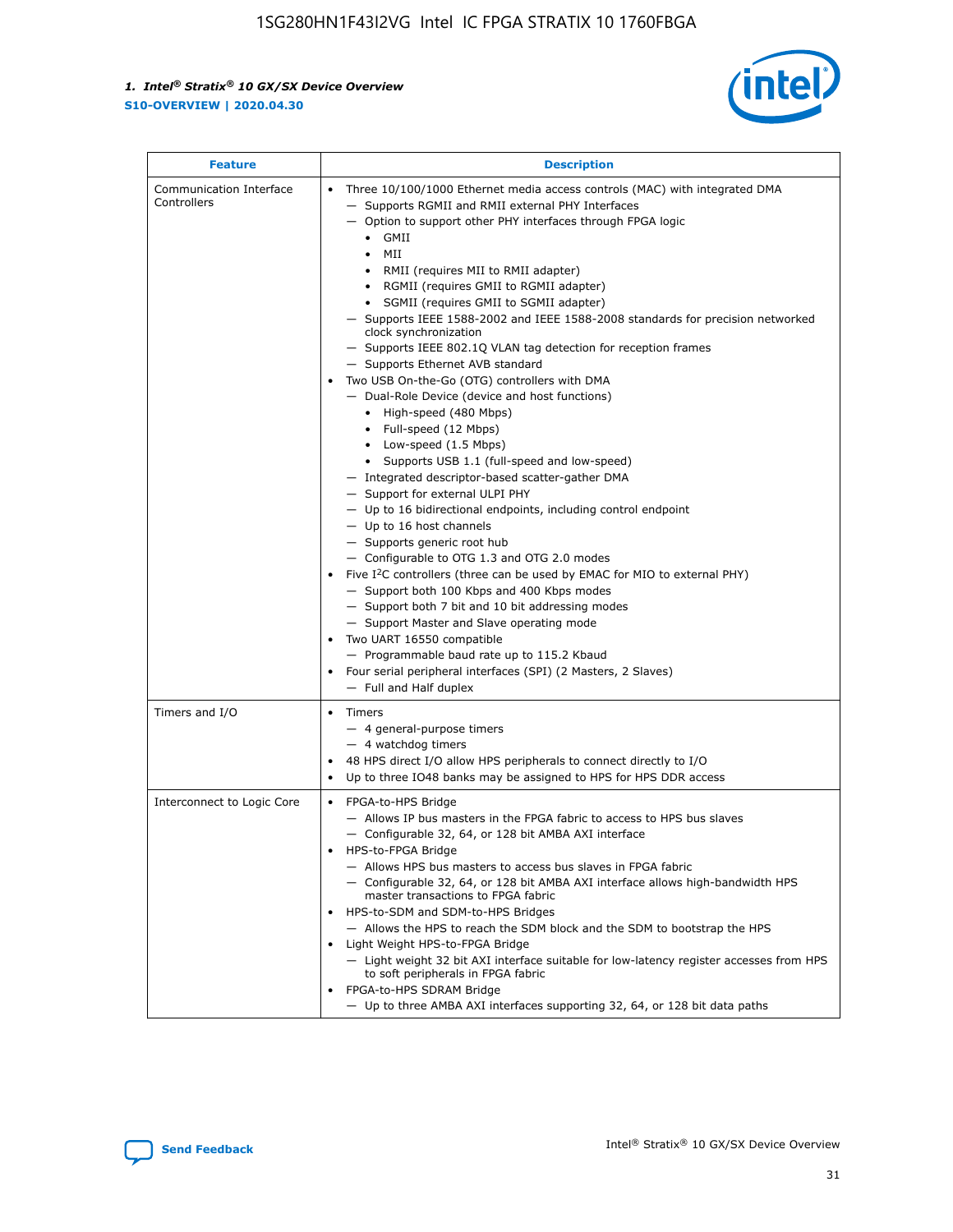

### **1.19. Power Management**

Intel Stratix 10 devices use the advanced Intel 14 nm tri-gate process technology, the all new Intel Hyperflex core architecture to enable Hyper-Folding, power gating, and several optional power reduction techniques to reduce total power consumption by as much as 70% compared to previous generation high-performance Stratix V devices.

Intel Stratix 10 standard power devices (-V) are SmartVID devices. The core voltage supplies (VCC and VCCP) for each SmartVID device must be driven by a PMBus voltage regulator dedicated to that Intel Stratix 10 device. Use of a PMBus voltage regulator for each SmartVID (-V) device is mandatory; it is not an option. A code is programmed into each SmartVID device during manufacturing that allows the PMBus voltage regulator to operate at the optimum core voltage to meet the device performance specifications.

With the new Intel Hyperflex core architecture, designs can run 2X faster than previous generation FPGAs. With 2X performance and same required throughput, architects can cut the data path width in half to save power. This optimization is called Hyper-Folding. Additionally, power gating reduces static power of unused resources in the FPGA by powering them down. The Intel Quartus Prime software automatically powers down specific unused resource blocks such as DSP and M20K blocks, at configuration time.

The optional power reduction techniques in Intel Stratix 10 devices include:

• **Available Low Static Power Devices**—Intel Stratix 10 devices are available with a fixed core voltage that provides lower static power than the SmartVID standard power devices, while maintaining device performance

Furthermore, Intel Stratix 10 devices feature Intel's low power transceivers and include a number of hard IP blocks that not only reduce logic resources but also deliver substantial power savings compared to soft implementations. In general, hard IP blocks consume up to 50% less power than the equivalent soft logic implementations.

### **1.20. Device Configuration and Secure Device Manager (SDM)**

All Intel Stratix 10 devices contain a Secure Device Manager (SDM), which is a dedicated triple-redundant processor that serves as the point of entry into the device for all JTAG and configuration commands. The SDM also bootstraps the HPS in SoC devices ensuring that the HPS can boot using the same security features that the FPGA devices have.

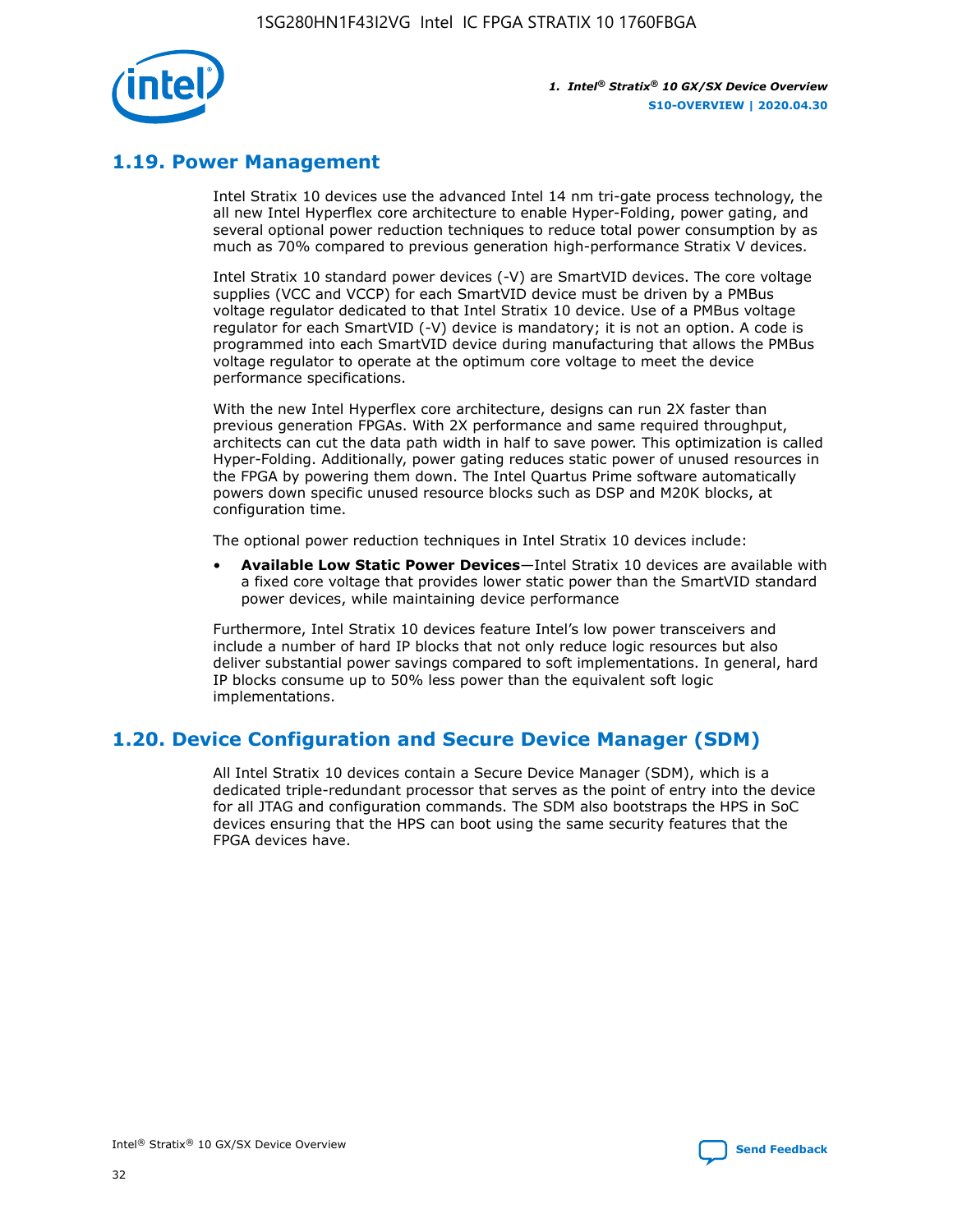





During configuration, Intel Stratix 10 devices are divided into logical sectors, each of which is managed by a local sector manager (LSM). The SDM passes configuration data to each of the LSMs across the on-chip configuration network. This allows the sectors to be configured independently, one at a time, or in parallel. This approach achieves simplified sector configuration and reconfiguration, as well as reduced overall configuration time due to the inherent parallelism. The same sector-based approach is used to respond to single-event upsets and security attacks.

While the sectors provide a logical separation for device configuration and reconfiguration, they overlay the normal rows and columns of FPGA logic and routing. This means there is no impact to the Intel Quartus Prime software place and route, and no impact to the timing of logic signals that cross the sector boundaries.

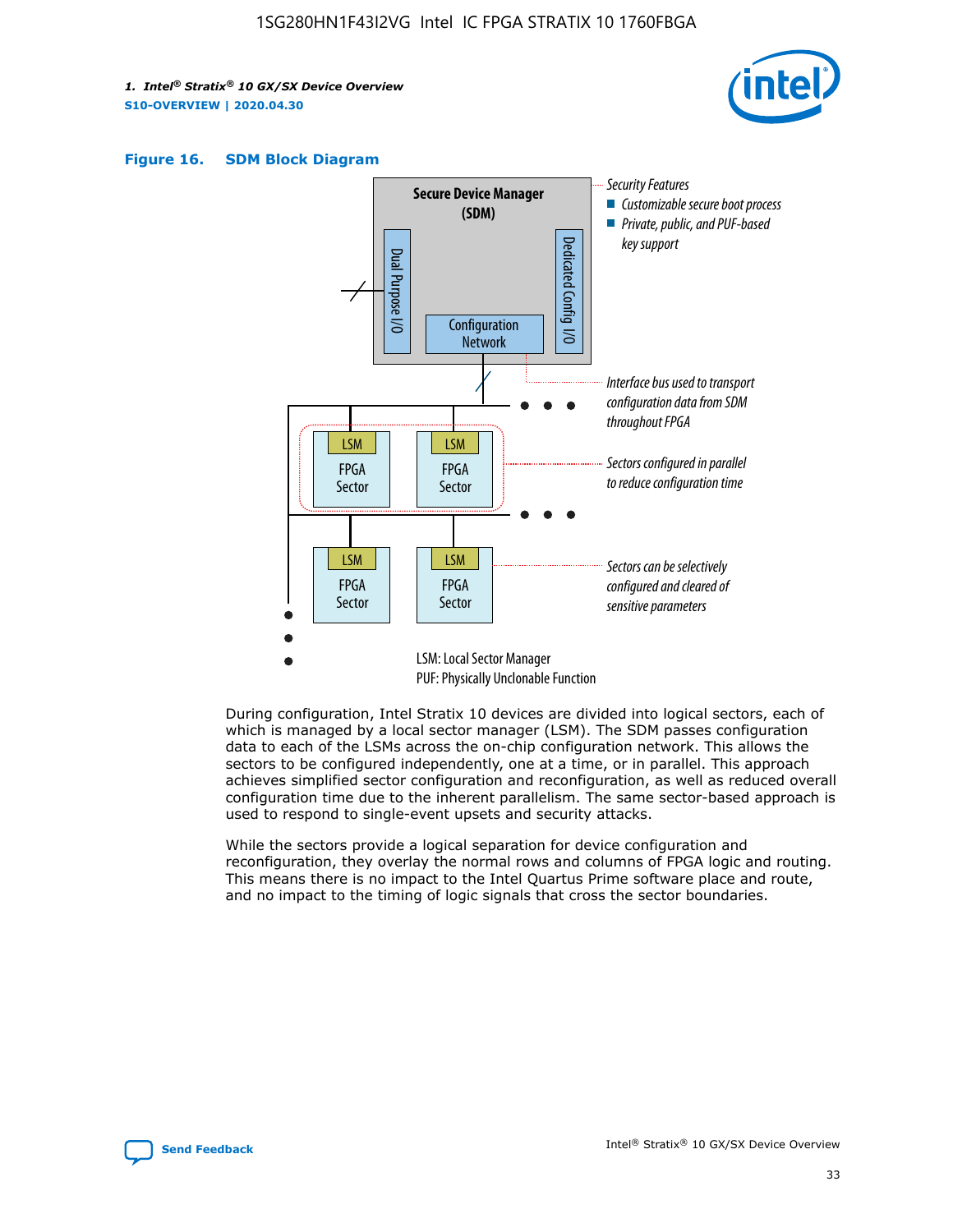

The SDM enables robust, secure, fully-authenticated device configuration. It also allows for customization of the configuration scheme, which can enhance device security. For configuration and reconfiguration, this approach offers a variety of advantages:

- Dedicated secure configuration manager
- Reduced device configuration time, because sectors are configured in parallel
- Updateable configuration process
- Reconfiguration of one or more sectors independent of all other sectors
- Zeroization of individual sectors or the complete device

The SDM also provides additional capabilities such as register state readback and writeback to support ASIC prototyping and other applications.

### **1.21. Device Security**

Building on top of the robust security features present in the previous generation devices, Intel Stratix 10 FPGAs and SoCs include a number of new and innovative security enhancements. These features are also managed by the SDM, tightly coupling device configuration and reconfiguration with encryption, authentication, key storage and anti-tamper services.

Security services provided by the SDM include:

- Bitstream encryption
- Multi-factor authentication
- Hard encryption and authentication acceleration; AES-256, SHA-256/384, ECDSA-256/384
- Volatile and non-volatile encryption key storage and management
- Boot code authentication for the HPS
- Physically Unclonable Function (PUF) service
- Updateable configuration process
- Secure device maintenance and upgrade functions
- Side channel attack protection
- Scripted response to sensor inputs and security attacks, including selective sector zeroization
- Readback, JTAG and test mode disable
- Enhanced response to single-event upsets (SEU)
- Black key provisioning
- Physical anti-tamper

See the *Intel Stratix 10 Device Security User Guide* for a complete list of all security features.

The SDM and associated security services provide a robust, multi-layered security solution for your Intel Stratix 10 design.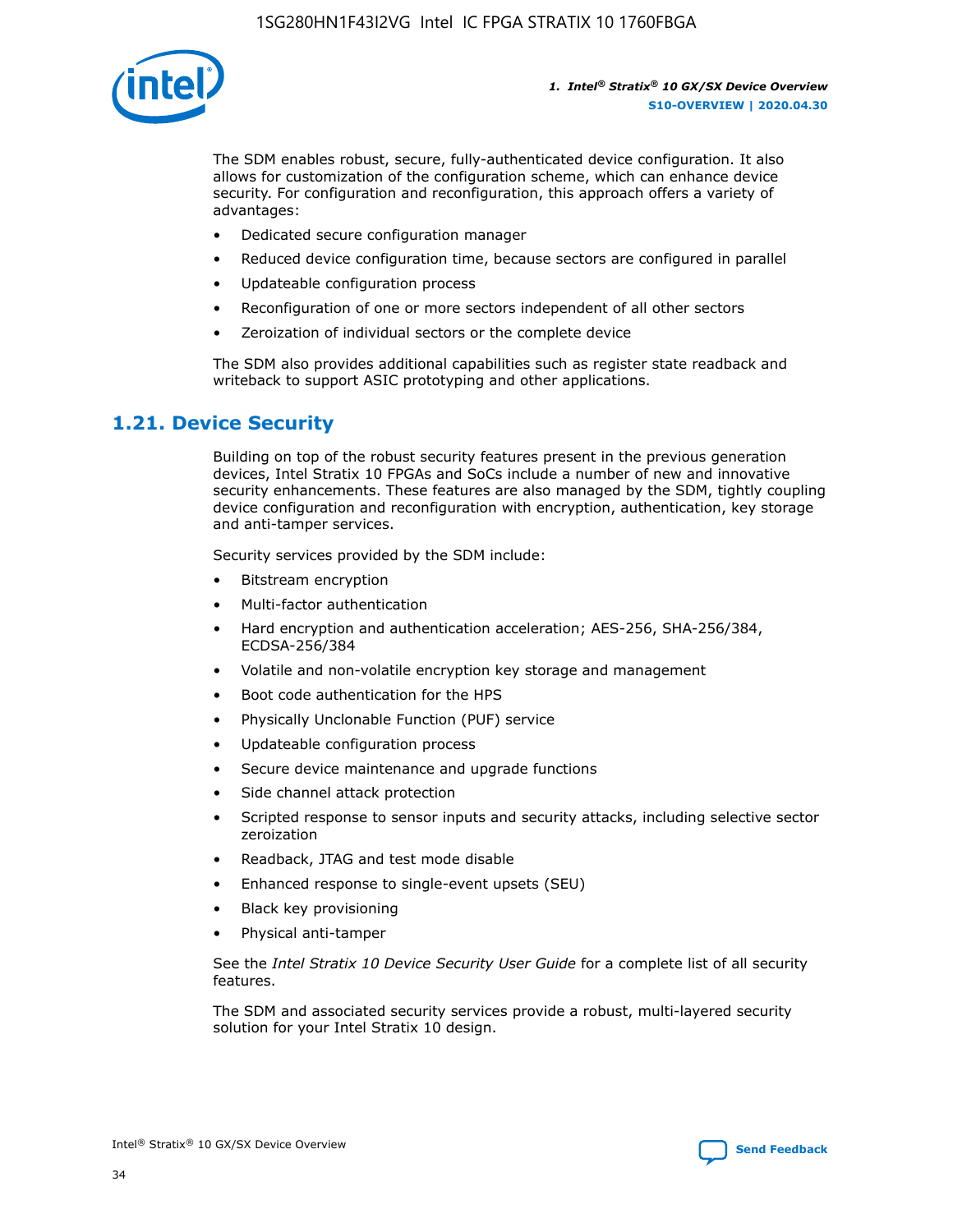

#### **Table 14. Device Security**

| <b>Intel Stratix 10 Family Variant</b> | <b>Bitstream Authentication</b> | <b>Advanced Security Features</b> <sup>(12)</sup> |  |
|----------------------------------------|---------------------------------|---------------------------------------------------|--|
| GX/SX                                  | All devices                     | -AS suffix part number required                   |  |

#### **Related Information**

- [My Intel Support](https://www.intel.com/content/www/us/en/programmable/my-intel/mal-home.html)
- [Intel Stratix 10 Device Security User Guide](https://www.intel.com/content/www/us/en/programmable/documentation/ndq1483601370898.html#wcd1483611014402)

### **1.22. Configuration via Protocol Using PCI Express**

Configuration via protocol using PCI Express allows the FPGA to be configured across the PCI Express bus, simplifying the board layout and increasing system integration. Making use of the embedded PCI Express hard IP operating in autonomous mode before the FPGA is configured, this technique allows the PCI Express bus to be powered up and active within the 100 ms time allowed by the PCI Express specification. Intel Stratix 10 devices also support partial reconfiguration across the PCI Express bus which reduces system down time by keeping the PCI Express link active while the device is being reconfigured.

### **1.23. Partial and Dynamic Reconfiguration**

Partial reconfiguration allows you to reconfigure part of the FPGA while other sections continue running. This capability is required in systems where uptime is critical, because it allows you to make updates or adjust functionality without disrupting services.

In addition to lowering power and cost, partial reconfiguration also increases the effective logic density by removing the necessity to place in the FPGA those functions that do not operate simultaneously. Instead, these functions can be stored in external memory and loaded as needed. This reduces the size of the required FPGA by allowing multiple applications on a single FPGA, saving board space and reducing power. The partial reconfiguration process is built on top of the proven incremental compile design flow in the Intel Quartus Prime design software

Dynamic reconfiguration in Intel Stratix 10 devices allows transceiver data rates, protocols and analog settings to be changed dynamically on a channel-by-channel basis while maintaining data transfer on adjacent transceiver channels. Dynamic reconfiguration is ideal for applications that require on-the-fly multiprotocol or multirate support. Both the PMA and PCS blocks within the transceiver can be reconfigured using this technique. Dynamic reconfiguration of the transceivers can be used in conjunction with partial reconfiguration of the FPGA to enable partial reconfiguration of both core and transceivers simultaneously.

### **1.24. Fast Forward Compile**

The innovative Fast Forward Compile feature in the Intel Quartus Prime software identifies performance bottlenecks in your design and provides detailed, step-by-step performance improvement recommendations that you can then implement. The Compiler reports estimates of the maximum operating frequency that can be achieved

<sup>(12)</sup> Contact My Intel Support for additional information.

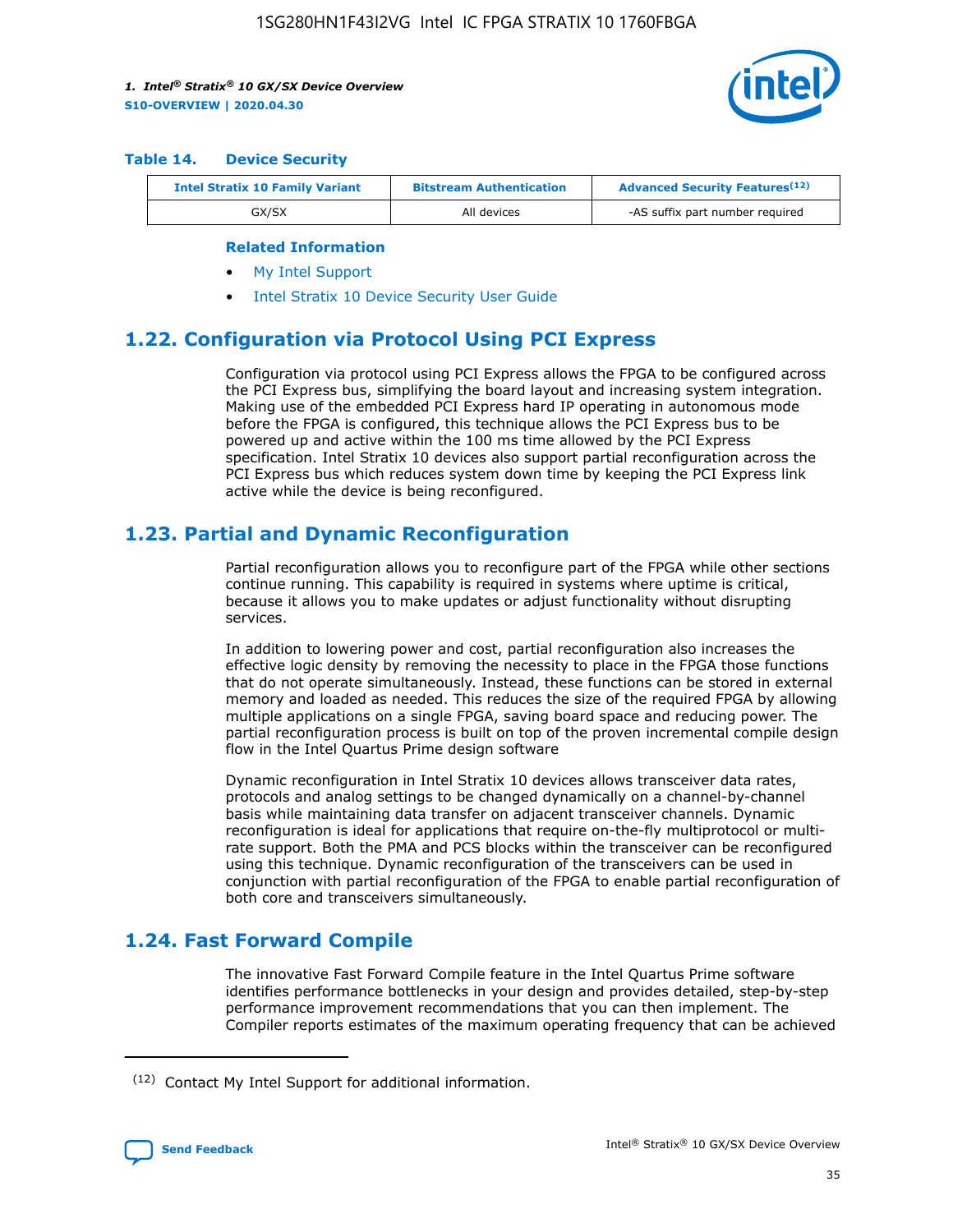

by applying the recommendations. As part of the new Hyper-Aware design flow, Fast Forward Compile maximizes the performance of your Intel Stratix 10 design and achieves rapid timing closure.

Previously, this type of optimization required multiple time-consuming design iterations, including full design re-compilation to determine the effectiveness of the changes. Fast Forward Compile enables you to make better decisions about where to focus your optimization efforts, and how to increase your design performance and throughput. This technique removes much of the guesswork of performance exploration, resulting in fewer design iterations and as much as 2X core performance gains for Intel Stratix 10 designs.

### **1.25. Single Event Upset (SEU) Error Detection and Correction**

Intel Stratix 10 FPGAs and SoCs offer robust SEU error detection and correction circuitry. The detection and correction circuitry includes protection for Configuration RAM (CRAM) programming bits and user memories. The CRAM is protected by a continuously running parity checker circuit with integrated ECC that automatically corrects one or two bit errors and detects higher order multibit errors.

The physical layout of the CRAM array is optimized to make the majority of multi-bit upsets appear as independent single-bit or double-bit errors which are automatically corrected by the integrated CRAM ECC circuitry. In addition to the CRAM protection, user memories also include integrated ECC circuitry and are layout optimized for error detection and correction.

The SEU error detection and correction hardware is supported by both soft IP and the Intel Quartus Prime software to provide a complete SEU mitigation solution. The components of the complete solution include:

- Hard error detection and correction for CRAM and user M20K memory blocks
- Optimized physical layout of memory cells to minimize probability of SEU
- Sensitivity processing soft IP that reports if CRAM upset affects a used or unused bit
- Fault injection soft IP with the Intel Quartus Prime software support that changes state of CRAM bits for testing purposes
- Hierarchy tagging in the Intel Quartus Prime software
- Triple Mode Redundancy (TMR) used for the Secure Device Manager and critical on-chip state machines

In addition to the SEU mitigation features listed above, the Intel 14 nm tri-gate process technology used for Intel Stratix 10 devices is based on FinFET transistors which have reduced SEU susceptibility versus conventional planar transistors.

### **1.26. Document Revision History for the Intel Stratix 10 GX/SX Device Overview**

| <b>Document</b><br><b>Version</b> | <b>Changes</b>             |
|-----------------------------------|----------------------------|
| 2020.04.30                        | Made the following change: |
|                                   | continued                  |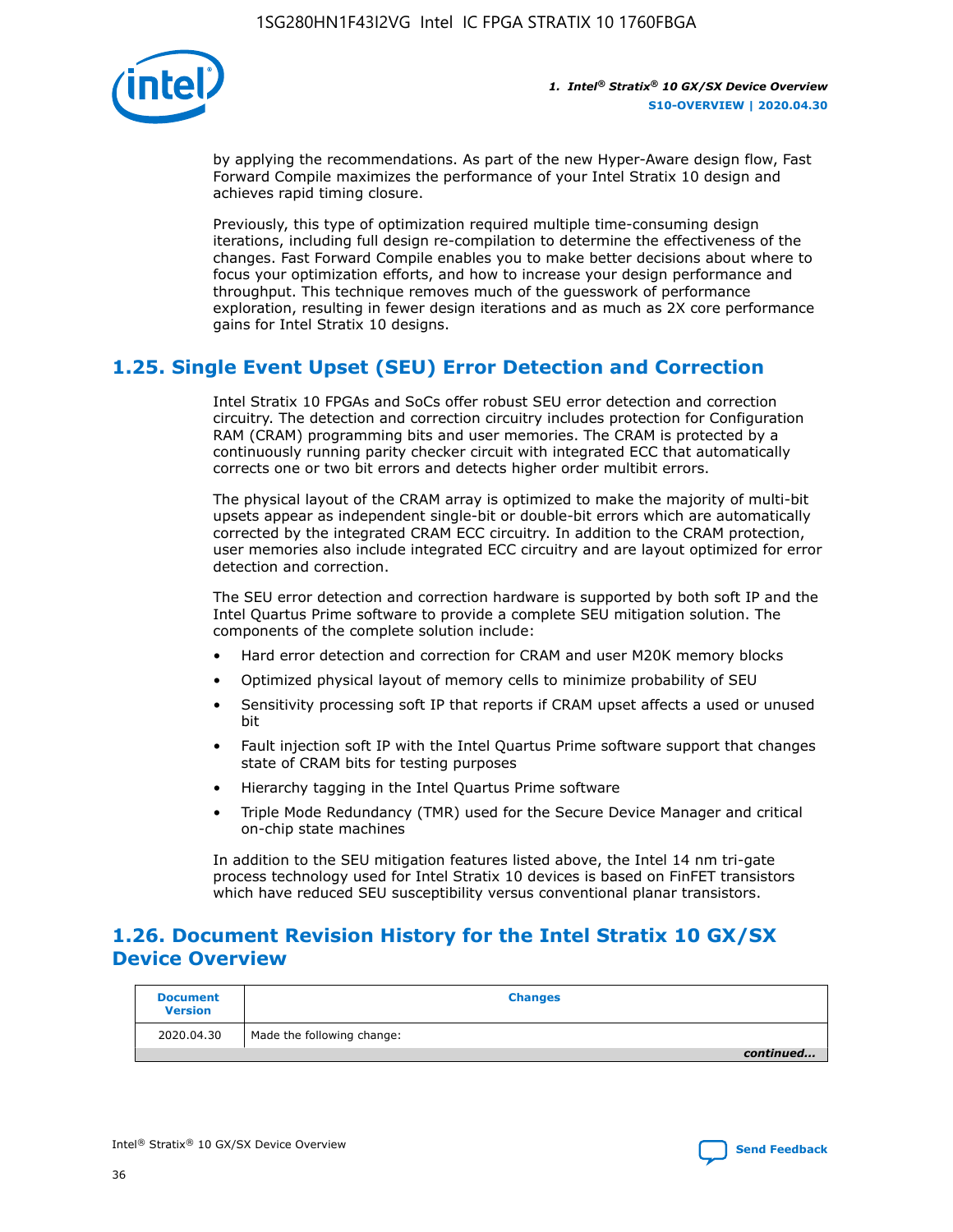

| <b>Document</b><br><b>Version</b> | <b>Changes</b>                                                                                                                                                                                                                                                                                                                                                                                                                                                                                                                                                                                                                                                                                                                                                                                                                                                                                                                                                                                              |
|-----------------------------------|-------------------------------------------------------------------------------------------------------------------------------------------------------------------------------------------------------------------------------------------------------------------------------------------------------------------------------------------------------------------------------------------------------------------------------------------------------------------------------------------------------------------------------------------------------------------------------------------------------------------------------------------------------------------------------------------------------------------------------------------------------------------------------------------------------------------------------------------------------------------------------------------------------------------------------------------------------------------------------------------------------------|
|                                   | Added the GX 10M variant.                                                                                                                                                                                                                                                                                                                                                                                                                                                                                                                                                                                                                                                                                                                                                                                                                                                                                                                                                                                   |
| 2020.03.24                        | Made the following changes:<br>Added advanced security (-AS) devices.<br>Added level shifter details for the Intel Stratix 10 SX/GX 400 device.                                                                                                                                                                                                                                                                                                                                                                                                                                                                                                                                                                                                                                                                                                                                                                                                                                                             |
| 2019.08.19                        | Made the following changes:<br>Added composition details for the leaded and lead-free contact device options.<br>$\bullet$<br>Updated the I/O PLL counts.                                                                                                                                                                                                                                                                                                                                                                                                                                                                                                                                                                                                                                                                                                                                                                                                                                                   |
| 2019.02.15                        | Made the following changes:<br>Changed the number of included logic elements globally.<br>$\bullet$<br>Removed logic density 450, logic density 550, and package code 48 from the "Sample Ordering<br>$\bullet$<br>Code and Available Options for Intel Stratix 10 Devices" figure.<br>Updated description of the higher density in the "Innovations in Intel Stratix 10 FPGAs and SoCs"<br>section.<br>Updated description of the general purpose I/Os in the "Intel Stratix 10 FPGA and SoC Common<br>$\bullet$<br>Device Features" table.<br>Removed support for LPDDR3 globally.<br>Updated the "Intel Stratix 10 FPGA and SoC Architecture Block Diagram" figure.<br>$\bullet$<br>Updated the "Intel Stratix 10 GX/SX FPGA and SoC Family Plan-FPGA Core (part 1)" table.<br>$\bullet$<br>Updated the "Intel Stratix 10 GX/SX FPGA and SoC Family Plan-Interconnects, PLLs and Hard IP<br>(part 2)" table.<br>Updated and merged the "Intel Stratix 10 GX/SX FPGA and SoC Family Package Plan" tables. |
| 2018.08.08                        | Made the following changes:<br>Changed the specs for QDRII+ and QDRII+ Xtreme and added specs for QDRIV in the "External<br>$\bullet$<br>Memory Interface Performance" table.<br>Updated description of the power options in the "Sample Ordering Code and Available Options for<br>Intel Stratix 10 Devices" figure.<br>Changed the description of the technology and power management features in the "Intel Stratix 10<br>FPGA and SoC Common Device Features" table.<br>Changed the description of SmartVID in the "Power Management" section.<br>Changed the direction arrow from the coefficient registers block in the "DSP Block: High Precision<br>$\bullet$<br>Fixed Point Mode" figure.                                                                                                                                                                                                                                                                                                          |
| 2017.10.30                        | Made the following changes:<br>Removed the embedded eSRAM feature globally.<br>$\bullet$<br>Removed the Low Power (VID) and Military operating temperature options, and package code 53<br>$\bullet$<br>from the "Sample Ordering Code and Available Options for Stratix 10 Devices" figure.<br>Changed the Maximum transceiver data rate (chip-to-chip) specification for L-Tile devices in the<br>"Key Features of Intel Stratix 10 Devices Compared to Stratix V Devices" table.                                                                                                                                                                                                                                                                                                                                                                                                                                                                                                                         |
| 2016.10.31                        | Made the following changes:<br>• Changed the number of available transceivers to 96, globally.<br>Changed the single-precision floating point performance to 10 TFLOP, globally.<br>Changed the maximum datarate to 28.3 Gbps, globally.<br>٠<br>Changed some of the features listed in the "Stratix 10 GX/SX Device Overview" section.<br>$\bullet$<br>Changed descriptions for the GX and SX devices in the "Stratix 10 Family Variants" section.<br>$\bullet$<br>Changed the "Sample Ordering Code and Available Options for Stratix 10 Devices" figure.<br>Changed the features listed in the "Key Features of Stratix 10 Devices Compared to Stratix V<br>Devices" table.<br>Changed the descriptions of the following areas of the "Stratix 10 FPGA and SoC Common Device<br>Features" table:<br>- Transceiver hard IP<br>- Internal memory blocks<br>- Core clock networks<br>- Packaging<br>Reorganized and updated all tables in the "Stratix 10 FPGA and SoC Family Plan" section.                |
|                                   | continued                                                                                                                                                                                                                                                                                                                                                                                                                                                                                                                                                                                                                                                                                                                                                                                                                                                                                                                                                                                                   |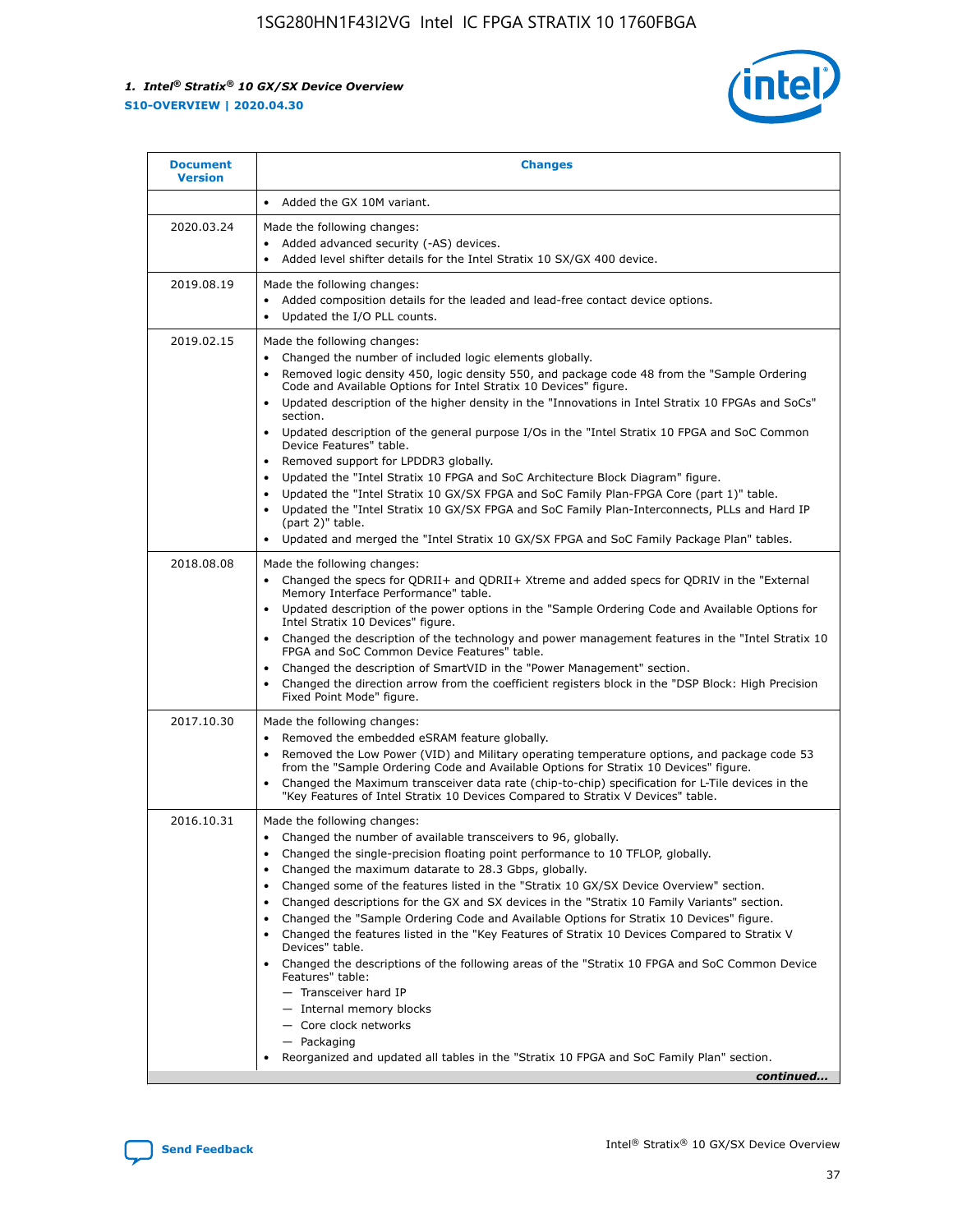

| <b>Document</b><br><b>Version</b> | <b>Changes</b>                                                                                                                                                                                                                                                                                                                                                                                                                                                                                                                                                                                                                                                                                                                                                                                                                                                                                                                                                                                     |
|-----------------------------------|----------------------------------------------------------------------------------------------------------------------------------------------------------------------------------------------------------------------------------------------------------------------------------------------------------------------------------------------------------------------------------------------------------------------------------------------------------------------------------------------------------------------------------------------------------------------------------------------------------------------------------------------------------------------------------------------------------------------------------------------------------------------------------------------------------------------------------------------------------------------------------------------------------------------------------------------------------------------------------------------------|
|                                   | Removed the "Migration Between Arria 10 FPGAs and Stratix 10 FPGAs" section.<br>Removed footnotes from the "Transceiver PCS Features" table.<br>Changed the HMC description in the "External Memory and General Purpose I/O" section.<br>Changed the number of fPLLs in the "Fractional Synthesis PLLs and I/O PLLs" section.<br>Clarified HMC data width support in the "Key Features of the Stratix 10 HPS" table.<br>Changed the description in the "Internal Embedded Memory" section.<br>Changed the datarate for the Standard PCS and SDI PCS features in the "Transceiver PCS Features"<br>table.<br>Added a note to the "PCI Express Gen1/Gen2/Gen3 Hard IP" section.<br>Updated the "Key Features of the Stratix 10 HPS" table.<br>Changed the description for the Cache coherency unit in the "Key Features of the Stratix 10 HPS"<br>table.<br>Changed the description for the external SDRAM and Flash memory interfaces for HPS in the "Key<br>Features of the Stratix 10 HPS" table. |
| 2015.12.04                        | Initial release.                                                                                                                                                                                                                                                                                                                                                                                                                                                                                                                                                                                                                                                                                                                                                                                                                                                                                                                                                                                   |